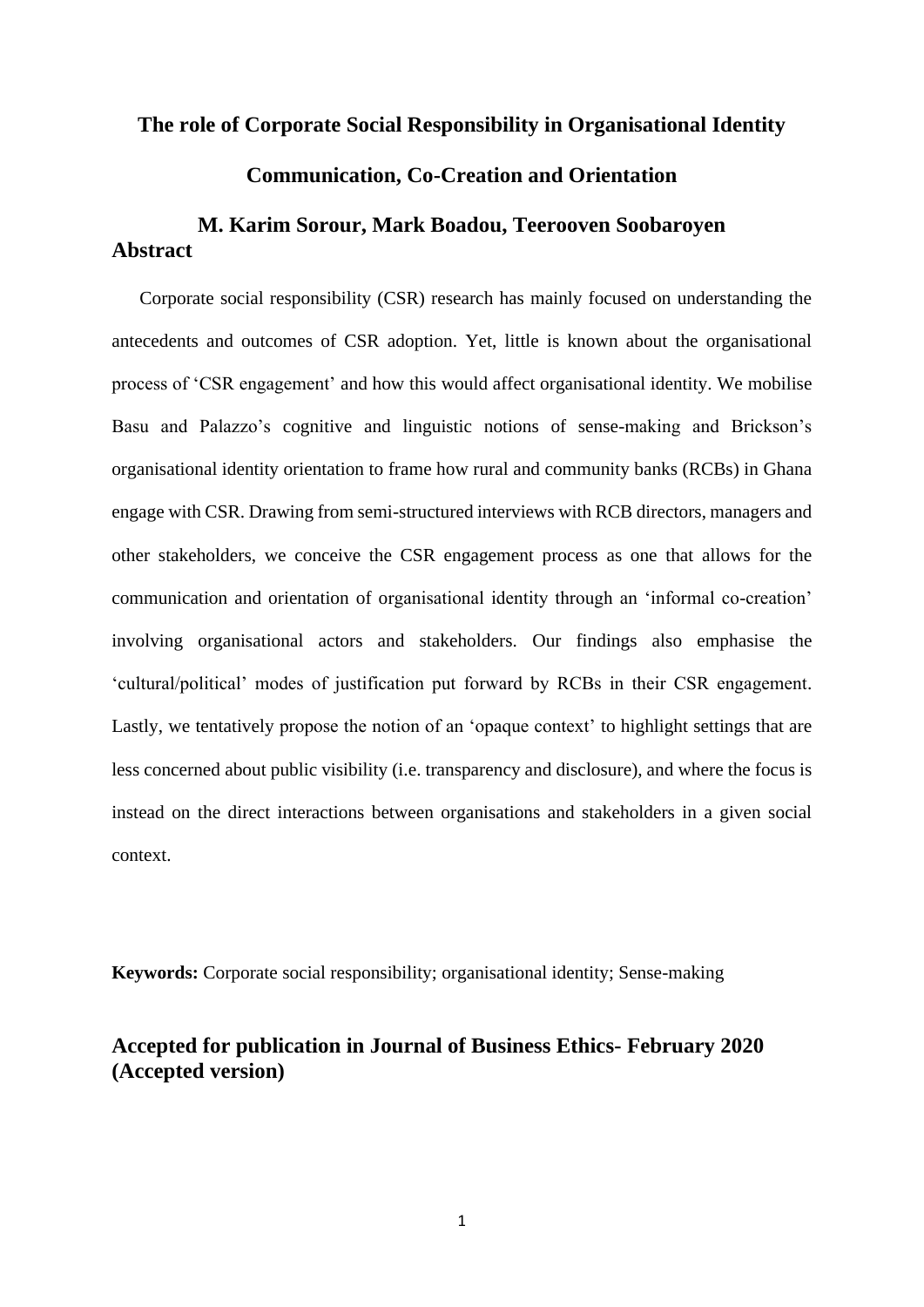# **Introduction**

To date, a large body of work has been undertaken to ascertain the nature, consequences and implications of corporate social responsibility (CSR) practices, from institutional, organisational and/or individual perspectives (Aguinis and Glavas, 2012; Athanasopoulou and Selsky, 2015). However, relatively less is known about the interaction between CSR and organisational identity (Atakan and Eker, 2007; Balmer and Soenen, 1999; Bravo, Matute and Pina, 2012). For example, CSR communication (e.g. formal reporting) is typically viewed as a representation of organisational identity (e.g. Perez et al. 2012; Bravo et al. 2012) but there has been little consideration of how CSR activities (rather than mere disclosure) interplay with organisational identity. Organisational identity generally "informs how businesses relate to stakeholders and why they relate to them as they do" (Brickson, 2007, p.13), and can be seen as "a mechanism that mediates between external pressures and internal demands of continuity" (Kirchner, 2010, p. 3). As such, a CSR activity may be decided as a result of a cognitive process by directors/managers, in accordance with a shared perception constitutive of the organisation's identity (Basu and Palazzo, 2008) and in the way organisations justify their CSR approach to others (legal, scientific and economic). Arguably, this is a different perspective to the one being so far investigated in the literature (Lauring and Thomsen, 2009; Bravo et al., 2012; Pérez and del Bosque, 2012; Fatma and Rahman, 2014).

Furthermore, of particular note has been the question of how CSR 'operates' in non-Western developing countries where notions of 'private' sector, 'civil' society, 'stakeholders' and 'transparency' are not always clearly delineated (Jamali, 2014; Jamali, Karam, Yin and Soundarajan, 2017; Miska, Witt and Stahl, 2016; Davila et al., 2018). The extant literature in these contexts (e.g. Adanhounme, 2011; Amaeshi, 2011; Drebes, 2014; Jamali, 2014; Jamali, Lund-Thomsen and Jeppesen, 2015; Khan and Lund-Thomsen, 2011) has tended to highlight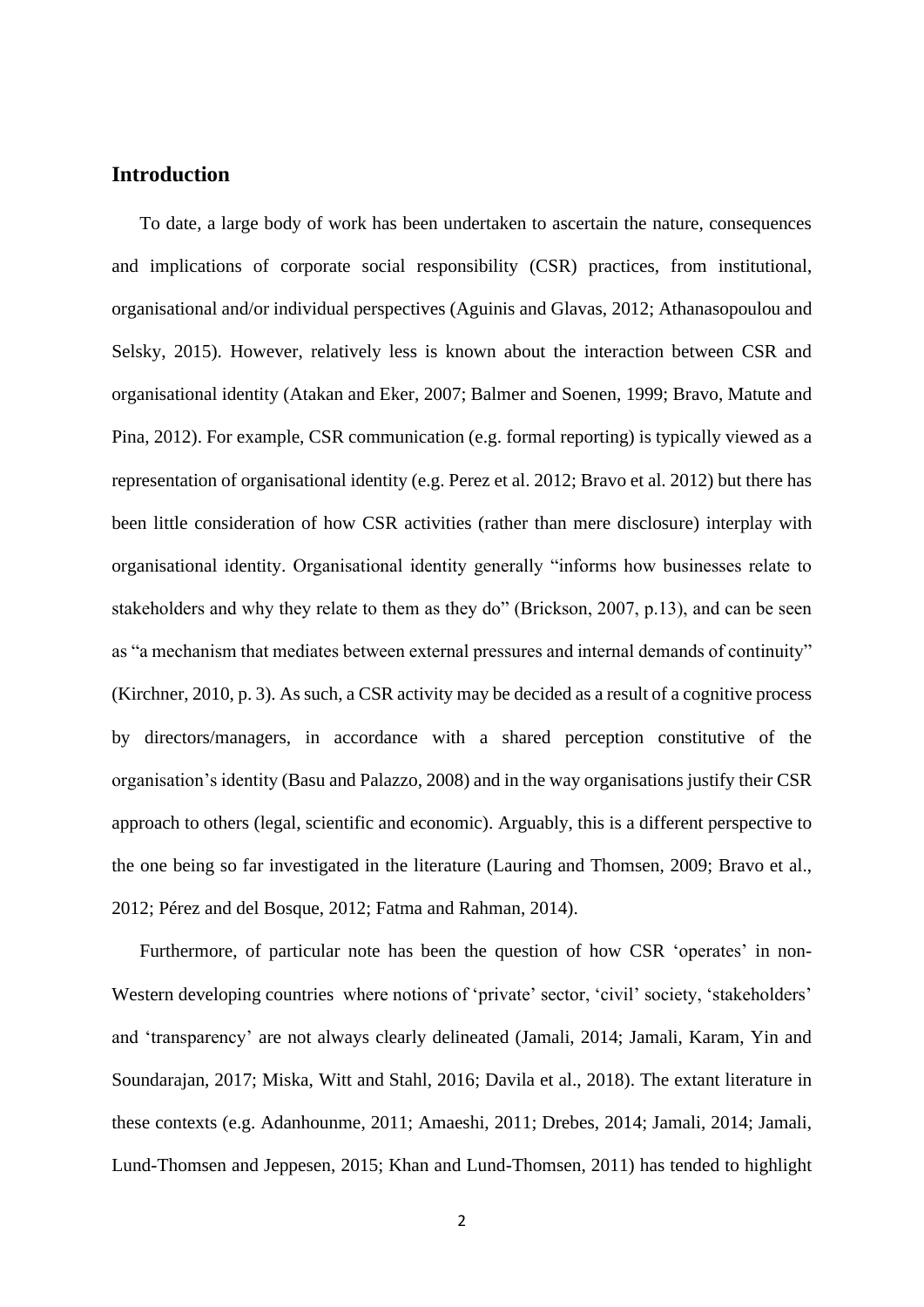the Western-centric, globalising or post-colonial origins, assumptions and construction of 'CSR'. In particular, how local businesses and social settings interact with CSR activities, strategies and discourses, primarily to seek legitimacy from external audiences for instrumental gains (Chung et al, 2013; Jamali, 2014; Miska et al., 2016). Other commentators suggest that CSR has been 'appropriated' to address or reflect local socio-political imperatives (Smith, 2011). Jamali et al., (2017) also make a compelling case for a multiplicity of logics which underlie the translation and adaptation of CSR in developing countries, especially when taking into consideration a unique set of challenges such as corruption and weak legal enforcement (Amaeshi et al., 2016; Chakrabarty, 2009; Khanna and Palepu, 2010). More generally, however, there is a view that the context in which CSR practices unfold - whether 'context' is conceptualised from a cognitive, cultural and/or institutional perspective - needs to be emphasised to improve one's understanding of the organisational reality of CSR (Athanaspoulou and Selsky, 2015, p. 351).

In light of the above, we mobilise Basu and Palazzo's (2008) model of sense-making and Brickson's (2007) notion of 'organisational identity orientation' to provide a nuanced analysis of CSR activities, the underlying motivations for CSR engagement, and its influence on organisational identity in a developing country. We also address a contextual issue by proposing the notion of 'opaque context', which we define as a setting where public displays and/or dissemination of CSR accountability and reporting are fairly absent (Belal and Cooper,  $2011$ <sup>1</sup> and where it would be difficult to engage with existing notions of communicated identity (e.g. Bravo et al, 2012). Instead, direct forms of engagement with stakeholders, that

 $1$  However, we do not claim that an 'opaque' context is a characteristic of all developing countries (or that all developed countries are, by opposition, not opaque). Instead, we argue that there are national or sub-national settings (e.g. sectoral, regional) where the use and reliance on publicly disclosed reports are not prevalent. In the accounting literature, Belal and Cooper (2011) already highlighted that the absence of CSR reporting may be due to a lack of organisational resources, absence of legal requirements, lack of knowledge/awareness, poor performance and fear of bad publicity. Our proposed conception of 'opaque context' dovetails this work to emphasise settings where transparency and disclosure mechanisms would be inappropriate given the primacy of direct interactions between organisation and stakeholders.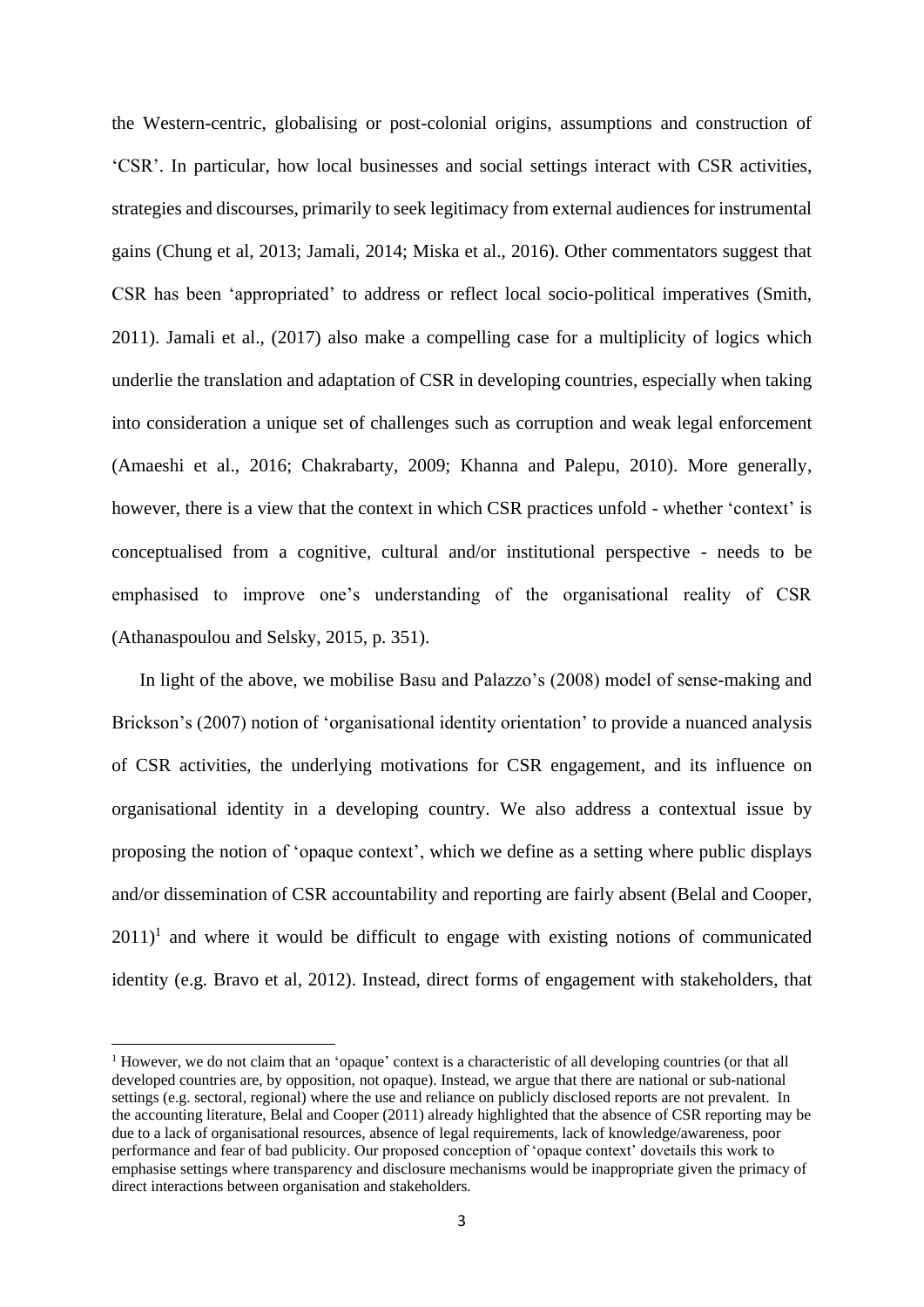are not readily observable in public reports, prevail and reflect a 'private' mechanism of stakeholder accountability, dovetailing extant research work on mechanisms of stakeholder engagement (Davila et al., 2018). Arguably, this point has not been sufficiently emphasised in the literature (e.g. Basu and Palazzo's view on balanced vs. biased transparency).

Our empirical material is drawn from the case of rural and community banks (RCBs) in Ghana, that are expected to provide financial services to the rural community and support "community development" (Nair and Fisha, 2010, p. 12). Rural areas in Ghana have been experiencing persistent levels of under-development, with over 45% of Ghanaians residing in rural areas and over 39% living below the poverty line (Ghana Statistical Service, 2018). The lack of access to financial institutions meant that rural communities (particularly farmers, artisans and traders) could only rely on moneylenders, who tend to charge extortionate interest rates (Mensah et al., 2015). This led the government to introduce the RCB in the late 1970s to provide institutional credit to farmers to improve the standard of living and to facilitate development in rural areas (Mensah et al., 2015; Obeng, 2008).

The 'locational' peculiarity of the RCB (Nair and Fisha, 2010), namely its key role in a rural/agricultural contexts and with very few formal businesses operating in the region, and its historical mandate to support rural development have motivated our interest in this so-called 'opaque' setting. Financial services in Ghana (CIA World Factbook, 2010) face a rather competitive environment, which makes it a challenge for RCBs not just to be profitable, but also to embark on strategies to engage stakeholders and undertake social actions. There has been so far very limited explanation of how RCBs engage with CSR within this context. There is also little evidence that authorities could 'compel' RCBs in engaging with CSR and nor is there publicly available information which would enable stakeholders to 'pressure' RCBs to act accordingly. We therefore ask, *how do RCBs integrate CSR into their activities and if so,*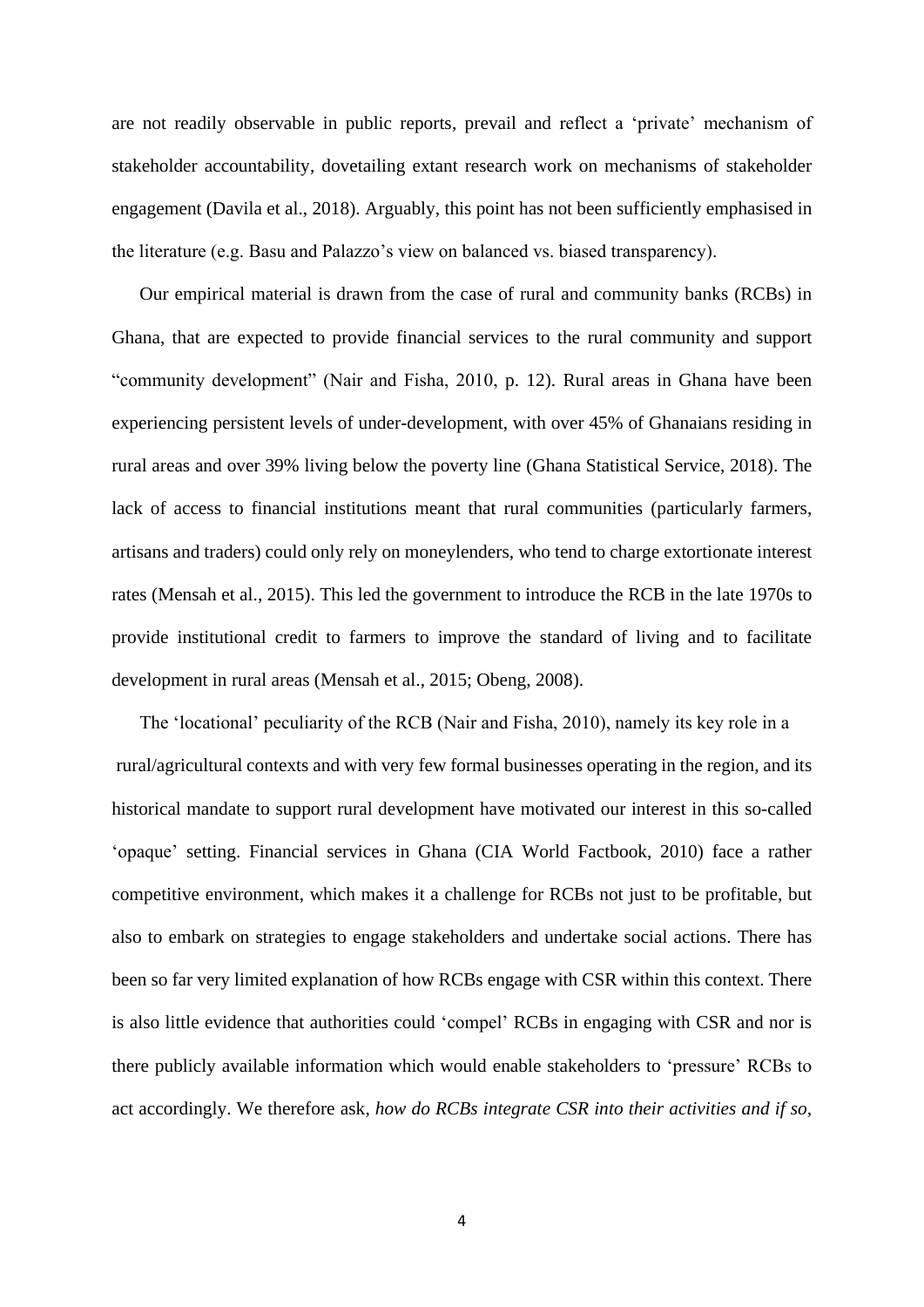*how does CSR engagement contribute to the organisation's identity vis-à-vis its stakeholders in a so-called 'opaque' environment (i.e. in the absence of publicly available information)?*

We seek to answer these questions by undertaking an interpretive study based on twenty semi-structured interviews with board of directors/managers, customers, regulator, community leaders and beneficiaries associated with nine RCBs. Our findings and contributions are threefold, in terms of (i) revealing how the sense-making process between internal and external stakeholders contributes to organisational identity through identity co-creation, (ii) emphasising the role of political/justifications in CSR decisions, and (iii) highlighting the possible dynamics that arise when CSR operates without in a context where public.

The remainder of the article is organised as follows: the next section briefly reviews extant studies on organisational identity and CSR, which is followed by a discussion of the theoretical framework of the study. Next, the research methods are presented, followed by findings and analysis. Finally, the conclusion, limitations and avenues for future research are outlined.

## **Literature Review**

### *An overview of CSR and organisational identity*

Typically, the term 'organisational identity' raises the following questions: "Who are we? What kind of business are we in? And what do we want to be?" (Albert and Whetten, 1985, p. 90). These are self-reflective questions which refer to the "features that distinguish the organization from others with which it may be compared to … (or) features that exhibit some degree of sameness or continuity overtime" (Albert and Whetten, 1985, p. 71). Whilst the concept of organisational identity can be understood in different ways (Bravo, et al., 2012), one common conception is that organisational identity embraces a set of *central, enduring* and *distin*ctive features that are embedded within the organisation and recognised by its formal members e.g. employees, managers, shareholders (Albert and Whetten, 1985). This crucial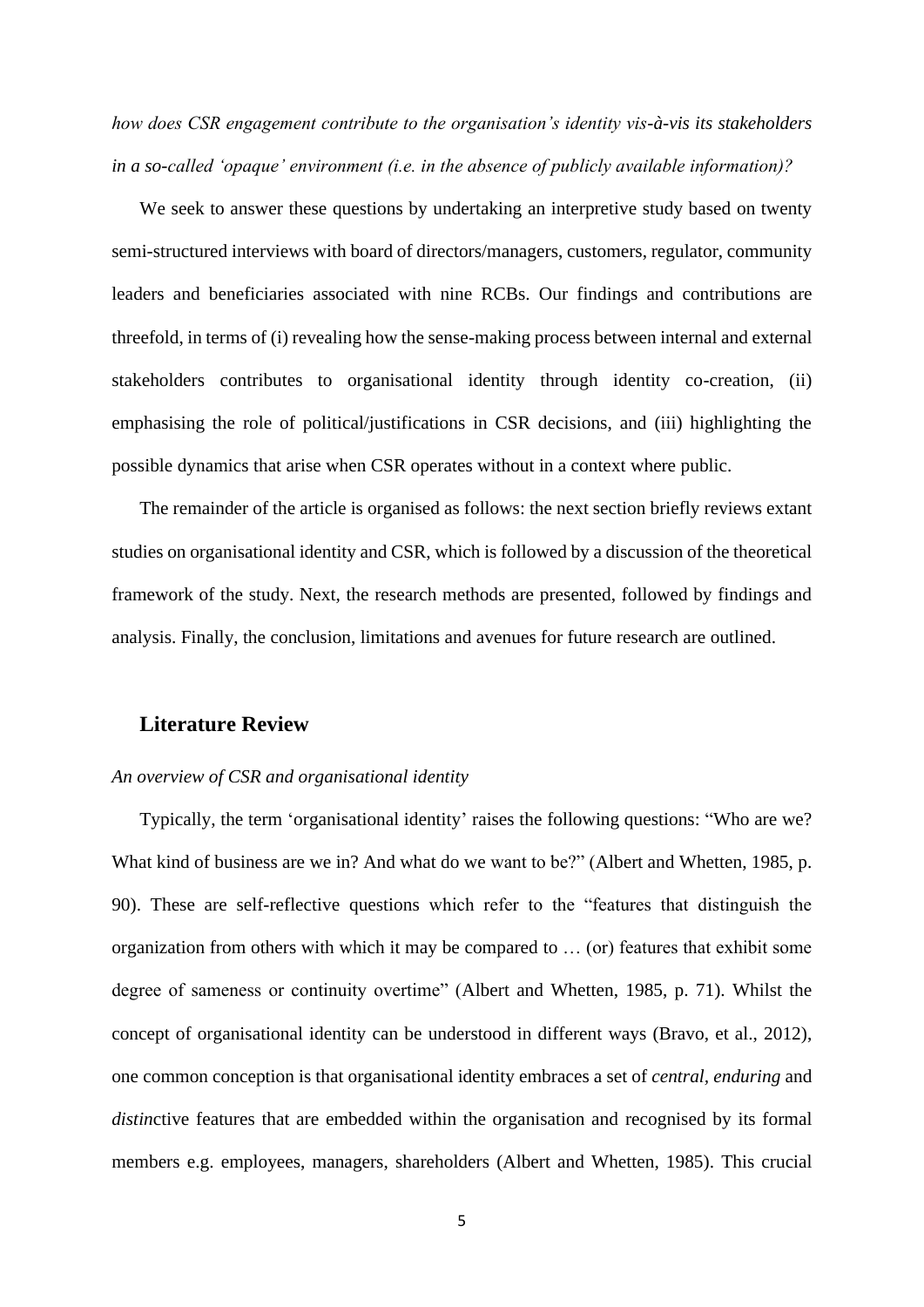element of embeddedness can be manifested in terms of corporate behaviour (including CSR), culture and philosophy (Melewar and Akel, 2005; Simões, Dibb and Fisk, 2005).

This approach to organisational identity is often referred to as an essentialist one (Özen and Küskü, 2008) in that identity is created by individuals within the organisation. Managers, for instance, make decisions about the role of CSR on the basis of their perception of how social responsibility is crucial to an organisation's identity (Perez et al., 2012). However, there is also a structuralist notion of organisational identity in that it can be shaped (or maintained) by individuals' interactions within a social context (Özen and Küskü, 2008). Organisational identity can be seen as a social construct arising from an interactive process between an organisation and society (Czarniawksa and Wolf, 1998; Özen and Küskü, 2008). In this regard, and whilst not seeking to marginalise the perceptions of internal actors (staff, managers), we contend that the structuralist notion recognises more explicitly the role of external stakeholders and the relations they maintain with the organisation. Organisational identity, thus contributes to the positioning of the organisation within society, and in the minds of stakeholders, as a desired and legitimate entity (Balmer, 2001; Bravo et al., 2012).

Several authors specifically highlight the role of CSR in relation to organisational identity. For example, Perez et al. (2012) noted that savings banks paid more attention to CSR when defining their identity compared to mainstream banks, albeit that savings bank managers remained sceptical about the effectiveness of CSR reports in the communication of organisational identity to the relevant stakeholders. In a similar vein, Bravo et al.'s (2012) analysis of online CSR reporting showed that Spanish banks privilege the provision of 'communicated identity', which was largely at odds with actual corporate identity e.g. CSR disclosures about the banks' stated social or ethical principles did not explicitly appear in their mission or vision statements. Instead, customer centric activities in banking appeared more often in CSR disclosures and has been associated to an instrumental motive of making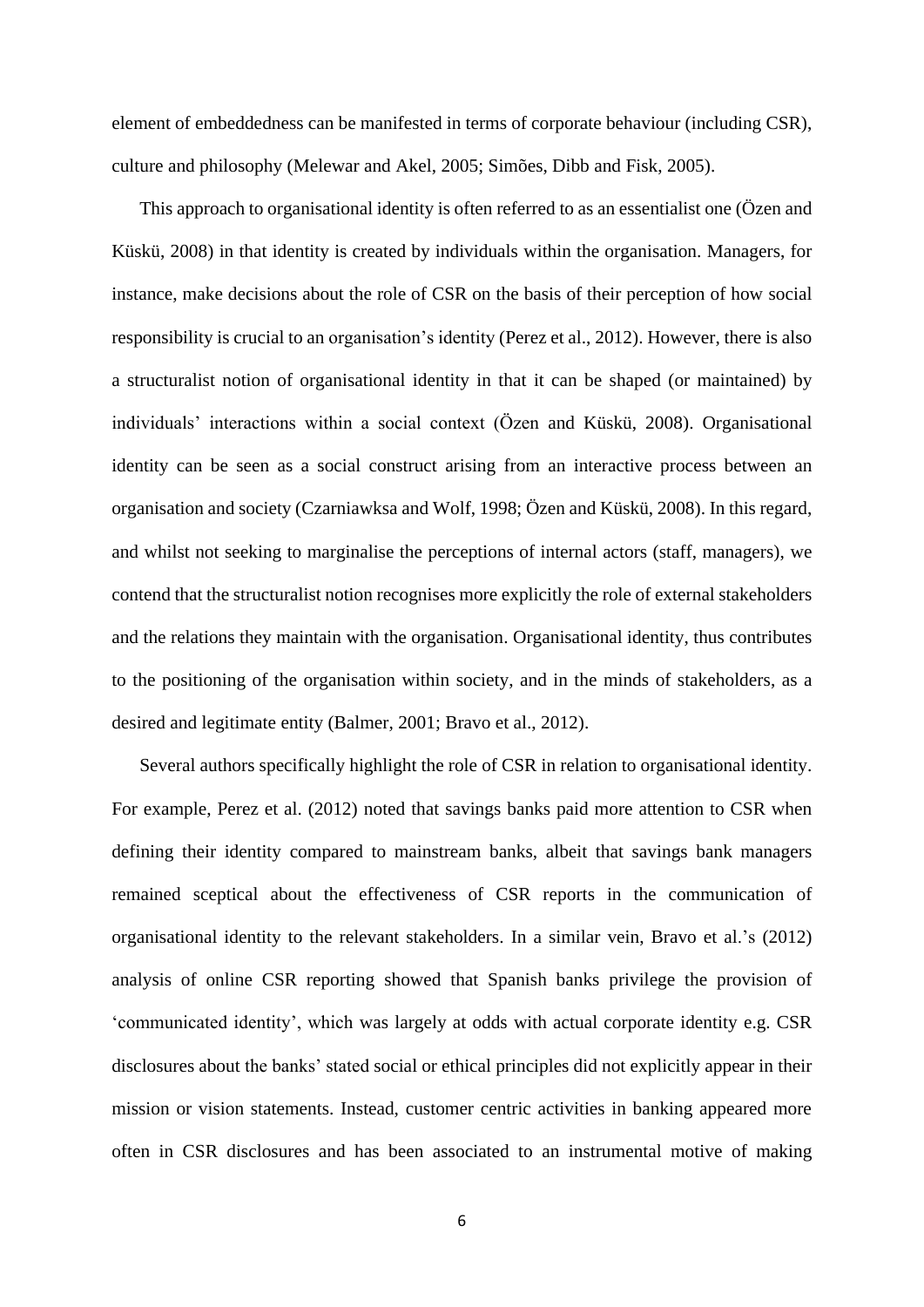customers feel involved and hence satisfied. Whilst these empirical studies do allude to an interplay between CSR and organisational identity, there has very little in the way of a theoretically informed analysis of this interaction involving managers, external stakeholders and society more generally (Brickson, 2007; Skilton and Purdy, 2017).

A notable gap in the literature exists in relation to how organisations make sense of their world and engage with stakeholders (Basu and Palazzo, 2008) in contexts where public displays (e.g. CSR reports) are not so prevalent e.g. smaller unlisted firms, rural development entities and local non-government organisations. Contrastingly, much has been said on the drivers and outcomes of CSR in developing countries (Jamali and Karam, 2016), primarily from empirical studies of large private companies operating in manufacturing settings and in relation to labour-related matters. Several key drivers have been put forward, namely geopolitical factors (Adegbite and Nakajama, 2011; Jamali and Sidani, 2011), societal governance (Jamali and Neville, 2011), weak or absent institutional settings (Amaeshi, Adegbite and Rajwani, 2016; Boudier and Bensebaa, 2011), the role of multinational companies and supra-national bodies in the dissemination of 'foreign' practices (Amaeshi, 2011; Beckman, Colwell and Cunningham, 2009; Miska et al., 2016), the role of culture (Goby and Nickerson, 20152014; Kim and Kim, 2008; Rees and Miazhevich, 2008) and colonial/postcolonial influences (Adanhounme, 2011; Khan and Lund-Thomsen, 2011). Hence, what we seek to contribute to the literature is how CSR engagement is involved in an interaction process between the internal and external worlds of an organisation, and how does organisational identity becomes a "mechanism which mediates between external pressures and internal demands of continuity" (Kirchner, 2010, p. 3; Athanasopoulou and Selsky, 2015). This question brings us to the work by Basu and Palazzo (2008) and Brickson (2007).

### *The interplay between CSR and organisational identity: theoretical considerations*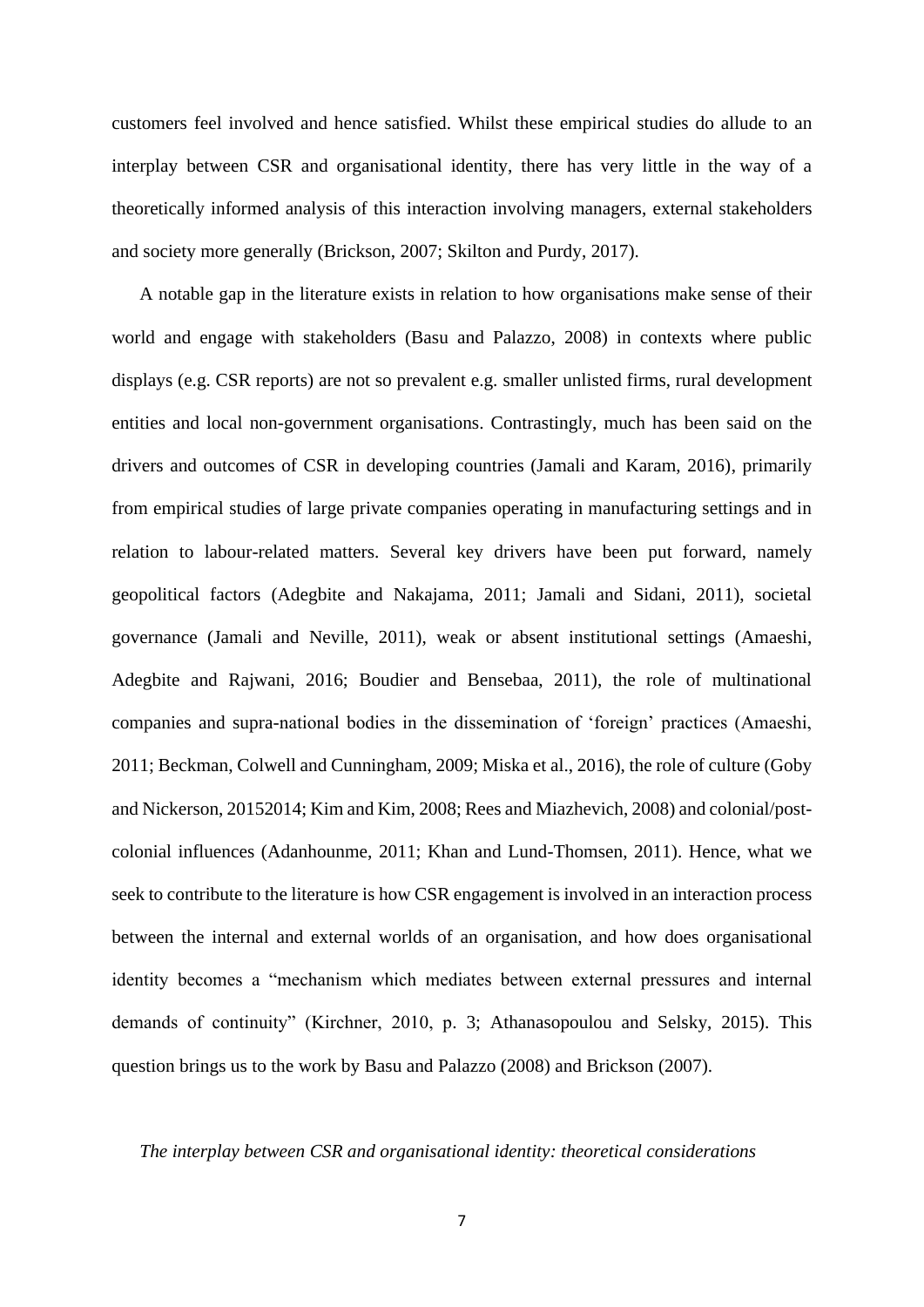For Basu and Palazzo (2008), mainstream CSR research tends to focus on substantive CSR activities and their drivers, but less in terms of what are their "precipitating causes" (Basu and Palazzo, 2008, p. 4). They conceive CSR as a part of the organisation's sense making of the world in terms of:

*"The process by which managers within an organisation think about and discuss relationships to stakeholders as well as their roles in relation to the common good, along with their behavioural disposition with respect to the fulfilment and achievement of these" (2008, p. 9).* 

More specifically, Basu and Palazzo (2008) articulate a framework whose primary concern is the development of one's understanding of how individuals *think of*, *speak about* and *initiate (or intend) action* in relation to CSR. According to the authors, CSR activities do not typically emanate from the organisation's external stakeholders (expectations or wishes) but rather emerge from internally embedded cognitive and linguistic processes. This process of sensemaking originates from the mental frames/models organisational leaders rely upon to articulate how the organisation will relate to its stakeholders and respond to demands. This approach enables researchers to theorise CSR as a part of the organisation's 'character' rather than merely analyse the 'content' of CSR practices reported over time. Basu and Palazzo (2008) contend that the CSR sense-making process involves a deeper analysis of practices and perspectives within three broad domains (cognitive, linguistic and conative), and respectively, along two cognitive dimensions (*identity orientation and legitimacy*), two linguistic dimensions (*modes of justifications and transparency*) and three conative dimensions (*consistency, commitment and posture*). Given the intended focus of the study on the interplay between CSR and organisational identity, our empirical analysis will be on the cognitive and linguistic dimensions, namely *identity orientation, legitimacy, modes of justification and transparency*, which we outline in more detail below: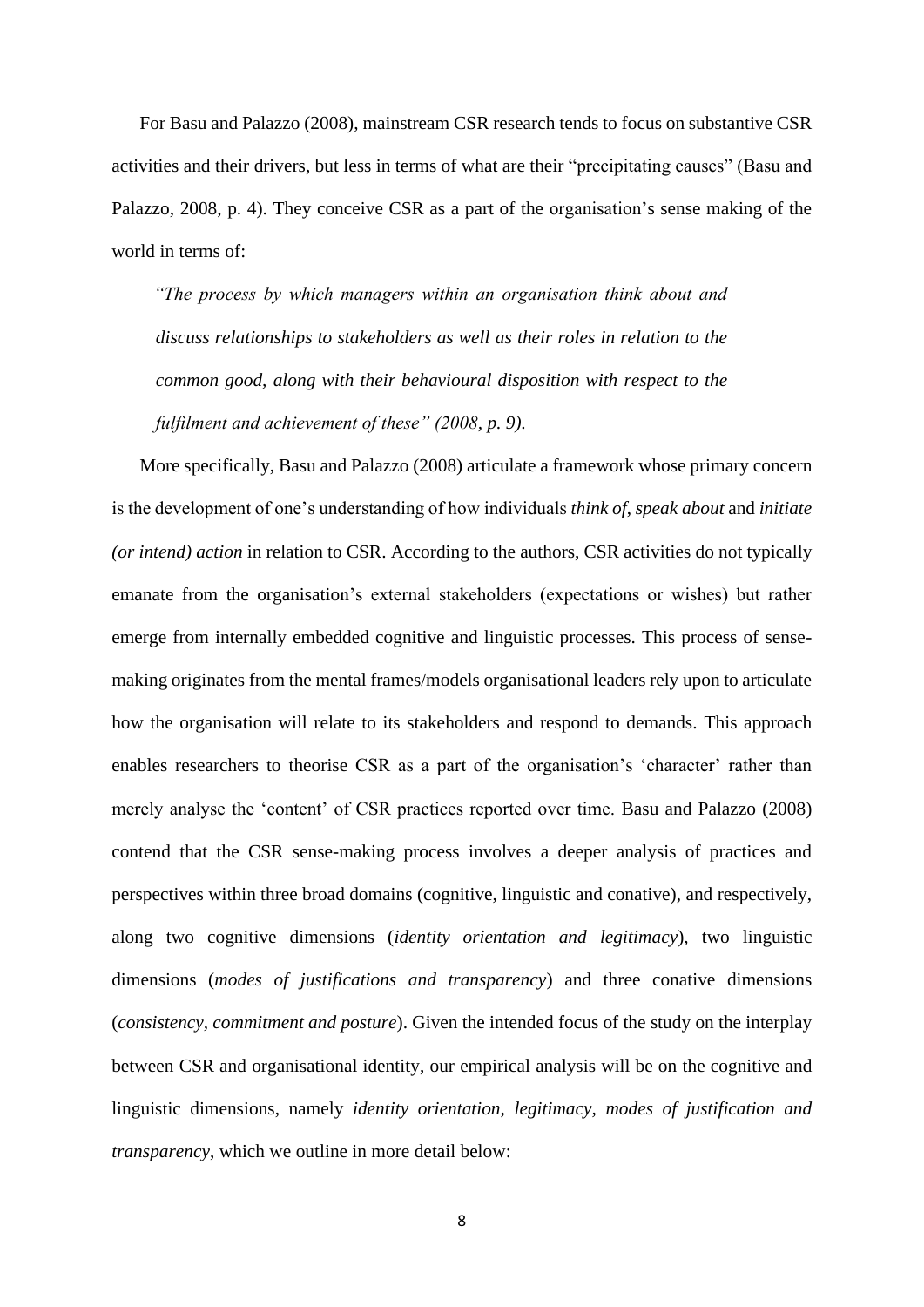Firstly, drawing from Brickson (2007), 'organisational identity orientation' refers to the *"assumed nature of association between an organization and stakeholders as perceived by members"* (p. 866). In line with the structuralist notions of organisational identity, the interactions between stakeholders (internal and external) and organisation are crucial in the formation of a shared organisational identity. There are three forms of identity orientation: individualistic, relational and collectivistic. First, an individualistic orientation favours organisational self-interest (e.g. profitability, market share, commercial reputation) whereby CSR actions take the form of 'selling' points to distinguish the organisation from others, but with little consideration of the maintaining of sustainable ties with stakeholders. Hence, relationships/engagement activities are managed on an instrumental, arm's length basis and are potentially fickle. Contrastingly, a relational organisation emphasises the development of strong and trusting relationship with particular stakeholders, characterised "by a high frequency of interaction, reciprocity, emotional intensity and intimacy" (Brickson, 2007, p. 871). The creation and maintenance of deeper stakeholder relationships is seen here as an end in itself and is a reflection of a genuine concern, albeit generally focused on one or few key stakeholders. Lastly, collectivistic organisations share a common goal with a larger constituency of stakeholders (community) and rather than consider the latter merely as a means to an end or by focusing on few salient stakeholder, organisations instead operate towards the improvement of collective welfare.

Brickson (2007, p. 868) points out that a relational or collectivist orientation does not imply a self-sacrificial move by for-profit companies. In effect, all organisations, even socalled 'non-profit' ones, need to engage in some form of calculation (referred to as a 'hedonic calculus') to balance competing goals and ensure survival. Arguably, therefore, engaging in CSR does lead to or imply a 'business case' evaluation. Crucially, however, this evaluation is not exclusively based on self-interested, short-term rationales, but potentially on longer-term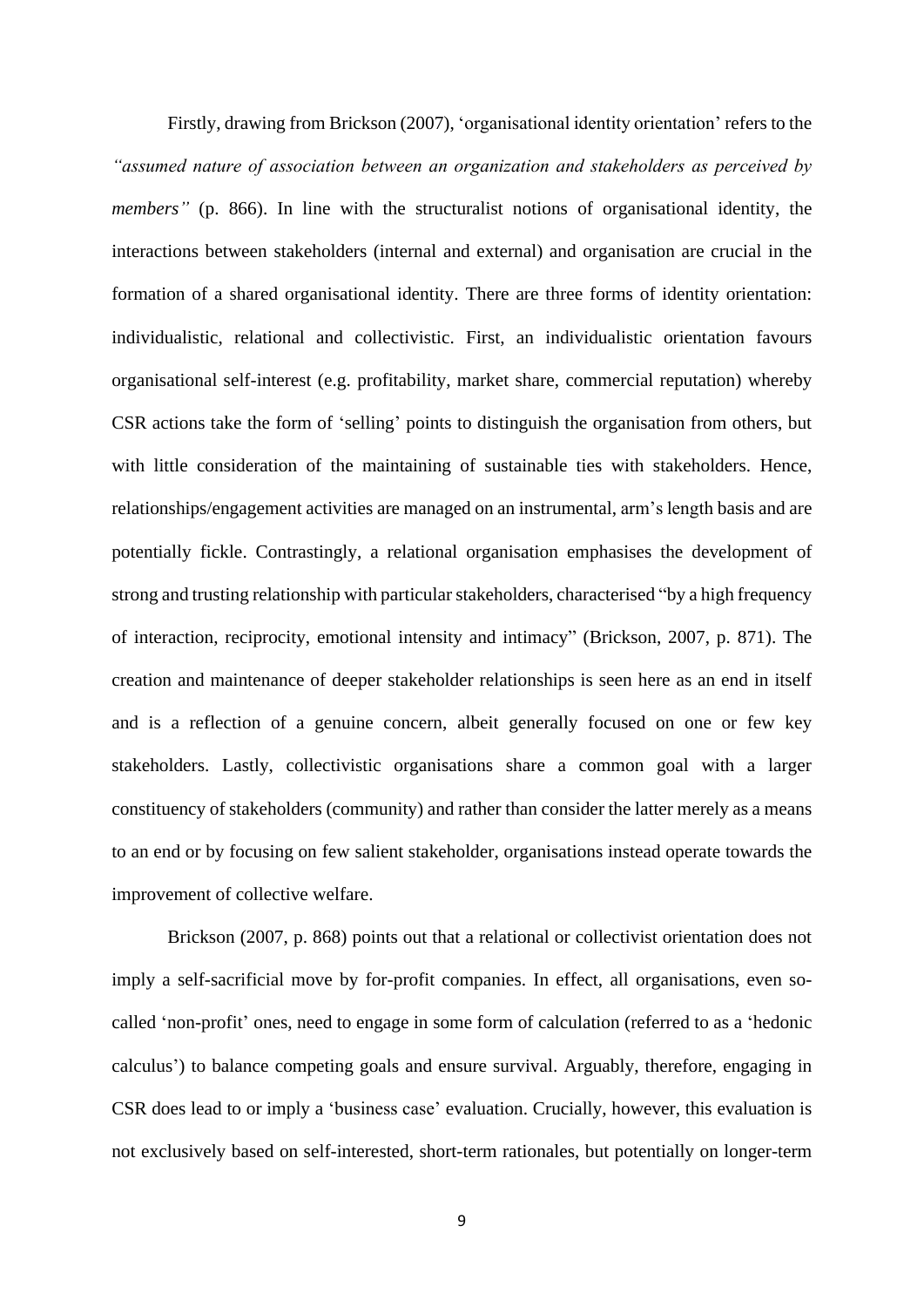ones benefits that would be of mutual benefit to the organisation, stakeholders and society. In this regard, it is possible to consider an organisation's CSR strategy, activities, and discourses as a reflection of the interactions between the organisation and its stakeholders, which in turn contributes to the positioning of an organisation's identity orientation.

The second cognitive dimension (legitimacy) relates to the perception that the organisation is operating in a desirable and appropriate way that is consistent with a broader system of norms, values, and beliefs (Suchman, 1995). In turn, legitimation is the process and/or mechanism by which the organisation can gain, maintain, or repair its legitimacy. The organisation can adopt a strategic perspective in the 'management' of its legitimacy (as for any other resource) whereby it seeks to convince an external audience of the importance of its operations, products and processes. Suchman (1995) refers to different types of legitimacy that are amenable to managerial control and discretion. In particular, *pragmatic legitimacy* rests on the organisation's ability to satisfy the self-interested demands of its close audiences, typically by providing a direct benefit or resource (e.g. donations). Contrastingly, *moral legitimacy* arises from an organisation's judgement that a process or practice is the 'right thing to do' (1995, p. 579) and not primarily because it serves the instrumental needs of specific audiences. In this respect, if the organisation is able to deliver on its mandate and/or adopt appropriate procedures and structures, then it would be perceived as a legitimate entity. In conclusion, Basu and Palazzo (2008) identify identity orientation and legitimacy as key planks of the cognitive phase whereby managers conceive the organisation's relationships with stakeholders and think about CSR actions.

The next dimension broadly relates to the 'communicating' and 'linguistic' processes of the organisation as it engages with its stakeholders. 'Communicating' does not necessarily relate to the use of formal mechanisms of public disclosure, such as annual reports but also incorporates direct engagement. Basu and Palazzo (2008) highlight the fact that justifications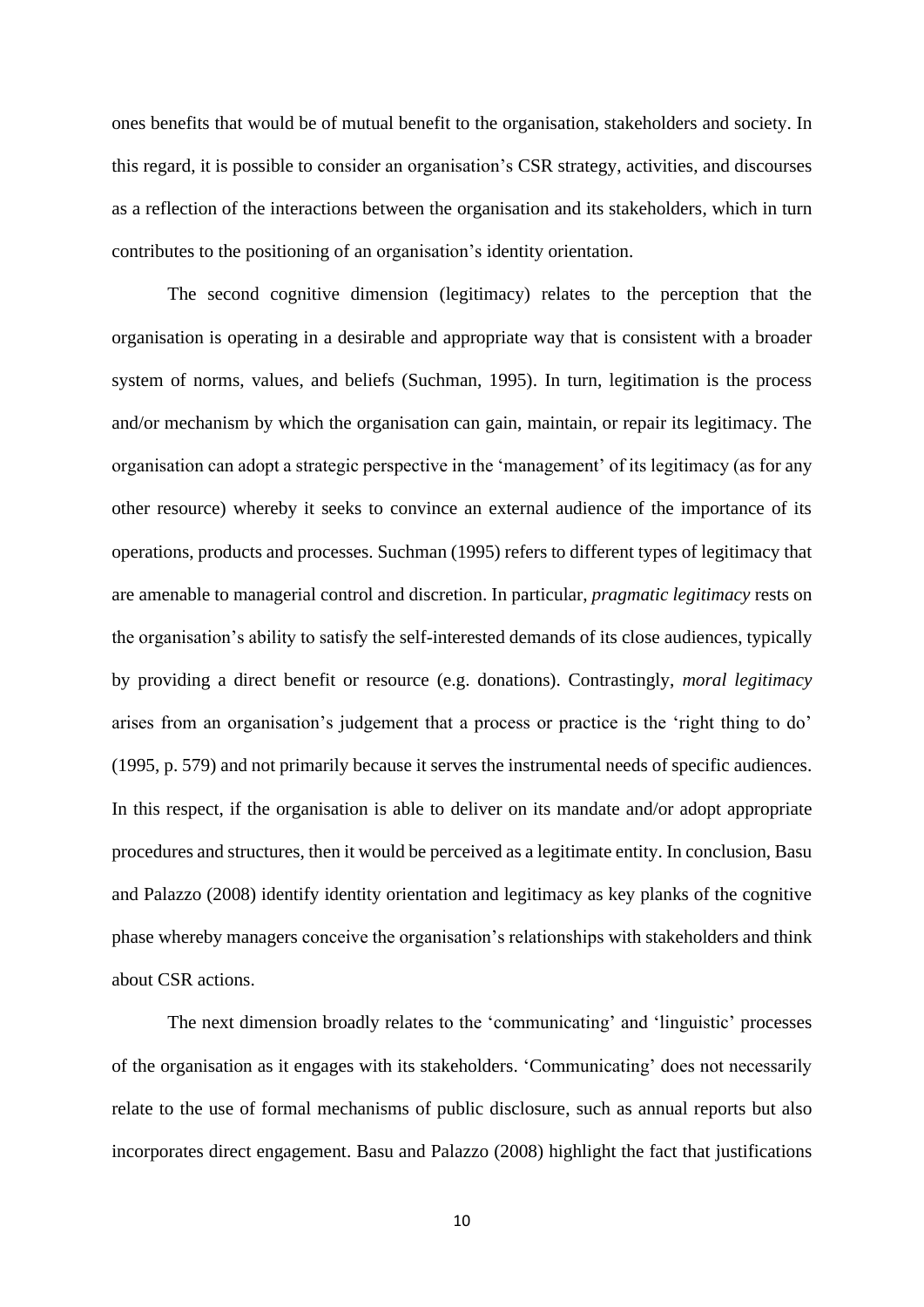put forward to engage with CSR may allow for an understanding of why organisations engage in particular ways with different actors and with society in general. Furthermore, the authors argue that an analysis of such justifications refers to the use of a 'language game' that can characterise how an organisation filters perceptions of the external world, assesses conflicts and responds to the demands (Basu and Palazzo, 2008). The authors contend that there are variants of this language game which could be deployed in framing particular CSR interventions or policies, namely of a legal nature (e.g. the use of legal and quasi-legal concepts; conformity to legal rules), scientific reasoning (e.g. the use of independent expertise), and/or an economic justification (the use of calculative / financial practices e.g. cost-benefit analysis).

Whilst we acknowledge the above are mainstream rationales for underpinning CSR action, evidence from developing countries does point to the prominence or at least coexistence of the cultural, social and/or political modes of justification (Jamali et al., 2017; Uddin et al., 2018) in various studies of CSR practices. For instance, a recent study by Uddin et al. (2018) highlighted how features of traditional societies (personal or public displays of loyalty, master-servant relationships, obedience to personal rather than formal authority) are associated with the way CSR is practised and disclosed in Bangladesh, specifically in relation to the wishes of powerful corporate leaders and ruling political parties. CSR activities can be enacted for party-political reasons and to help secure acceptance from powerful elites. Relatedly, Jamali et al. (2017) highlights the prevalence of 'state', 'family' and 'religion' logics as examples of institutional orders that underpin the translation and adaptation of 'mainstream CSR' talk, policy and practices in the local context. Particularly in relation to family and religion logics, there are patterns of beliefs and obligations, which could underpin modes of justifications and language games.

In the African context, both Jamali et al. (2017) and Kolk and Rivera-Santos (2018) highlight for instance the role of tribal identities, clan ties and 'chiefs' in many regions, with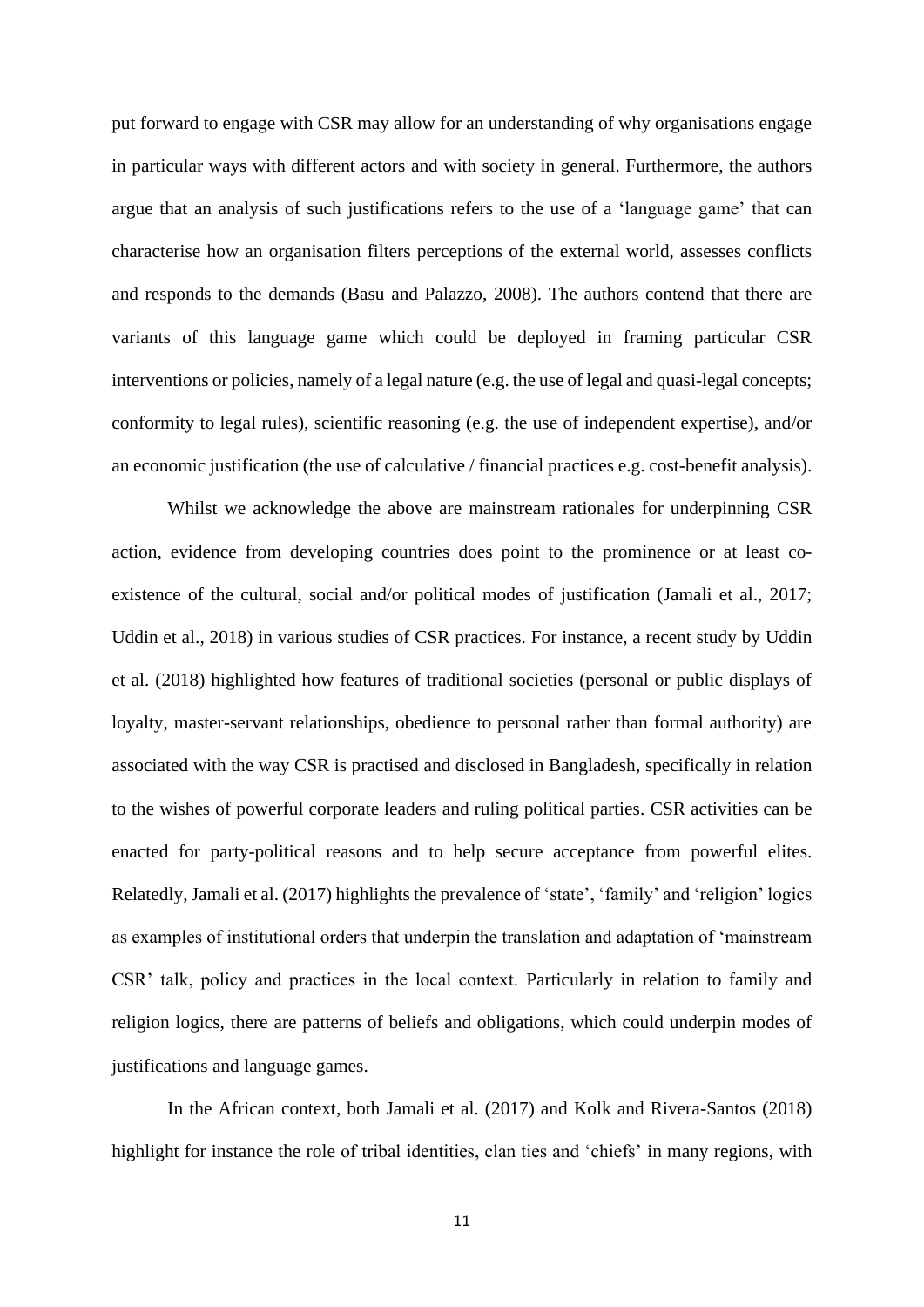the latter often entrusted with the re-distribution of resources and opportunities in the local community. Acting as intermediaries, they can influence how CSR activities are implemented in a specific context. Lastly, various religious teachings and doctrines become translated into moral imperatives for individuals and organisations (e.g. businesses) to support the poor/needy or avoid so-called harmful activities/products. In summary, we contend that in addition to the 'formal rational' justifications put forward in Basu and Palazzo's (2008) framework, there are a number of 'substantive' rationalities (historical, social, cultural, political and religious) an organisation and/or its actors/stakeholders can mobilise to motivate particular CSR efforts.

#### *The role of transparency in the sense-making model*

Basu and Palazzo (2008) highlight the role of transparency in the sense-making model and conceptualise it as *"elaborate reporting procedures that include both conventional media as well as the web"* (p. 16). In the main, the authors highlight the way CSR communication is publicised by the organisation and the alternative motivations for reporting information in a biased or balanced (neutral) form. There is a well-established literature on CSR reporting practices, which generally finds evidence of biased or politicised forms of reporting (e.g. Michelon et al., 2015; Soobaroyen and Mahadeo, 2016) and in turn, this contributes to a perception that CSR communication is no more than just a public relations exercise. In this regard, there have been attempts to foster the adoption of standardised models of CSR reporting (e.g. Global Reporting Initiative; Integrated Reporting) that would be amenable to comparative analysis, and whose target audience would mainly consist of an international and sophisticated audience of investors, donors, international organisations and customer representatives (Jamali et al., 2017).

However, we contend that Basu and Palazzo's (2008) view is suggestive of a somewhat narrow conception of 'transparency' namely via the use of 'market-inspired' forms of public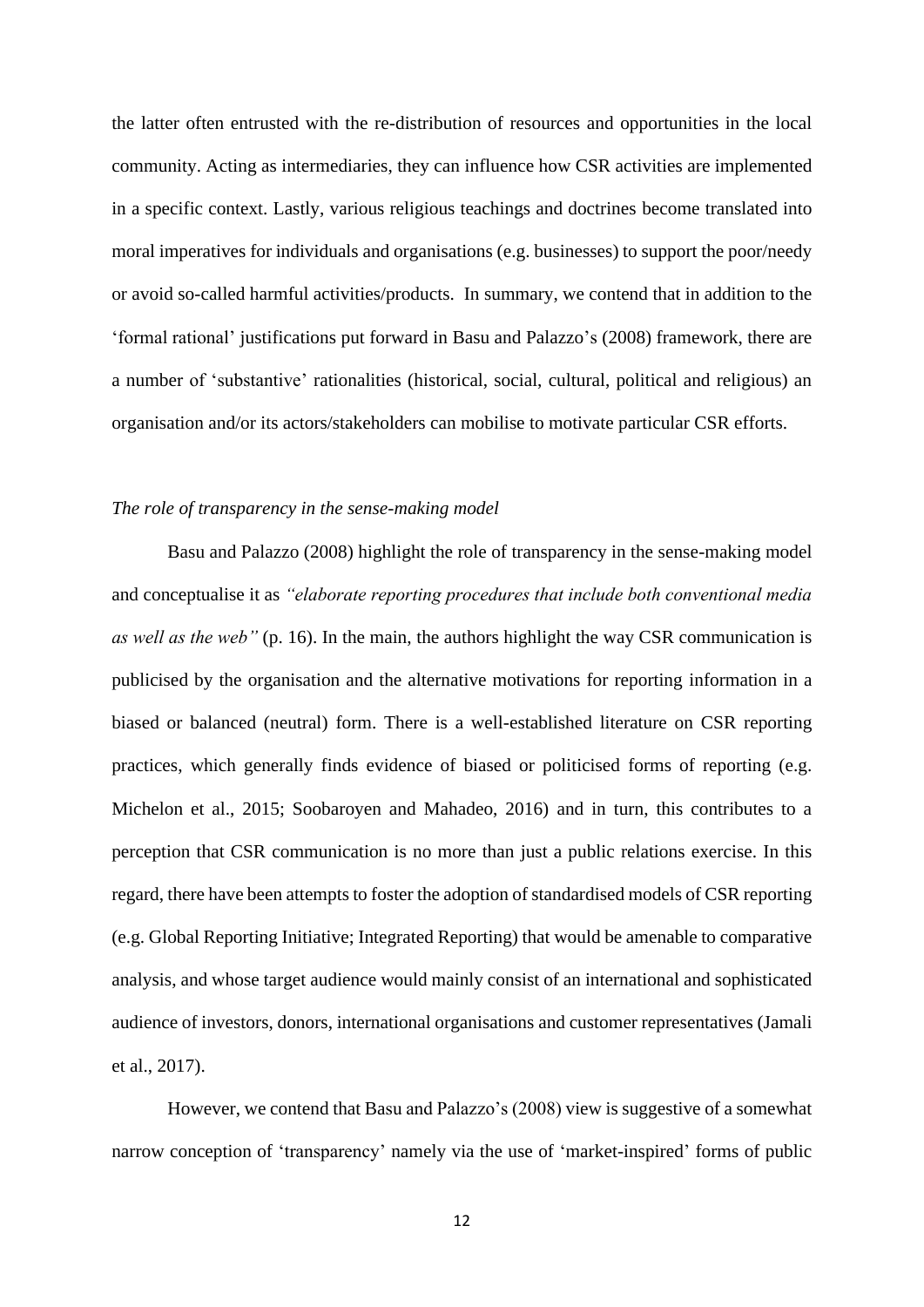disclosure and transparency. Akin to how publicly available information is seen to be crucial to the efficient functioning of capital markets, there has been an assumption that CSR reports would 'prompt' public/media reaction, which will in turn, bring to bear, stakeholder pressure, and eventually leading to an organisational response. Our view is that such a sequence of events is far less applicable to contexts where the provision of CSR information and institutional capacity for the supply of such reporting are not so prevalent. This would lead to observations that such contexts are 'opaque' from the perspective of an (independently observed) lack of information and convey a negative connotation that stakeholders are unable to press for action or a response from organisations.

Contrastingly however, we argue that there are particular regional or sectoral settings in any country that are inherently less reliant on these public transparency mechanisms whereby more direct forms of communication with stakeholders are privileged and which would be less 'visible' from 'outside'. For example, there has been very little documented in terms of the CSR reporting practices (if any) of unlisted firms or smaller firms (Jamali et al., 2015) in developing countries, but this does not imply that these businesses are not involved in CSR activities. Claims about a lack of transparency or of opaqueness are hence made without necessarily considering that other forms of direct communication and interaction might exist between some or all stakeholders and the organisation. It is this additional insight that we seek to highlight as part of the transparency dimensions that were initially proposed by Basu and Palazzo (2008). In other words, we suggest that opacity (or absence of transparency) is another dimension alongside biased and balanced forms of transparency.

In conclusion, and in light of a limited understanding of how (and to what extent) do CSR activities interplay with the maintaining or re-(shaping) of organisational identity, we theoretically frame our research questions in terms of how actors cognitively and linguistically conceive and engage with CSR activities of Ghanaian RCBs. By extension, how does this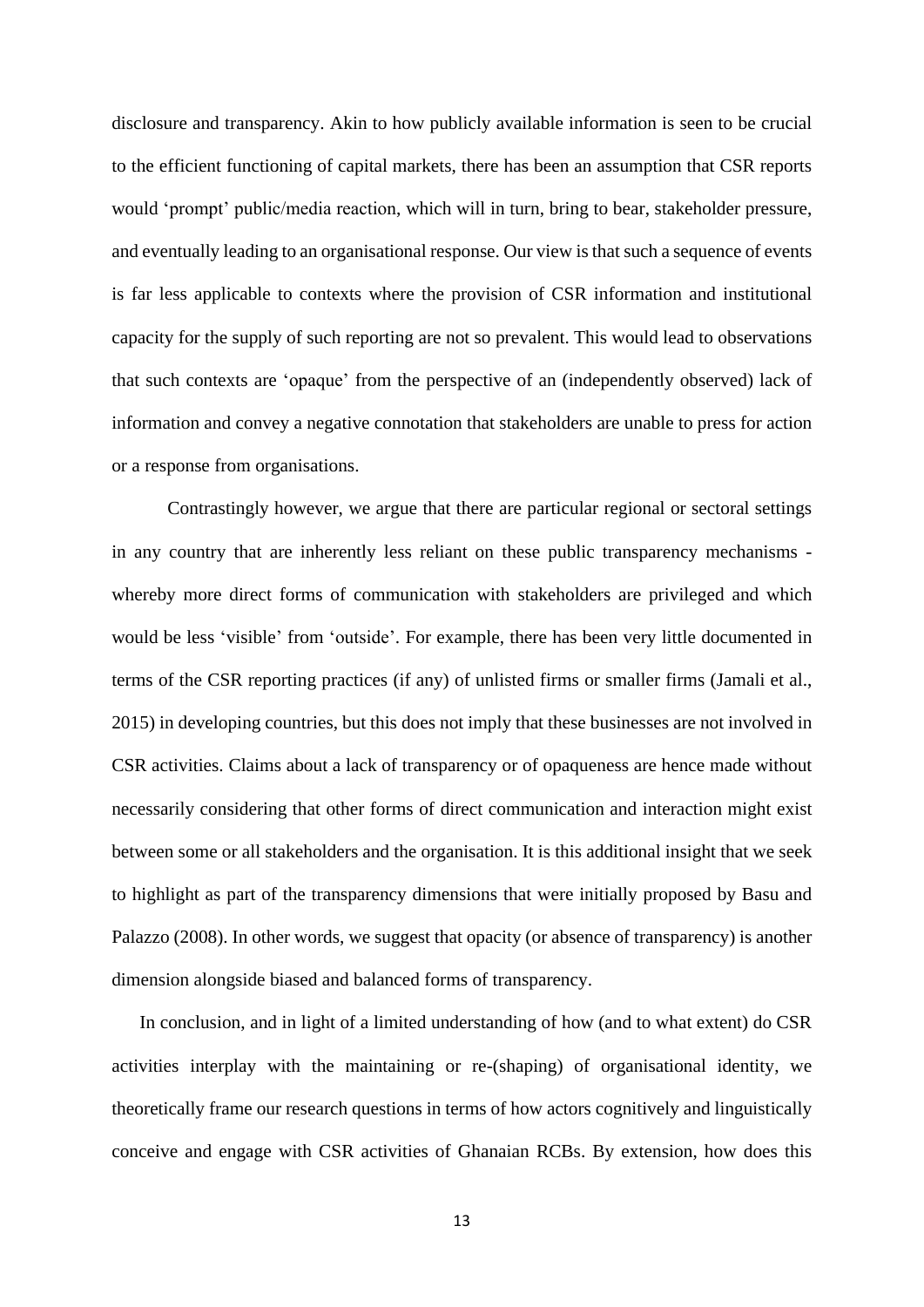contribute to the organisations' identity orientation, particularly in a context where there is little in the way of an engagement with public forms of CSR reporting i.e. an opaque setting?

# **Research Design and Methods**

### *Data collection and case selection*

The decision to undertake a qualitative study was motivated by the nature of the research problem whereby, little is known about the organisational process of 'CSR engagement' and how it would affect organisational identity. Drawing from semi-structured interviews with RCB directors, managers and other stakeholders, we investigated how rural and community banks (RCBs) in Ghana engage with CSR. In this case, it seemed appropriate to rely on a qualitative approach to uncover the nature of CSR activities and its link to organisational identity within the idiosyncratic setting of RCBs in Ghana (Strauss and Corbin, 1990, p. 19). Here, a qualitative research approach seems well-suited to *"*uncover and understand what lies behind any phenomenon about which little is yet known" (Strauss and Corbin, 1990, p.19). hence, the qualitative research adopted in this study has also allowed us to take into consideration the nuanced interactions between the RCBs organisational identity and the surrounding socio-cultural factors (Jamali and Karam, 2016), through talking to the individuals involved in the lived experience and interpreting their view points in relation to the phenomenon investigated through QCA and the relevant theoretical lenses. To address our research questions on the interplay between CSR and organisational identity in the context of RCBs, we relied primarily on semi-structured interviews. This was facilitated by one of the coauthors from Ghana. Twenty semi-structured interviews were conducted, comprising of fourteen RCB senior managers and board directors from nine RCBs in the Eastern region of Ghana as well as six stakeholders, namely shareholders, regulators, customers, beneficiaries and community representatives. It is worth noting that these interviews took place in two stages: For stage one, there were fifteen interviews. Similar responses were noted from the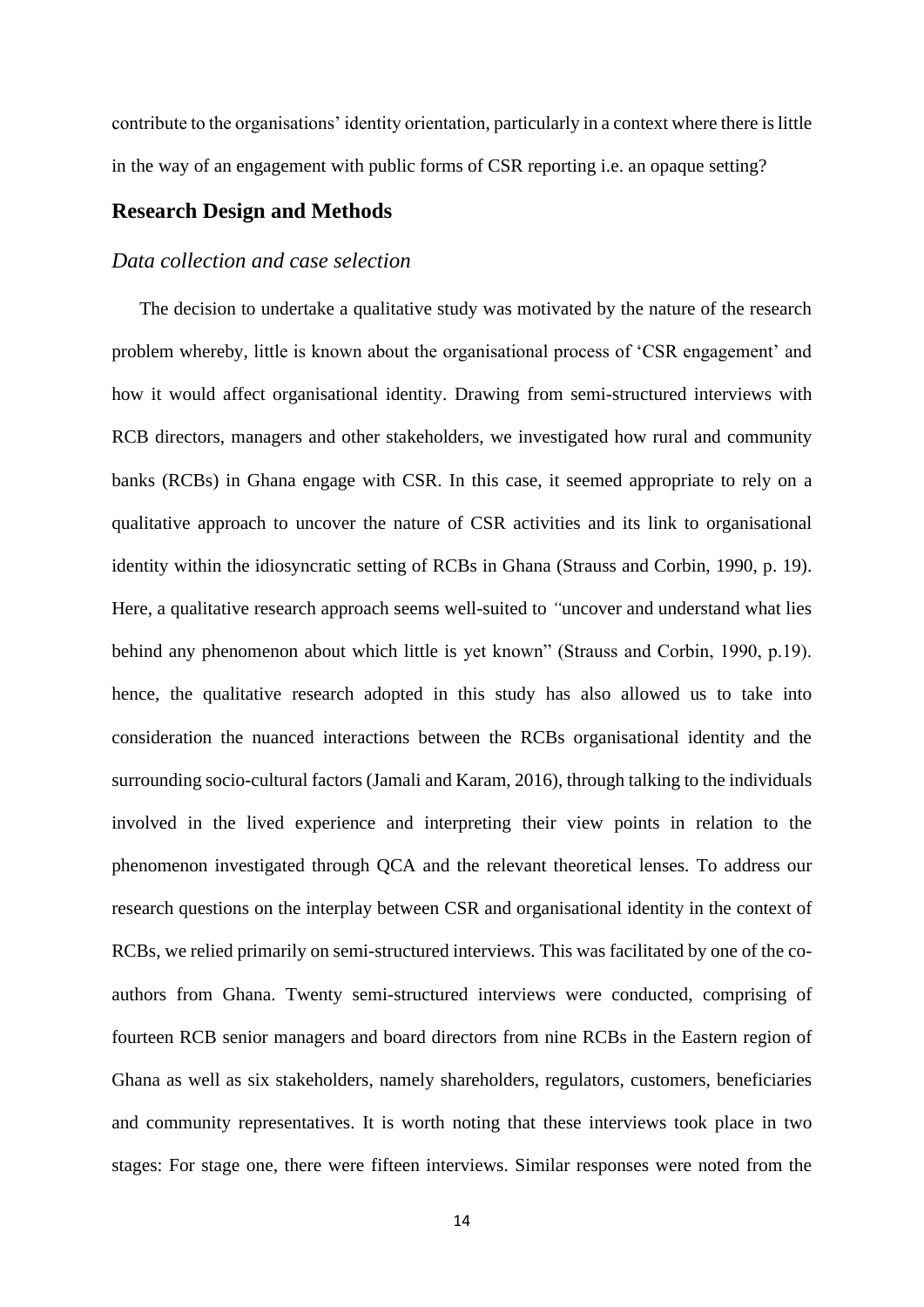thirteenth interview and data collection ended at saturation after the fifteenth interview. Stage two included five semi-structured interviews to follow-up on the key coding outcomes from stage one.

The Eastern Region of Ghana was adopted for this study and RCBs in this region are amongst the most performing rural banks in Ghana and were better known to one of the authors. We considered a variety of relevant experiences from our list of key informants. To minimise bias by researchers, a team of three interviewers was used during the two interview stages, comprising of one of the authors and two assistants trained/recruited to support the data collection. The latter researchers were given an orientation before embarking upon the process.

The first stage of interviews was carried out between November 2016 and February 2017. The follow-up interviews (stage two) were conducted between July and September 2019. All interviews were carried out by native Ghanaians at the premises of the RCB's office, and this helped identify verbal and non-verbal (as well as contextual) cues during interviews. Interviews lasted for an average of 60 minutes and were all audio-recorded and transcribed. It is worth mentioning that, gaining access was quite challenging and as such, the research team was compelled to use the purposive sampling technique to select participants who were relevant to the research study and scope of the paper (i.e. CSR and the RCB's identity in Ghana) and who were willing to participate. This is congruent with the aim of purposive sampling, whereby it is not about achieving a so-called (statistically) 'representative' sample. Instead, "cases are chosen as it becomes clear that they can contribute to theory generation" (Harding, 2012, p. 132). Arguably, there are many challenges in accessing research participants in these settings, and regardless of the number of interviews, what really mattered was the participants' "knowledge and experience regarding a specific phenomenon" (Bagnasco, Ghirotto & Loredana, 2014, p. 6).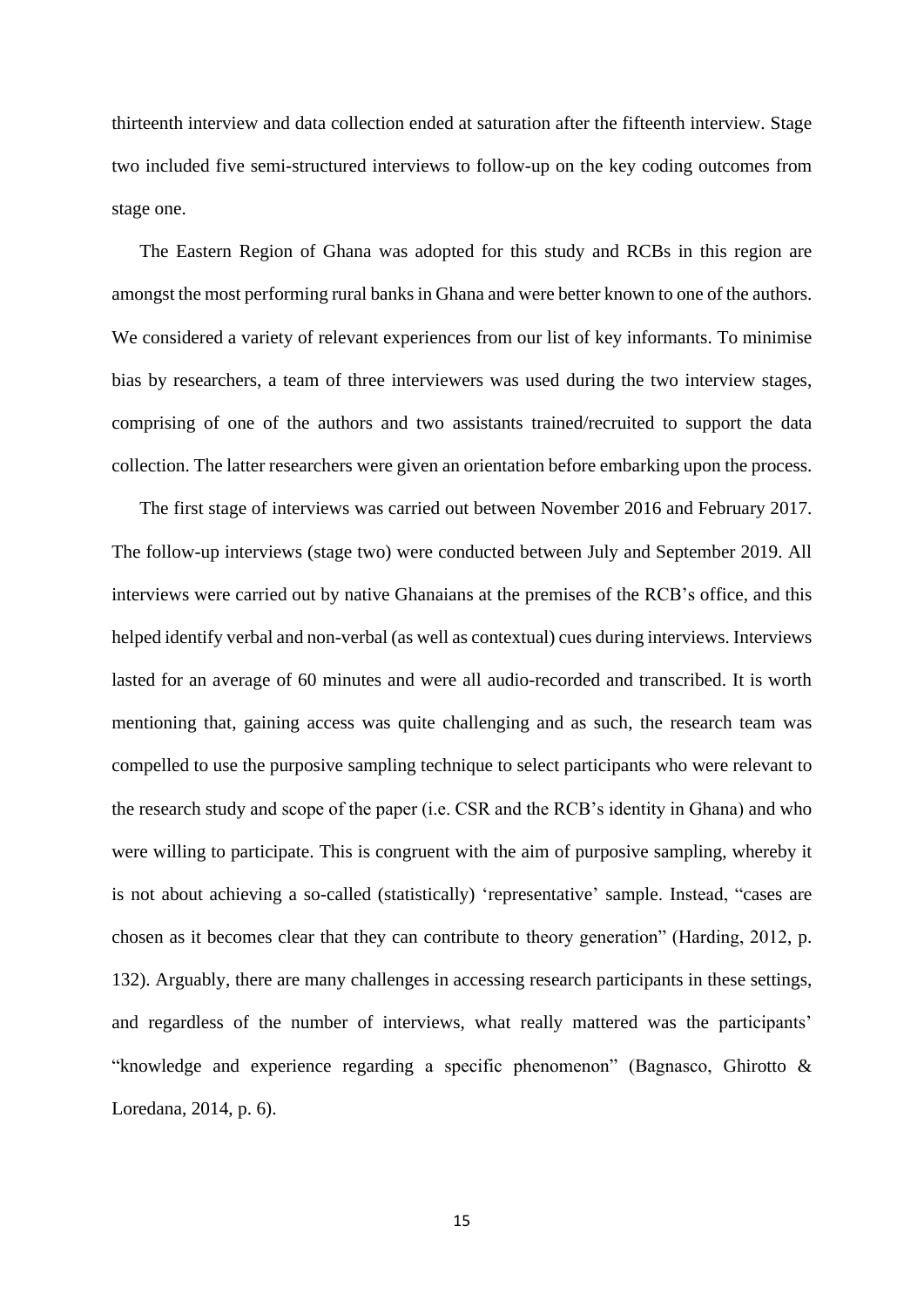To maintain anonymity, all names of individuals and organisations included in the study are withheld. Tables 1 and 2 offer an overview of the participants' profile and profile of RCBs represented. Participants/ RCBs formal representatives were contacted by phone and upon agreeing to participate, an interview protocol sent to them highlighting the objective of the research and the discussion topics, which is shown in Appendix 1. The interview transcripts were sent to each interviewee to ensure that it is an appropriate representation of their opinions, thereby contributing to the authenticity of this research endeavour. Finally, copies of most recent annual accounts and/or financial statements for five RCBS were provided to us and this allowed us to consider what has been disclosed in these reports, particularly in terms of the stated organisational mission/vision and the CSR activities. We chose to maintain organisational anonymity by only referring to the RCB's serial number (e.g. RCB1, 2… RCB9) when referring in the paper to any formal disclosures.

### *Insert Tables 1 & 2 about here*

### *Data Analysis*

Data were analysed using qualitative content analysis (QCA) (Schreier, 2012), i.e. "a research method for the subjective interpretation of the content of text data through the systematic classification process of coding and identifying themes or patterns" (Hsieh and Shannon, 2005 p. 1278). QCA helps researchers making sense of large amounts of data with a focus on "non-frequency indicators" (Schreier, 2012, p. 14), as opposed to the quantitative variant of content analysis (e.g. refer to Krippendorf, 2013). The focus of QCA is on "latent meaning" and as such, one needs to take the broader context into consideration while coding the data. Hence, QCA is different from quantitative content analysis with more variability in carrying out the steps compared to the strict sequence of steps under the quantitative version (Schreier, 2012).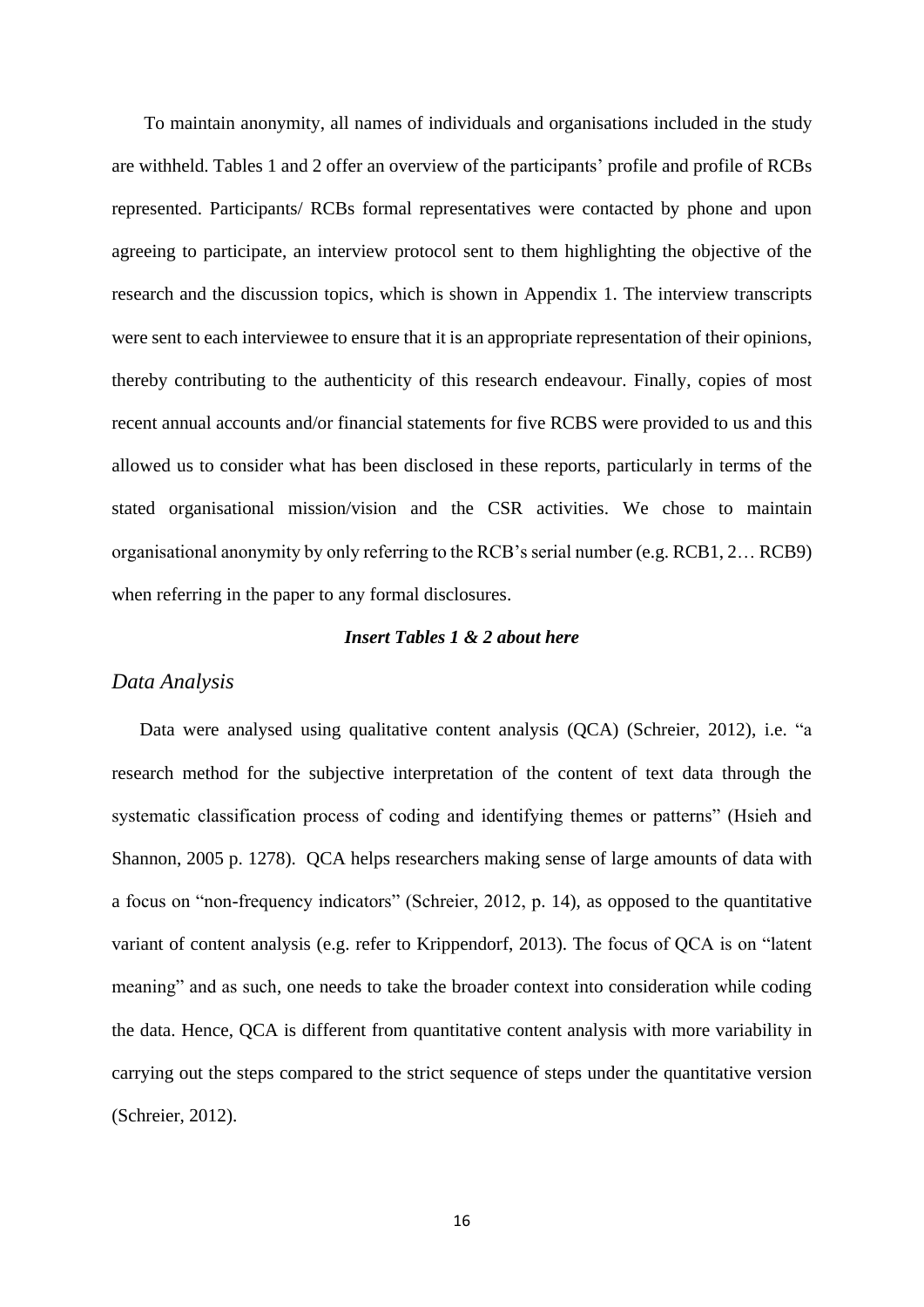There are key aspects that impacted on the coding process in this paper. First, codes or categories were part data-driven and part concept driven. This means that we have analysed the interviews to interpret the phenomenon under investigation whilst guided by our theoretical framework which combines Basu and Palazzo's (2008) CSR sense-making model alongside Brickson's (2007) thoughts on identity orientation to analyse how Ghanaian RCBs conceive, and engage with, CSR, and its stakeholders in the rural communities. From a QCA perspective, it is thus rare to 'code' purely on the basis of the theoretical constructs or data inspired ones and instead it is common practice to mix both strategies (Schreier, 2012; Früh, 2007) for the benefit of richer insights.

Second, we considered the interview as the unit of analysis for QCA, whereby content analysis is undertaken for each interview transcript. Units of coding can be interpreted in a meaningful way in relation to the conceptual or data-driven categories. There are many approaches to deriving these specific units of coding, with the one applied within this paper being the "thematic criterion" (Schreier, 2012, p. 136). In practice, this requires the authors to synthesise and interpret every interview in relation to the categories to see how every interview could contribute to give a fuller and contextual meaning of the categories identified (Schreier, 2012).

Third, some aspects regarding the data analysis that the initial analysis and coding was done after each interview, and this has informed further data collection, in terms of supplementing open questions with prompts that facilitated one's understanding of the phenomenon from the participants' perspective. The audio tape recordings were transcribed after every interview and shared between co-authors via a secured online platform. The coding was undertaken individually by the authors and then discussed to arrive at the outcome. In terms of reliability and specifically inter-coder reliability, it is difficult to have perfect agreement between three coders, in essence this promotes "diversity in researcher coding…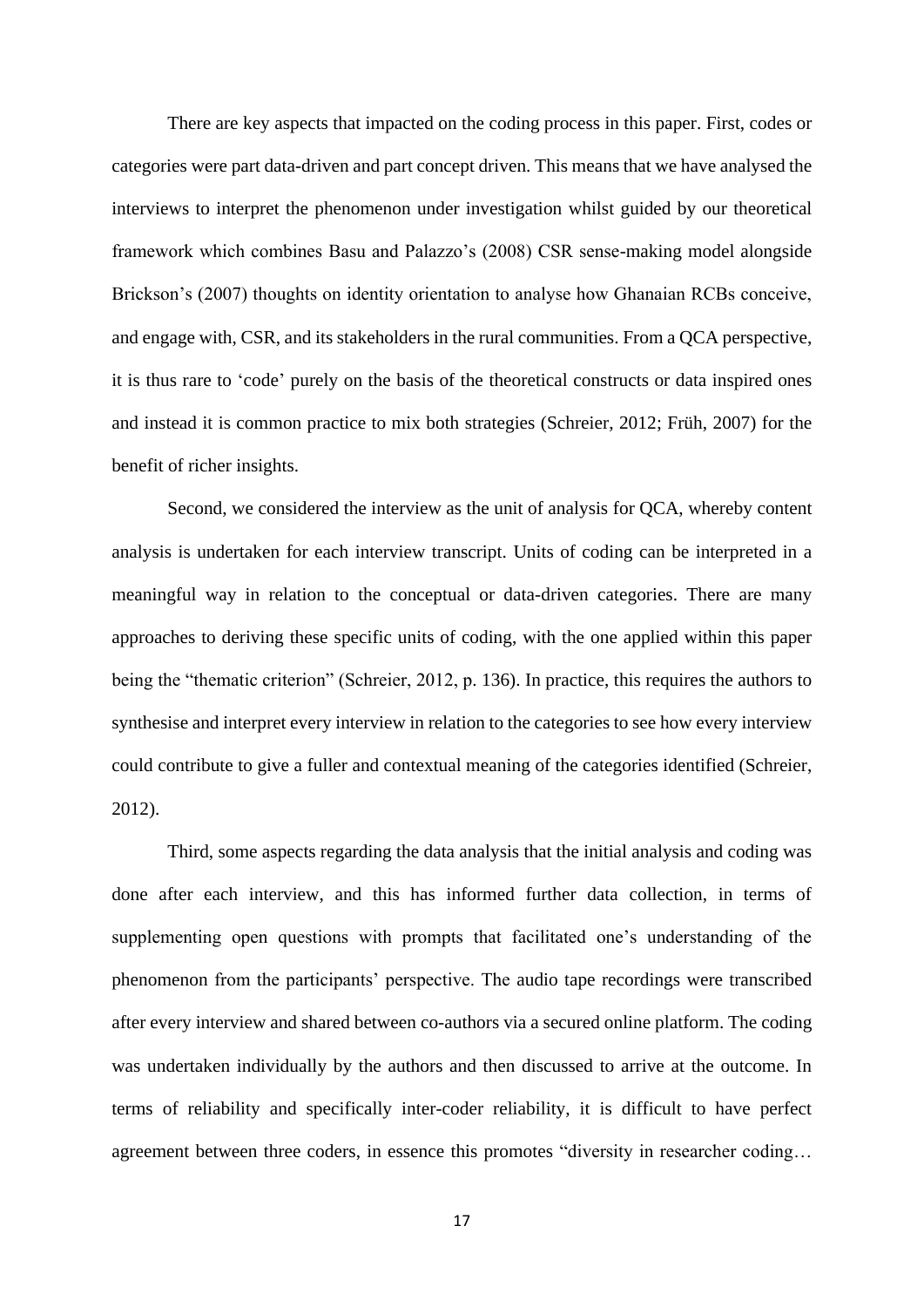(which) is a strength rather than a weakness. Insights gained through the discussions of disagreements can be a powerful aid to understanding the patterns emerging from the data" (Olson et al., 2016, p. 30, authors emphasis). Of note, the disagreement between coders lead to subsequent discussions and has contributed to getting to a shared understanding grounded in reality and hence minimising any ambiguity in the interpretation process. The outcome themes/ categories were thus the outcome agreed by the authors within this process. The analysis/coding process did not happen in a linear fashion, but required to-ing and fro-ing where the authors code, discuss and revisit the data moving back and forth (Strauss and Corbin, 1990). This process helped to enhance validity through a triangulation of coding (Harris and Burke, 2011). Furthermore, a number of triangulation techniques were employed in this research such as using multiple sources of information about RCBs (managers, directors, and customers), using multiple data collectors (three were used), using three researchers for interpretation and coding and comparing incident. These strategies have contributed to offering a rich and reliable data about the phenomenon, enhancing the credibility of the description and theorisation endeavours.

## *RCBs background*

This section will discuss the background of RCBs in relation to their CSR context and their respective organisational identity, before discussing the findings of the study.

#### *The social and organisational context of Ghanaian RCBs*

Ghana, similar to several African developing countries, suffers from low productivity, low-income levels, low domestic savings and unemployment. Agriculture remains one of Ghana's most important sectors and its contribution amounts to over 30% of the Country's Gross Domestic Product (The Budget Statement and Economic Policy of Government of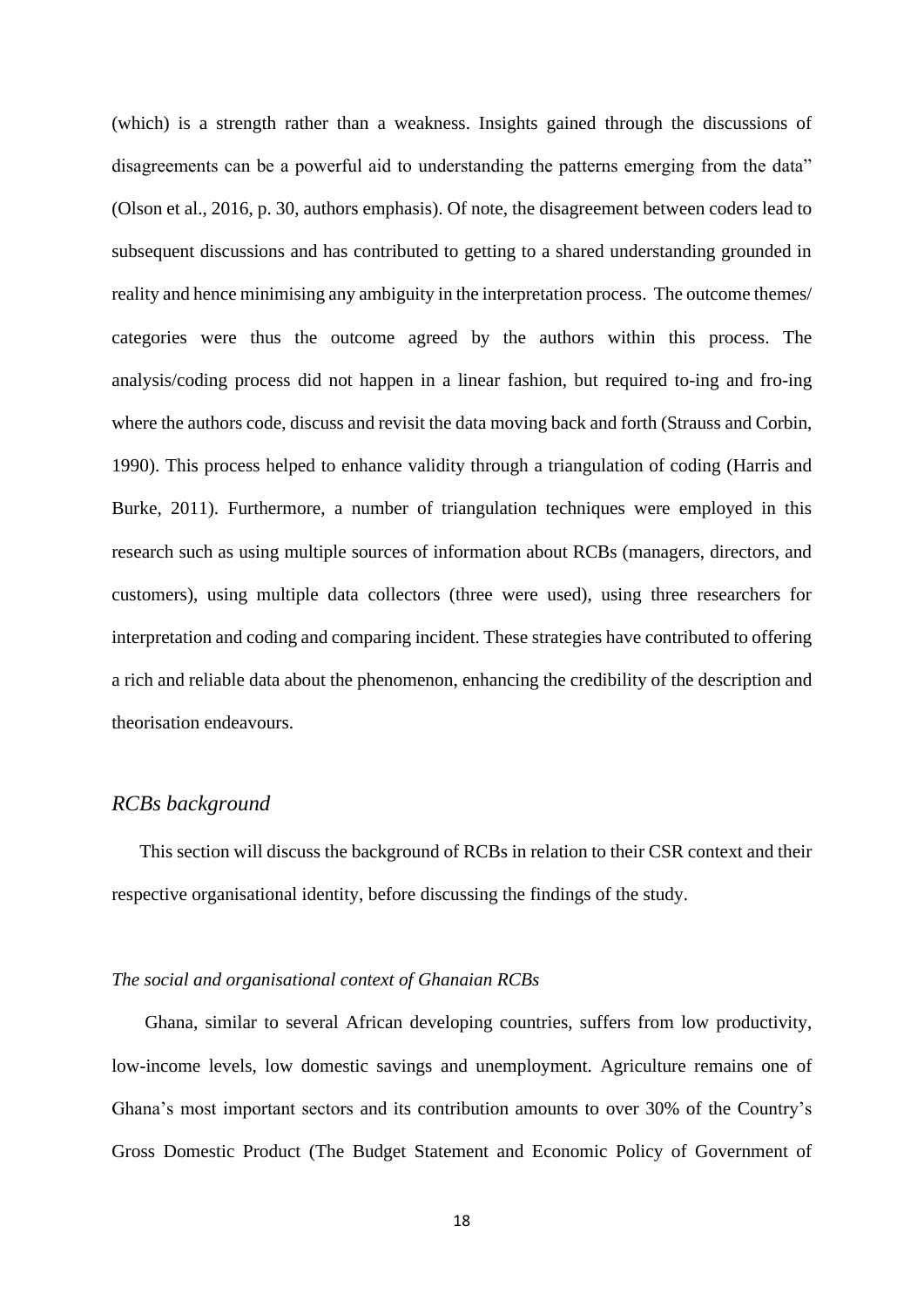Ghana, 2016). In the past, various governments have initiated policies and programmes including: the promotion of employment opportunities in rural areas, stemming premature rural-urban migration meant to improve the standard of living in rural areas. However, these programmes and policies did not achieve significant success (Nair and Fisha, 2010; Obeng, 2008). Rural communities, whose dwellers are predominantly small farmers, traders and fishermen, were left to depend heavily on high interest loan facilities from moneylenders and traders (Mensah et al., 2015).

To address this pressing issue, the government introduced the rural banking concept in 1976 to provide institutional credit to farmers and other rural enterprises to improve the standard of living and to facilitate rural development (Mensah et al., 2015; Obeng, 2008). RCBs were incorporated as limited liability companies under the Companies Act, 1963 (Act 179) and regulated and supervised by the Bank of Ghana under the Banking (Amendment) Act 2007 (Act 738) and Bank of Ghana Act (2002), Act 612. Currently, there are over 160 RCBs with over 600 branches/agencies in the country (Association of Rural Banks, 2019), representing the largest banking network in Ghana and each operating within relatively small but rather exclusive catchment areas.

RCBs require local participation and investment, and are intended to be owned and managed by the communities within which they operate (Mensah et al., 2015) to mobilise and channel rural savings for economic development and the benefit of the local community (Asiedu-Mante, 2002). The rationale behind community ownership was to promote community identity, boost local patronage and support the processing of requests for facilities and loans (Bank of Ghana, 1997) and therefore its stated purpose very much focused on addressing the economic barriers to rural development. In addition, the Association of Rural Banks (ARB) Apex Bank provides financial, managerial and technical support to RCBs on behalf of the regulatory (financial) authority (Bank of Ghana). The ARB Apex Bank outlined a mix of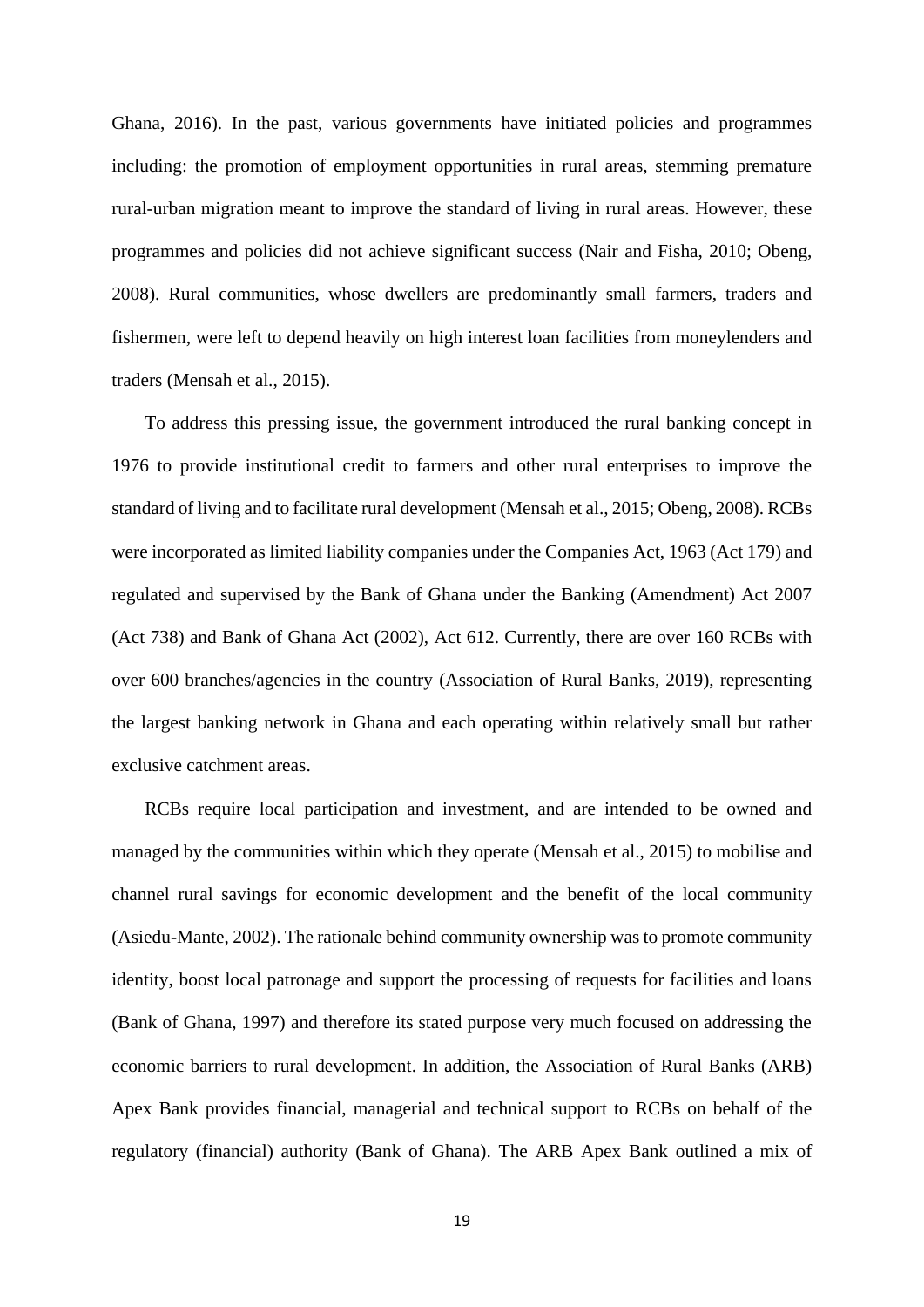micro-finance and commercial banking products/services, aimed at satisfying the financial needs of the rural community. For example, RCBs focus on the provision of credit to cottage industry operators such as small farmers and fishermen.

Crucially, RCBs are expected to support development within their catchment areas, such as donations to fund education/schools, health services, and to help sustain traditional cultural practices. In this respect, the emphasis on CSR was very much a consequential one to the economic development emphasis, and as highlighted by one RCB CEO, "… [RCBs] were mandated to give financial services. Before you can do any social responsibility, at least you need to be viable. So by providing financial services and the response you get from the inhabitants [in terms of] what you earn from them…., all these things have to come from the profit so if you are not viable, if you aren't making it, is very difficult to meet your social responsibility" (CEO, RCB 1). This shift in attitude was confirmed by one regulator, who stated that, "initially, the RCBs were mainly centred on the interest of shareholders but now they have expanded the concept to involve all stakeholders. That's why the issue of corporate social responsibility is taking on very well because the RCB's have seen that it is not only the shareholders that they have to cater for or be interested in, but also other stakeholders that contribute to the wellbeing of these RCBs." *(Regional Manager ARB, Regulator 1)*

Despite the popularity of RCBs in Ghana, the sector experienced fluctuating performance since their inception. This has led to a series of interventions such as the World Bank-supported Rural Financing Project (RFP) in the 1990s (Mensah et al., 2015), which led to an improved performance up to 1998 but another downturn in 1999 led to the closure of 23 distressed RCBs (Andah and Steel, 2003; Mensah et al., 2015; Obeng, 2008). Since then, and except for a few cases, the RCBs' performance in Ghana has steadily grown and they have become prominent providers of financial services in this predominantly agricultural economy.

### *Political and cultural influence on RCBs' identity and CSR practices*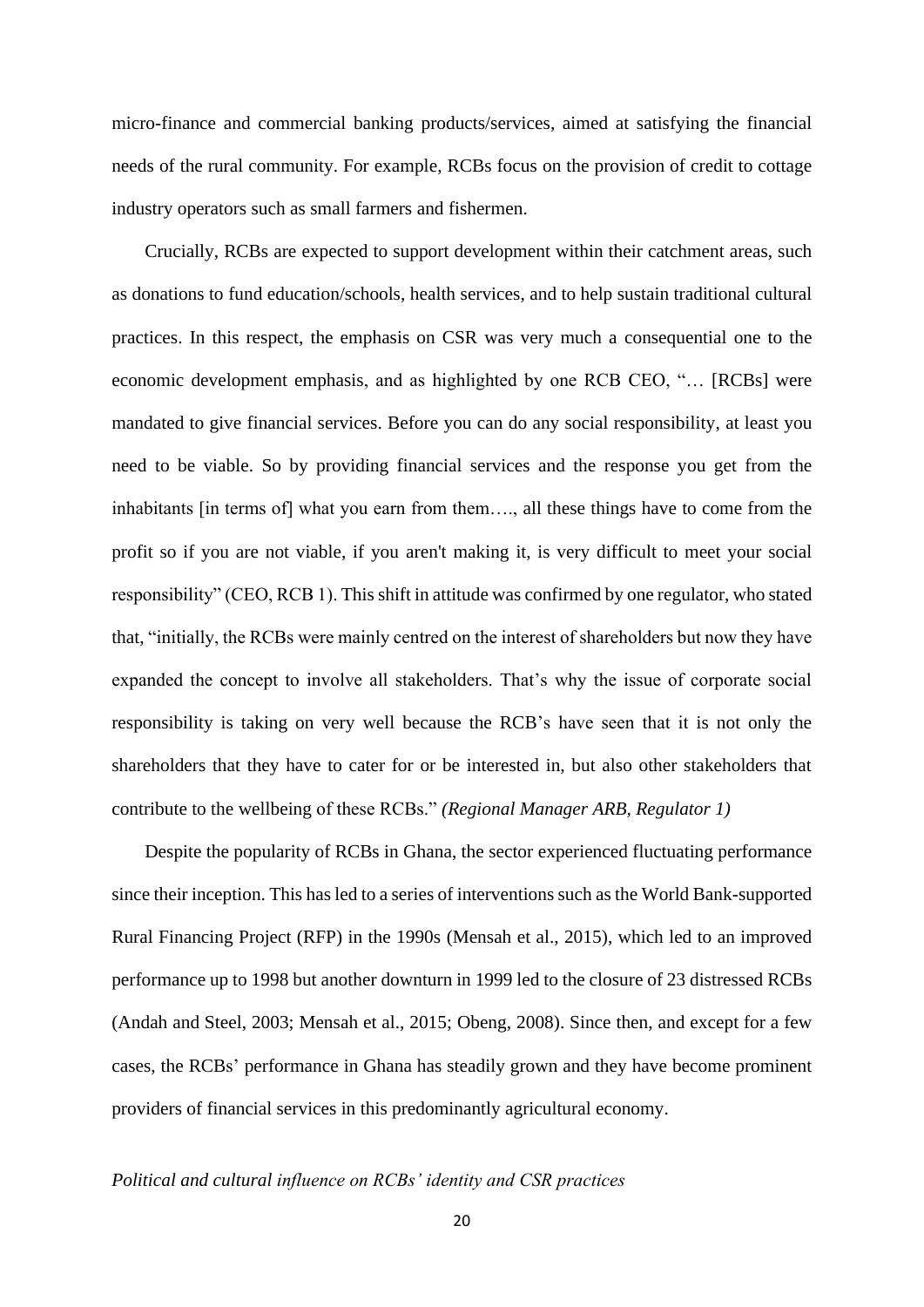The RCBs' identity is partially characterised by an engagement with social responsibility, given that they also operate to "support community development services" (Nair and Fisha, 2010, p. 2). For example, one RCB states in its annual report that its mission is to "provide first class financial services to our customers through our motivated and dedicated team and to create maximum value for its shareholders as well as provide responsible service to the community"*(RCB5, 2018)*. One interviewee also commented that there was a good relationship between stakeholders and his bank because "the reasons comes from the fact that, the profit we take from stakeholders, we have to sometimes give it back to them" *(CEO, RCB 9)*. Rather than see organisational identity as one that is fixed/generated by its internal mandate, there is instead this interaction between the social and economic objectives, which provides the impetus for the development of a reciprocal process between the organisation and societal actors (Czarniawksa and Wolf, 1998; Özen and Küskü, 2008).

However, it is important to highlight there are wider political and cultural factors that would affect the RCBs' organisational identity orientation (Atakan and Eker, 2007). Politically, the provision of CSR by RCBs can be associated to the socialist orientation of the first President of Ghana, Osagyefo Dr Kwame Nkrumah, who promoted the idea that State Owned Enterprises (SOEs) need to help solve societal problems (Amponsah-Tawiah and Dartey-Baah, 2012). Since the government could not, on its own, handle the numerous multi-faceted societal problems, organisations such as RCBs were called upon to undertake activities that would improve the welfare of societies and communities(e.g. healthcare and education), thus enabling "CSR as an alternative to government" (Blowfield and Frynas, 2005, p. 502). As such, the engagement of political institutions creates a normative foundation for CSR and incorporates a set of values which can affect behaviour and identity (Marti and Scherer, 2016; Perez et al., 2012). Although Ghanaian RCBs are not strictly obliged to undertake CSR activities, there is an expectation within the local community that part of their profits have to be devoted to social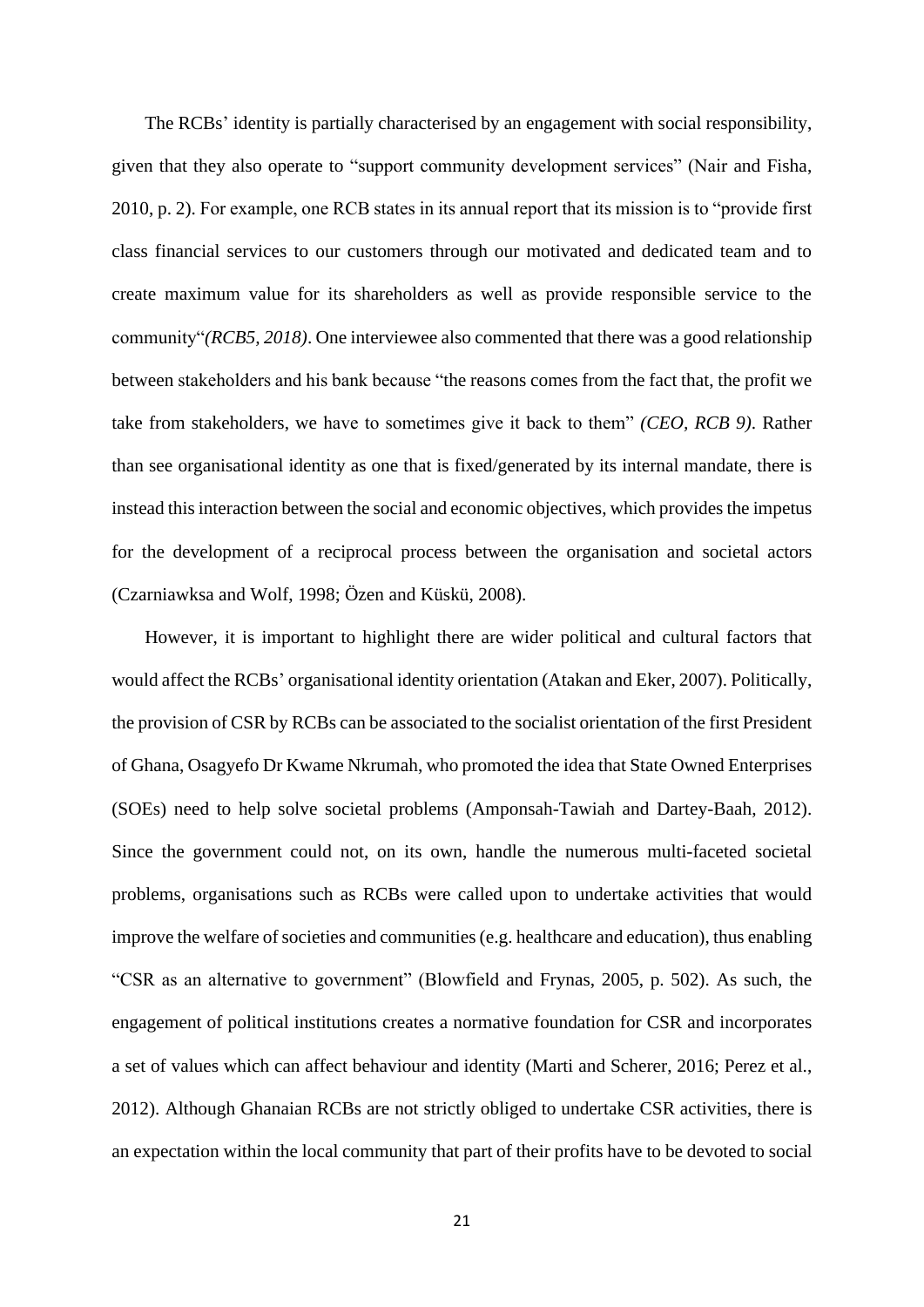and developmental activities (Mensah, Agyapong, and Nuertey, 2017). RCBs are "locally owned financial institutions rooted in the community" (Nair and Fisha, 2010, p. 16) and as stated by one of the representatives of the regulator, "… the whole concept of the RCB relates to a community base, and so it [the RCB] is a bank that is earmarked to support the community" *(Regulator 2)*.

Relatedly, the Ghanaian culture of gift giving and receiving plays a critical role in CSR practice. Gift giving is viewed as a central part of human behaviour and culture (Ruth et al., 1999; Mauss, 2008) and the influence of national level cultural norms and values of gift giving is known to have a strong influence on corporate practices (Boadu and Sorour, 2015; Dyck and Zingales, 2004; Djankov et al., 2008). In this regard, RCBs appear motivated to give to society with the aim of improving its welfare, and this is seen also as a way of demonstrating gratitude towards the community for establishing stronger ties with the organisation(s). As alluded to in some of the annual reports we accessed, RCBs have been contributing to a number of public services (clinics, police posts and schools) in the region in which they operate, together with providing funds to pay for the activities of traditional councils (involving local chiefs) and event such as National Farmers' Days. Whilst a review of the available RCBs' annual reports and websites did not reveal significant detail, there were a few references to CSR (RCB 3, RCB 10, RCB 5 and RCB 1). For example, RCB 3 provided a short description of its CSR activities in the Directors' Report:

"The bank remains committed to providing support to augment the effort of central government and the district assembly in the provision of critical social amenities to the people we serve. In this connection, we spent […] on various projects in our schools. Apart from cash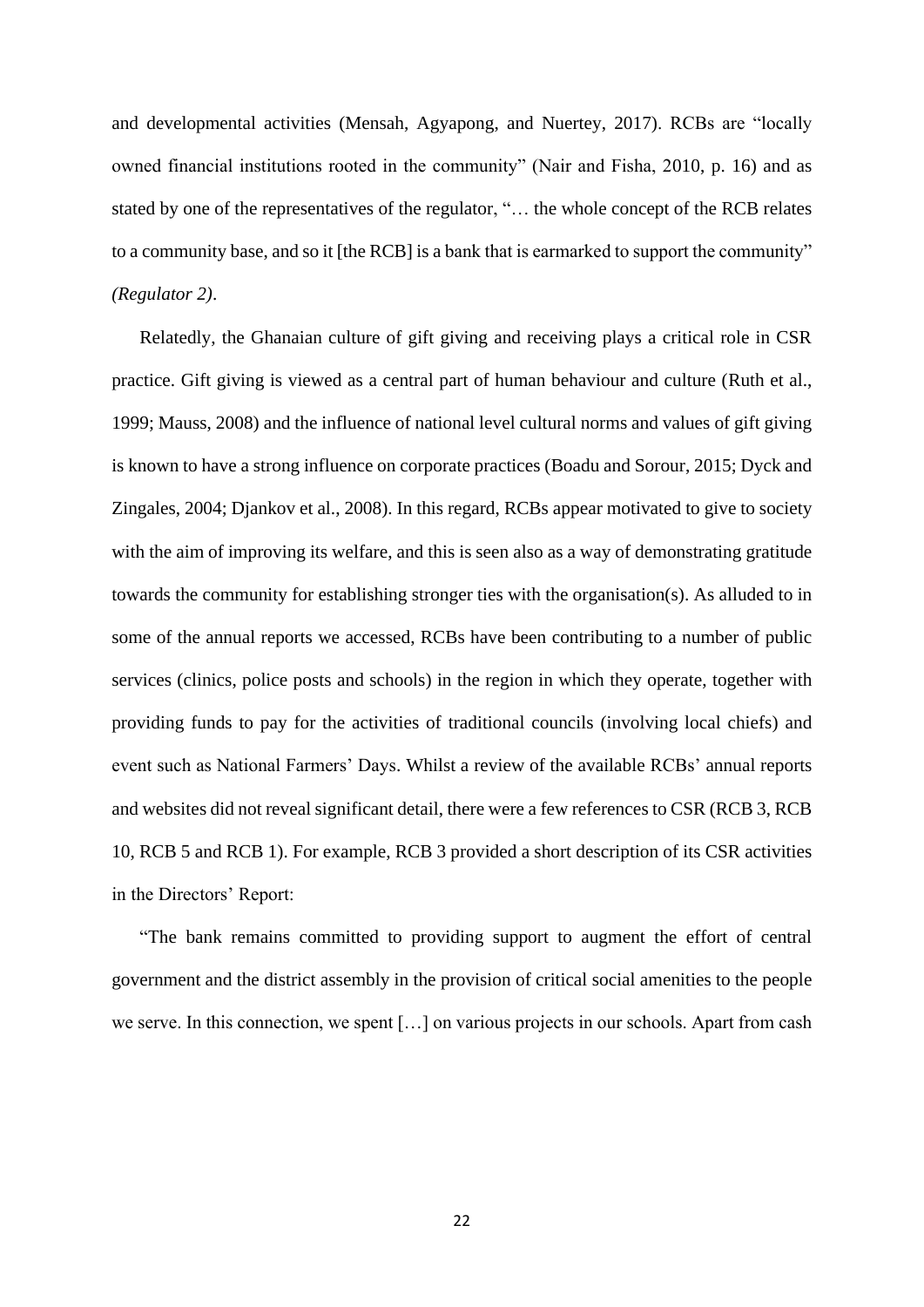donations to the schools, we also donated two refurbished computers to each of the following schools […..]" *(RCB 3, Annual Report, 2015, p. 8<sup>2</sup> )*.

In addition, RCB 10 reported that its CSR budget benefited a number of stakeholders, namely the local senior high school, facilities for teachers, the Ministry of Agriculture (towards the National Farmers' Day) and several traditional councils (RCB 10, Annual Report, 2018, p. 10). Hence, the annual reports provided an indication of the CSR activities, but with very little context and understanding in terms of organisational motivations and implications for the RCB and its stakeholders.

### *Insert Table 3 about here*

# **Findings and analysis**

*Cognitive dimensions: identity orientation and legitimacy*

This category focuses on the nature of the interplay between an organisation's identity and its stakeholders i.e. the "assumed nature of association between an organisation and stakeholders as perceived by members" (Brickson, 2007:866). Consistent with Basu and Palazzo (2008) and Brickson (2007) views, the participants have highlighted two forms of identity orientation: individualistic and relational.

First, an individualistic orientation favours organisational self-interest whereby CSR actions are thought of as a means to provide a competitive position to distinguish the organisation from others, but with little consideration in maintaining sustainable ties with external stakeholders. Managers have indicated that the type of CSR activities such as student scholarships, farmers' day monetary and in-kind support is firstly inspired by a calculus of

<sup>&</sup>lt;sup>2</sup> Some specific details (financial amounts and name of schools) have been removed to maintain organisational anonymity.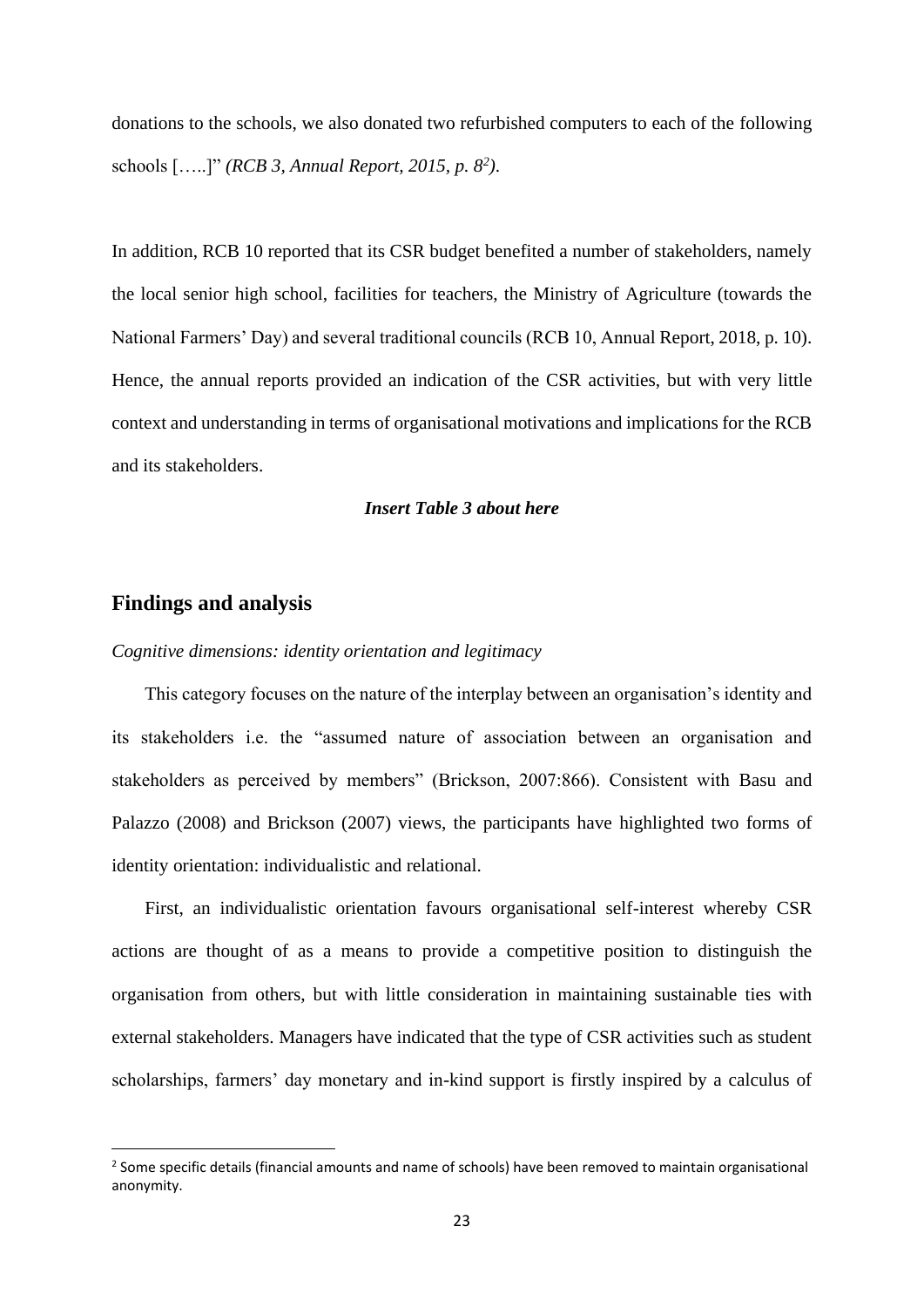satisfying one's closest stakeholders, and in line with a motivation to garner pragmatic legitimacy (Suchman, 1995). Thus, RCBs think of their CSR activities as a way to garner stakeholder support as reflected in this quote: "it depends on who sits on the board; mostly we have teachers on the board, so they are inclined to [help] schools as they know the headmaster" (*Director, RCB 7*). Several managers supported the idea of, "we do CSR because if the society is good with us, this will impact our financial performance" (*Manager, RCB 3*). A CEO added, "When we do something for schools, we think they will pay the fees through the bank, so it is about making business of CSR" *(CEO, RCB 1)*, whilst also ensuring shareholders can also benefit from the community aid, namely that "… regarding scholarships, priority is given towards of shareholders" *(CEO, RCB 1).*

Furthermore, some of the stakeholders have highlighted the exchange (pragmatic) relationship underpinning the individualistic orientation. For example, a school official mentioned that, "the school benefits immensely from the CSR of the banks through the payment of fees for the students. We have about 25 students on such programmes from three RCBs. Our expectation can also be in the area of providing more social amenities in their communities, e.g. boreholes for us." *(Customer, RCB2).* In a similar vein, a customer narrated that, "For me, I was just a customer when I had the opportunity for my son to benefit from the scholarship of the Bank and I have now purchased shares in that RCB. They paid for all the three years and that was helpful." *(Customer, RCB 1)*

 Overall, the above reflects a transactional dimension aimed at particular, and somewhat more connected stakeholders (e.g. schools; teachers who are part of the board; customers) with a view to sustain a form of pragmatic legitimacy. This is, by extension, reflective of an individualistic identity orientation in terms promoting the RCB as a local responsible bank intent on helping the community via CSR activities. At the same time, however, a relational form of organisational identity orientation also appears to be prevailing from the interviews.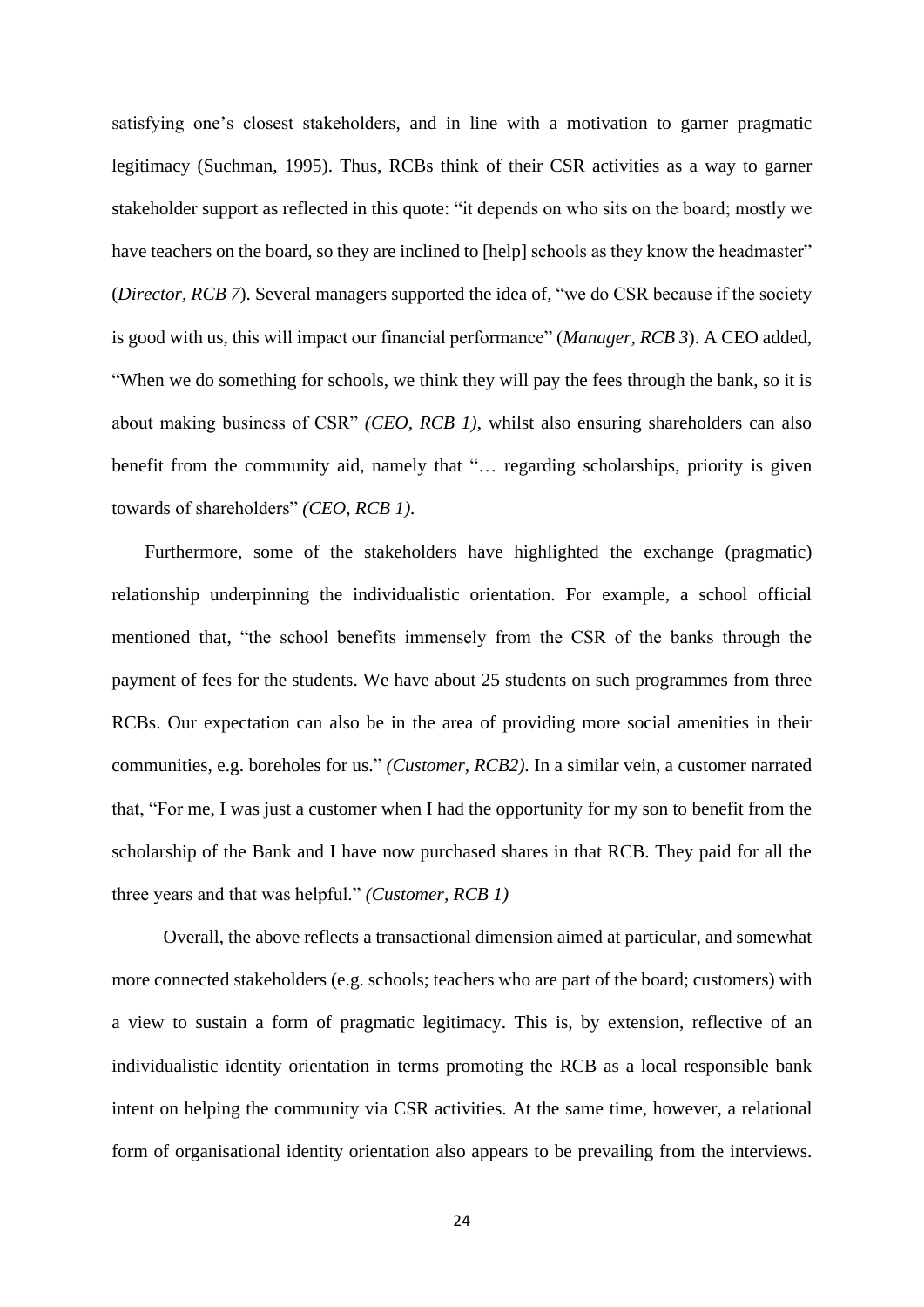When prompted about the central, enduring and distinctive aspects of the RCB's identity, one CEO focused his answer on 'whom' do the RCBs specifically stands for. He argued that the RCB has an "image in the sense that the concentration of the bank is on the rural economy that presupposes that we have the farmers, artisans, petty traders and so on and so forth. That is the image we have for ourselves, unlike universal [i.e. mainstream] banks where they focus on industries" *(CEO, RCB 9).* In addition, one of the regulators highlighted how the RCBs' commercial and social motives have become intertwined and crucial for the local community: "So once the bank is able to generate the needed resources in terms of profit and whatever they have to give to the community to also expand the work of the community, that's why it is very important that rural banks have to provide this corporate social responsibility services to these institutions [e.g. schools] or to these communities."*(Regional Manager ARB, Regulator 2)*. Lastly, a customer commented that, "I have been with the bank for over 10 years. I think we perceive those rural banks which provides corporate social responsibility as being caring and interested in our well- being. That is why we save with the bank. We know that if we need help they will be there to support" *(Customer, RCB 1).* 

From an internal and external viewpoint, RCBs thus appear to be assigning a critical importance to the development of a trusting interdependence with particular stakeholders, characterised by what Brickson (2007, p. 871) refers to as "a high frequency of interaction, reciprocity, emotional intensity and intimacy". This identity orientation is primarily geared towards key constituents within these rural settings (e.g. small farmers, artisans, and traders) and whose activities reflect the backbone of the rural economy and society. A manager stated, "We support farmers' day by day in kind gifts such as spraying tools and boots, but we also award prizes to the best farmer in the district" (*Director, RCB 7*). Also, speaking about the impact of CSR on RCBs employees, managers recognise that as a small community, CSR activities carried out by the bank have a major impact on employees' families as confirmed by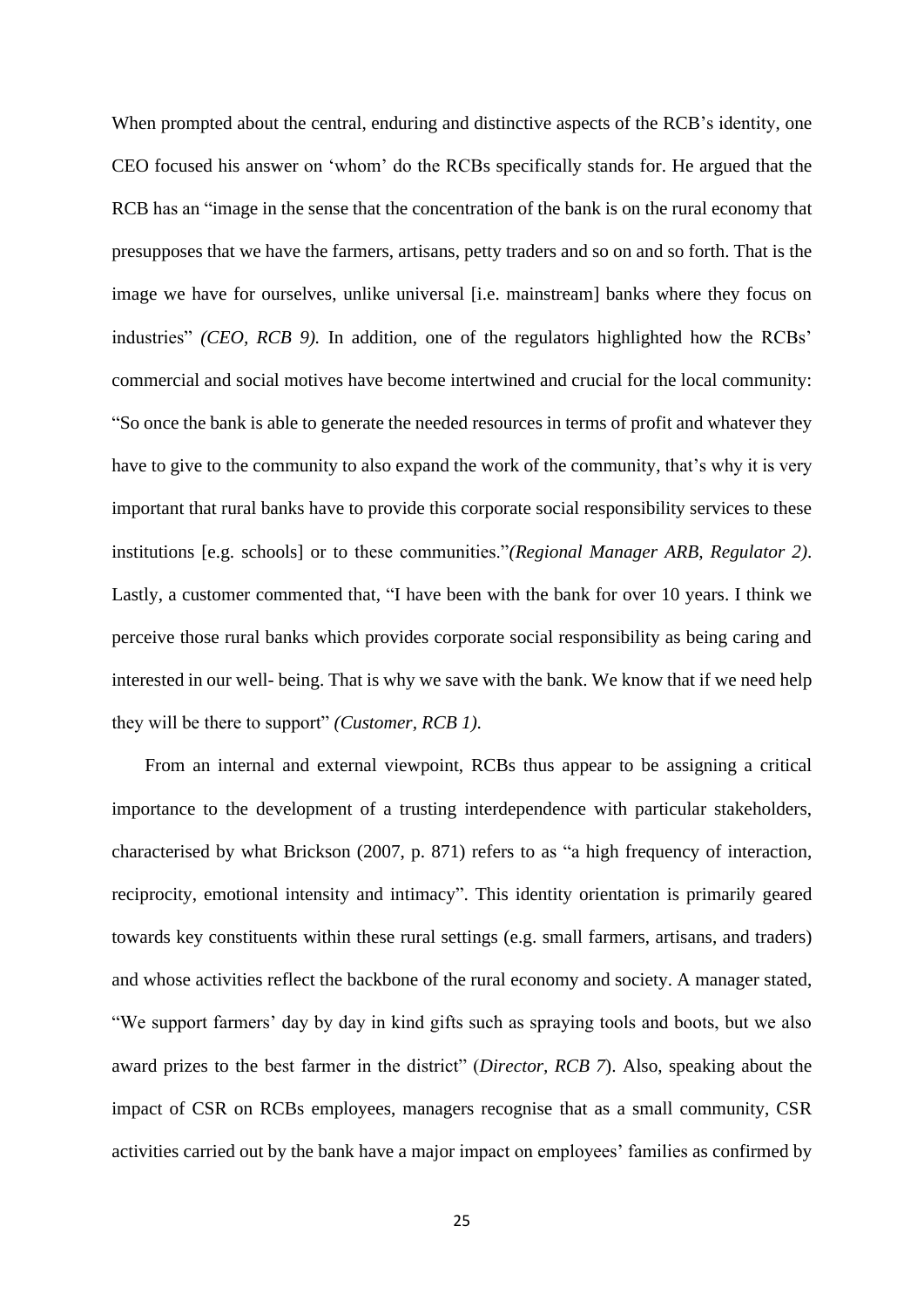the following quote "for employees CSR activities affect their children and family" (*Manager, RCB 4*). This thus demonstrates a desire of the RCB to foster a longer-term relationship with employees.

This notion of relational identity orientation also emphasises the emotional intensity and intimacy of relationships and one of the most noted areas of interest by RCBs has been in relation to educational activities. Notwithstanding the point that the presence of school officials on RCB boards may lead to more individualistic forms of identity orientation (i.e. favouring a particular agenda of specific board members), many managers acknowledged the crucial nature of education as the 'right thing to do' (Suchman, 1995). For example, one manager said that the "focus is on education as it is how the country and the community can develop, we support educating people as this is how they will be able to *fish their own fishes*" *(Manager, RCB 3)*. A CEO from a different RCB also narrated how the organisation decided to donate all of its office furniture (although it could have been used internally for a longer period) to schools in its catchment areas. Following further requests, it also contributed to academic support and printed exam books for distribution in primary schools (RCB 9). We argue this points to a form of moral legitimacy in that RCB managers very much emphasised educational support as a 'socially worthy' cause for the benefit of the community and judged that such actions would be positively recognised by its stakeholders.

These findings reveal that CSR activities enacted by RCBs point to a blend of organisational identity orientations reflecting individualistic and relational features as well as attempts to maintain pragmatic and moral forms of legitimacy. Of note, managers and stakeholders did not necessarily consider these orientations and legitimacy pursuits to be contradictory or subservient to each other. An individualistic identity orientation appears cogent to both internal and external interviewees in that it underpins a necessary, but limited, transactional relationship initially established by the RCB's traditional mandate and the need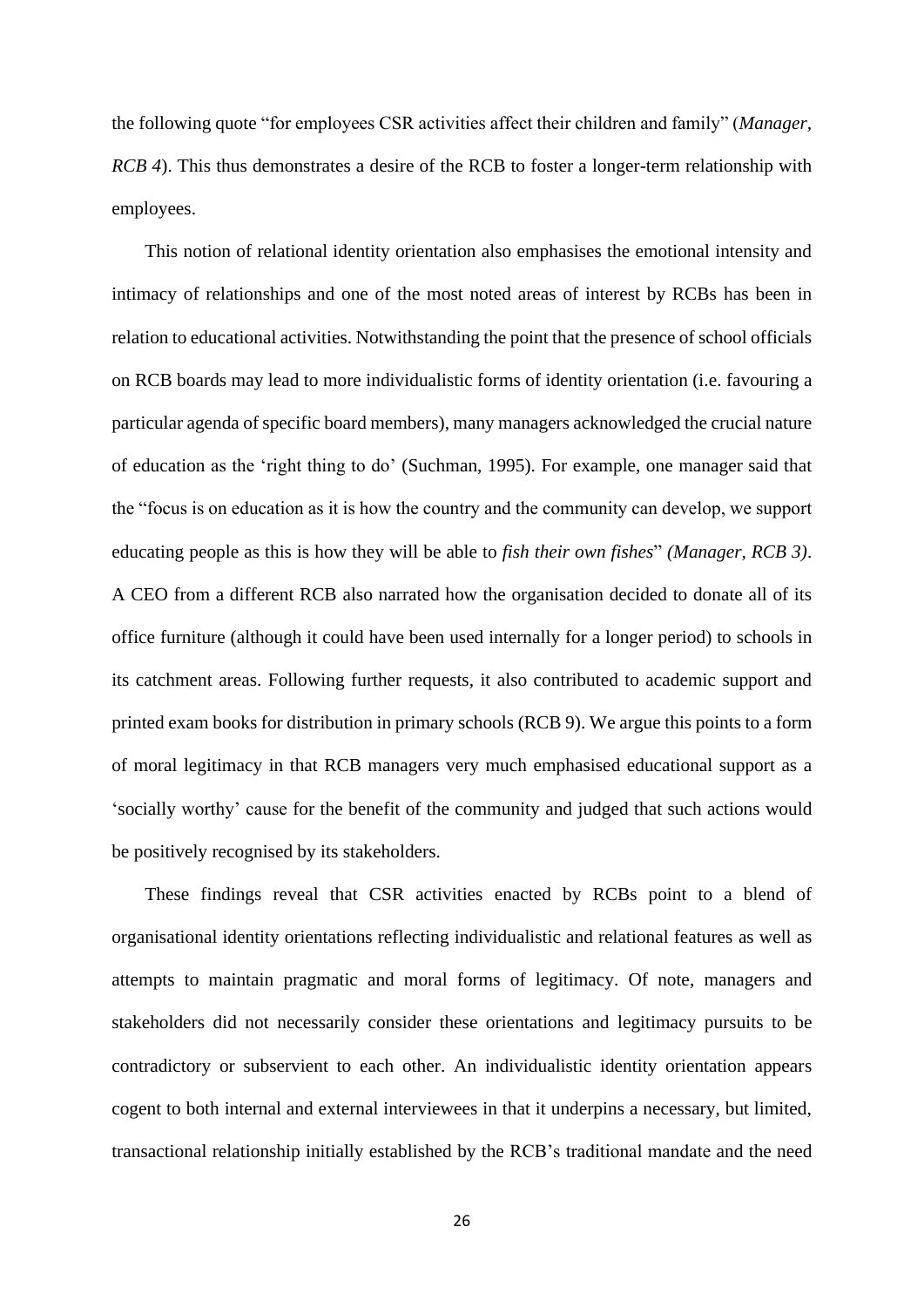for this is to be emphasised to maintain organisational legitimacy. Such an orientation also helps motivate the decision-making within the organisation in relation to particular demands of stakeholders and in what ways would these CSR contributions benefit the bank as well i.e. in terms of more customers, deposits and loans.

At the same time, a form of relational identity orientation is present in terms of maintaining longer-term relationships and appears to hinge on the RCB's distinctive portrayal as the organisation that *'looks after'* the local population, and such portrayal is largely consistent with the perceptions of external stakeholders. In turn, there is an element of reciprocity that RCBs very much depend on the support from stakeholders (as customers) to ensure that it can survive and continue to generate adequate profits to support the community. We therefore associate the existence of a relational identity orientation for RCBs to the need to operate interdependently with its immediate stakeholders, and CSR activities aimed at farmers, traders, schools and local people (e.g. bank customers) primarily serve to maintain the identity orientation of the bank. At the same time, the intentions of managers in engaging in various CSR activities reveal a motivation to maintain the organisational legitimacy of a pragmatic and moral nature.

### *Linguistic dimensions: mainstream modes of justification and need for transparency*

RCBs were initially set up to provide a financial service with the aim of engaging in rural development objectives. However, stakeholders expected social contributions, especially the rural people who themselves contributed to the establishment of RCBs. Thus, RCB managers believe that CSR activities were required to underpin RCBs' *'raison d'être'* and in line with the organisation's character. From the regulator's perspective, this was seen as a normative rather than a regulatory requirement, "There is no plan to include CSR as part of the regulations, but they are a norm" *(Regional Manager ARB, Regulator 1)*. In this way, managers did not rationalise their CSR activities from a strictly legal frame, but rather in relation to societal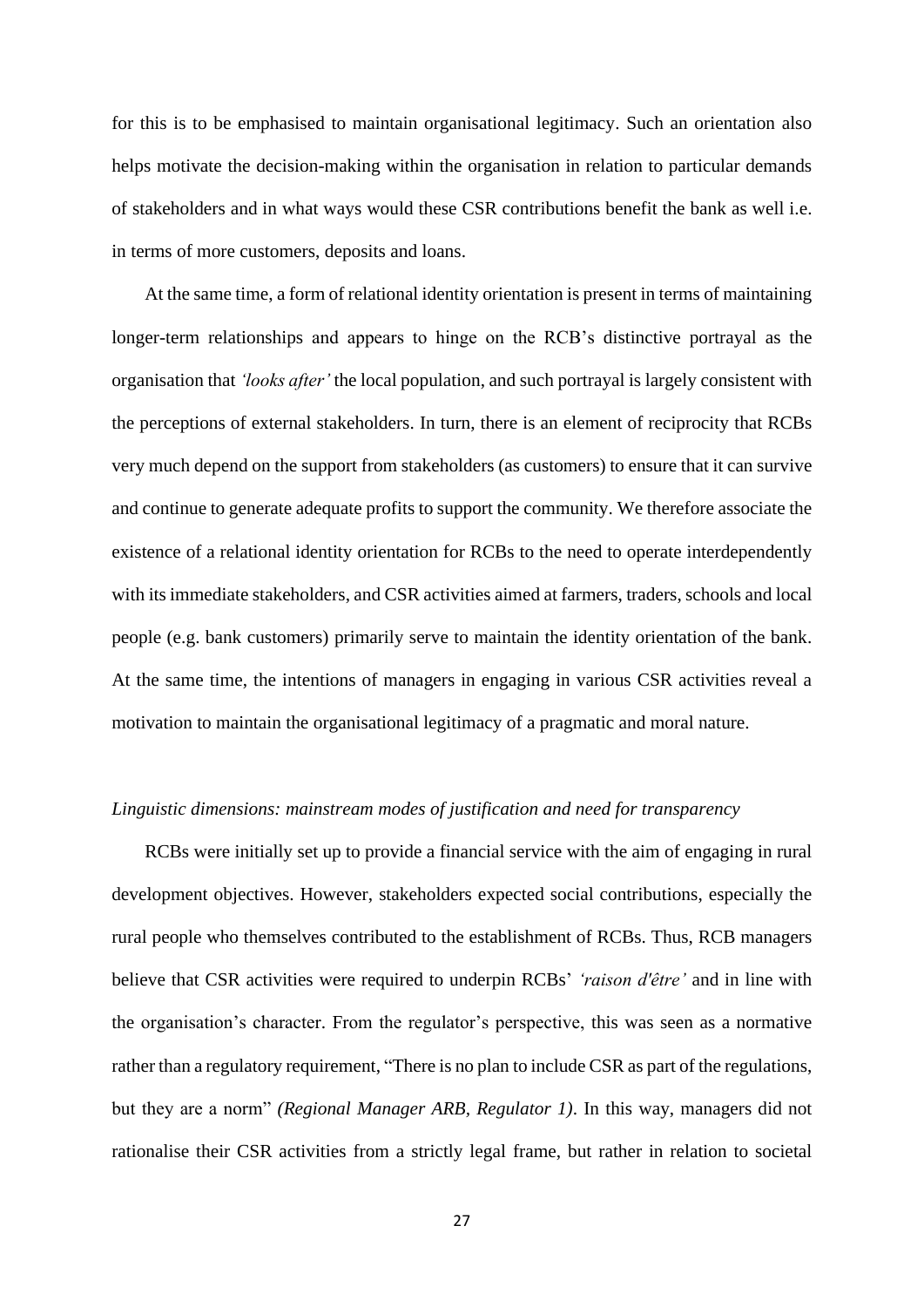expectations. One CEO aptly pointed out "... actually we feel that is their [the stakeholders'] right because we are making our profit from that same community, so giving it back part of our profit for me is their right to demand. So rural banks are community owned, some of them their grandparents worked hard to establish the bank. So giving it back to that community is their right to demand." *(CEO, RCB 9)*.

Echoing these comments, one customer asserted that the community was mindful about the RCBs' contribution, and whilst not having access to formal reports, she was aware of which organisations were more socially involved. She commented, "But I will say that people think that they have put their money in making the bank so they expect the bank have to also do something for them. If you do, we see you as being our bank, if you do not, we will not also trust the bank to be our bank. I believe that is the driving factor. So, you see some rural banks are trying to also do social responsibility. But we know those doing and those pretending to do." *(Customer, RCB 2)*.

At the same time, the regulator foresees that such social actions could be further encouraged by reputational factors such as being included in the league tables of good businesses (e.g. Ghana Club 100). One participant said, it is "a response to the community who accepted to do business with you" *(Manager, RCB 1)* and reflective of a form of economic justification underpinned by financial calculations. All participants mentioned the fact that CSR is now a practice that is inherent to what RCBs do every day "there is a wide perception that rural banks already offer community services at no charge, which is CSR" (*Manager, RCB6*). Participants also agreed that stakeholders recognise this special nature of RCBs; for example, one participant said, "Customers come to the bank because they think it is their bank not because of doing CSR… for employees, CSR activities affect their children and family who might be direct beneficiaries of scholarships" *(Director, RCB7).* This point reflects the fact that customers and employees recognise CSR activities of the bank as embedded in their perception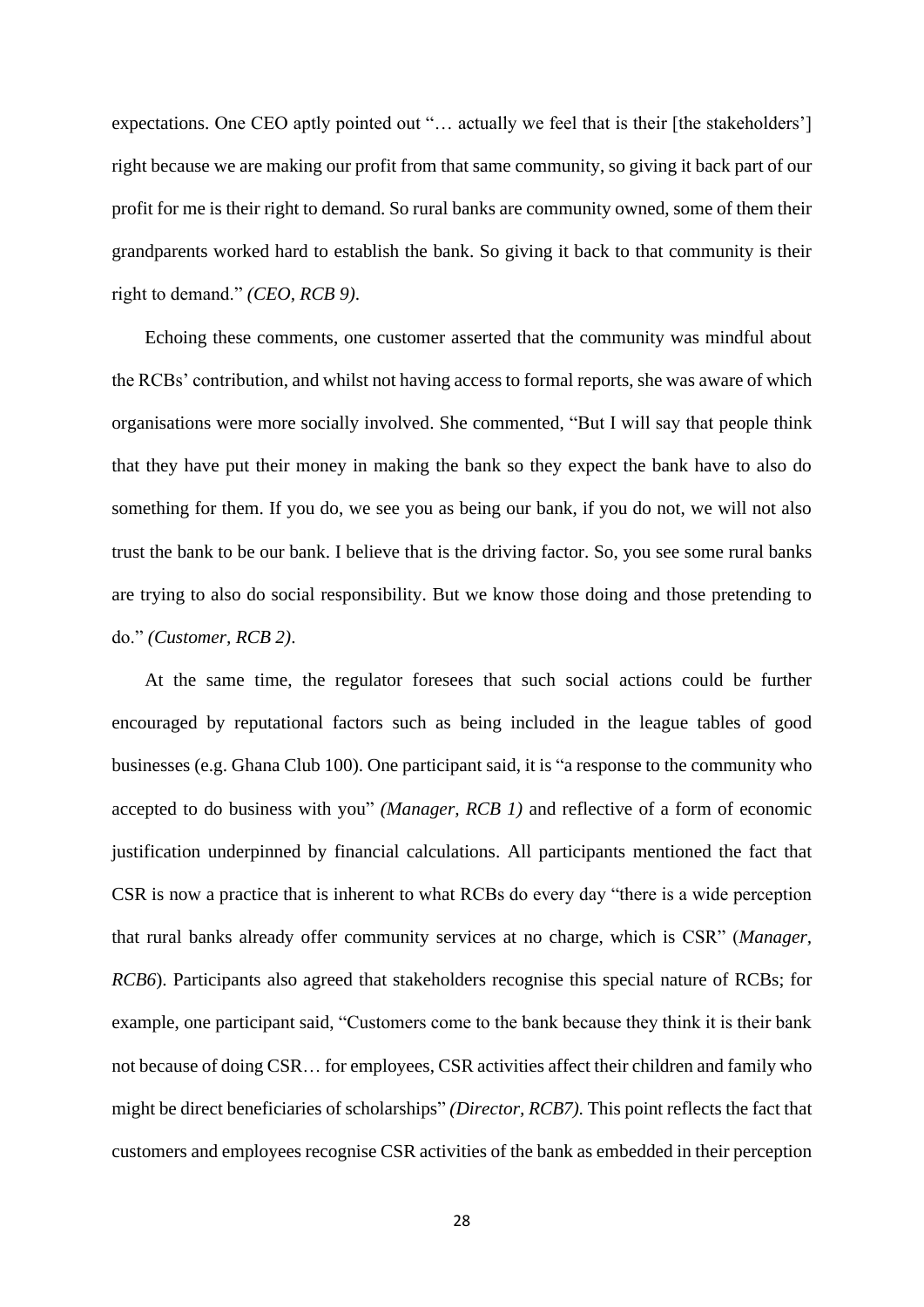of what an RCB should do. As a result, their utterances go beyond thinking of the RCB purely as a legitimate organisation that supports rightful and good causes at a distance from them personally, but also as *their* local organisation - which reflects a strong signal of association, affiliation and shared values between the RCB and the stakeholders.

From the interviews, there was little in the way of legal and scientific justifications underpinning how managers and stakeholders speak about CSR in their contexts compared to the mainstream settings envisaged by Basu and Palazzo (2008). Instead, CSR appears to have gradually become part of RCB's operating model in terms of how managers and stakeholders make sense of the organisation's identity, ethos and connections towards rural communities. For example, one stakeholder stated, "you see this is a farming community and poverty is relatively high here, so without these supports, parents will not be able to pay the school fees of their wards and on time. With their support, we are sure of receiving our school fees and students that qualify for these scholarships are happy. We have students that graduated from this school and have now completed their teacher training & nursing colleges. So, without the RCB's CSR, we would have all missed these opportunities and the community in general would have been lost these professionals." *(Customer, RCB 2)*

This responsibility to the rural community is generally been well articulated and understood within the organisation, by its members/shareholders and by stakeholders (Atakan and Eker, 2007; Balmer, 1995; Stuart and Whatten, 1985). As such, RCBs have sought to communicate through CSR activities to reinforce this element of their organisational identity to stakeholders and to ensure an alignment between identity and actions. The justifications for contributing to community projects were in many ways associated to an economic rationale of improving standards of living in the rural areas. One interviewee highlighted, "…. so for a reason why a particular RCB might undertake a particular project, I might cite my institution as an example. We decided to help put up a senior high school [in the two the RCB operates]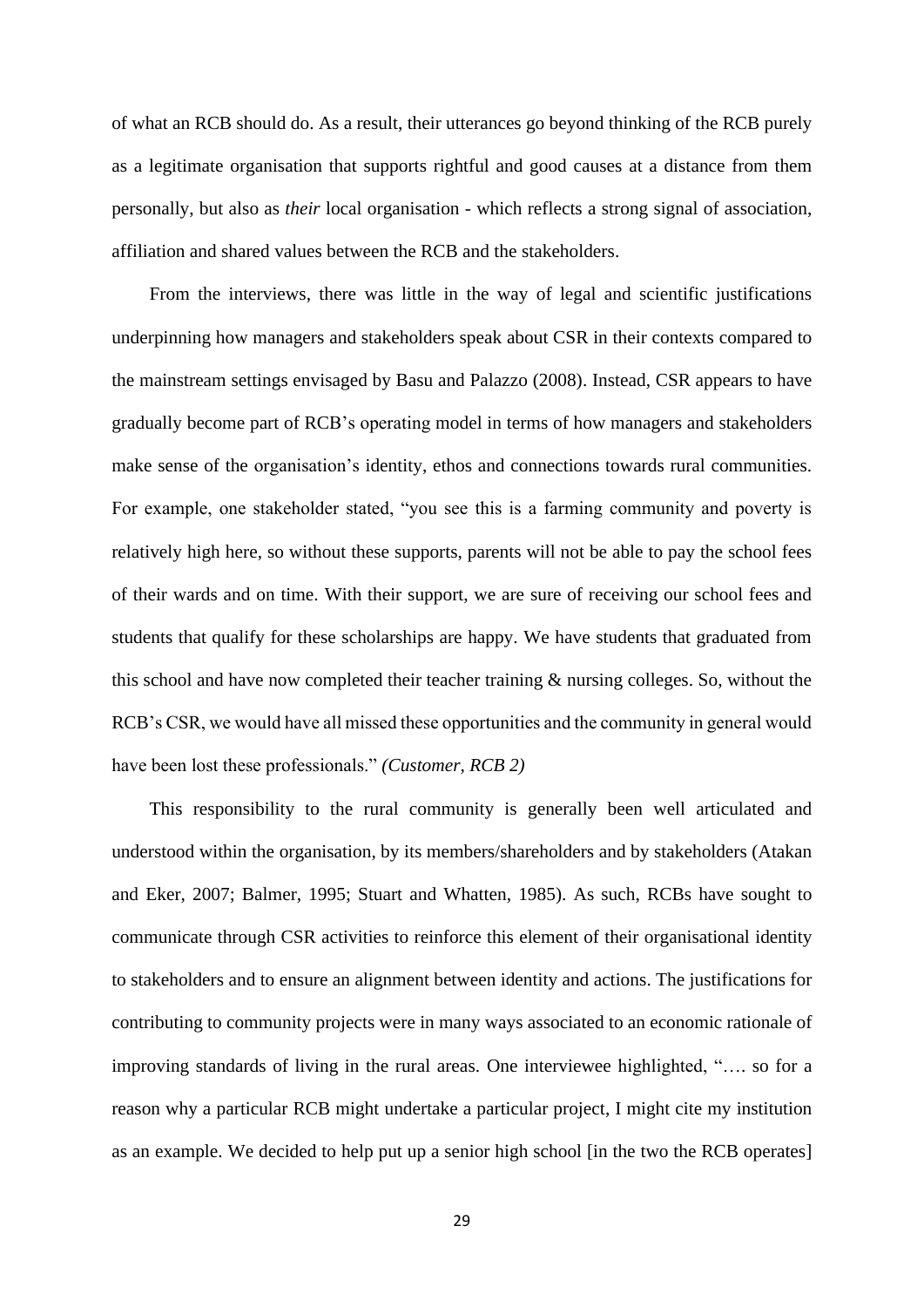and the essence is that once the people are educated, they will come out, be employed, provide money in the form of savings and what have you, and not only that once they are employed they will pay taxes. The government will also be able to use these taxes to put up other infrastructure that will benefit the larger community that, in the end, will also be beneficial to my bank." *(Manager, RCB 6)* 

Some participants also asserted that CSR actions in themselves help to convey the RCBs' identity and this was consistent with Brickson's view (2007, p. 882) that "corporate social responsibility efforts should reflect a business's mission, values… and identity". The following quote highlights this meaning "CSR helps us in getting community support and makes society see you in a different way, as really doing what you are supposed to do" *(CEO, RCB 1).* In this regard, an official from local government representatives from a municipal assembly spells out the expectations of stakeholders, "although the rural banks are already aware of their corporate social responsibility practices, it should not be like a stereotyped demand upon them or a legal requirement that they should obey in order for them to remain in business. Our expectation is that, as part of their social practices, they should support or invest more in the Farmers Day celebration. Also, another important expectation is they should pay attention to scholarship packages for its local people or community. They should provide more social amenities for its community as well: for example, provide more boreholes and electricity to less developed rural areas. Basically, these are what is expected of rural banks and they should engage in CSR willingly" *(Dep. Coordinating Director, Municipal Assembly).* 

Therefore, engaging in these different activities effectively serves to convey to stakeholders the RCB's identity as the bank of the community. Such forms of direct communication (Ruth, Otnes and Brunel., 1999) seem to prevail in this opaque setting and there is far less concern about the implications of formal communication (e.g. annual reports). In this respect, there is less of an opportunity for a divergence between communicated and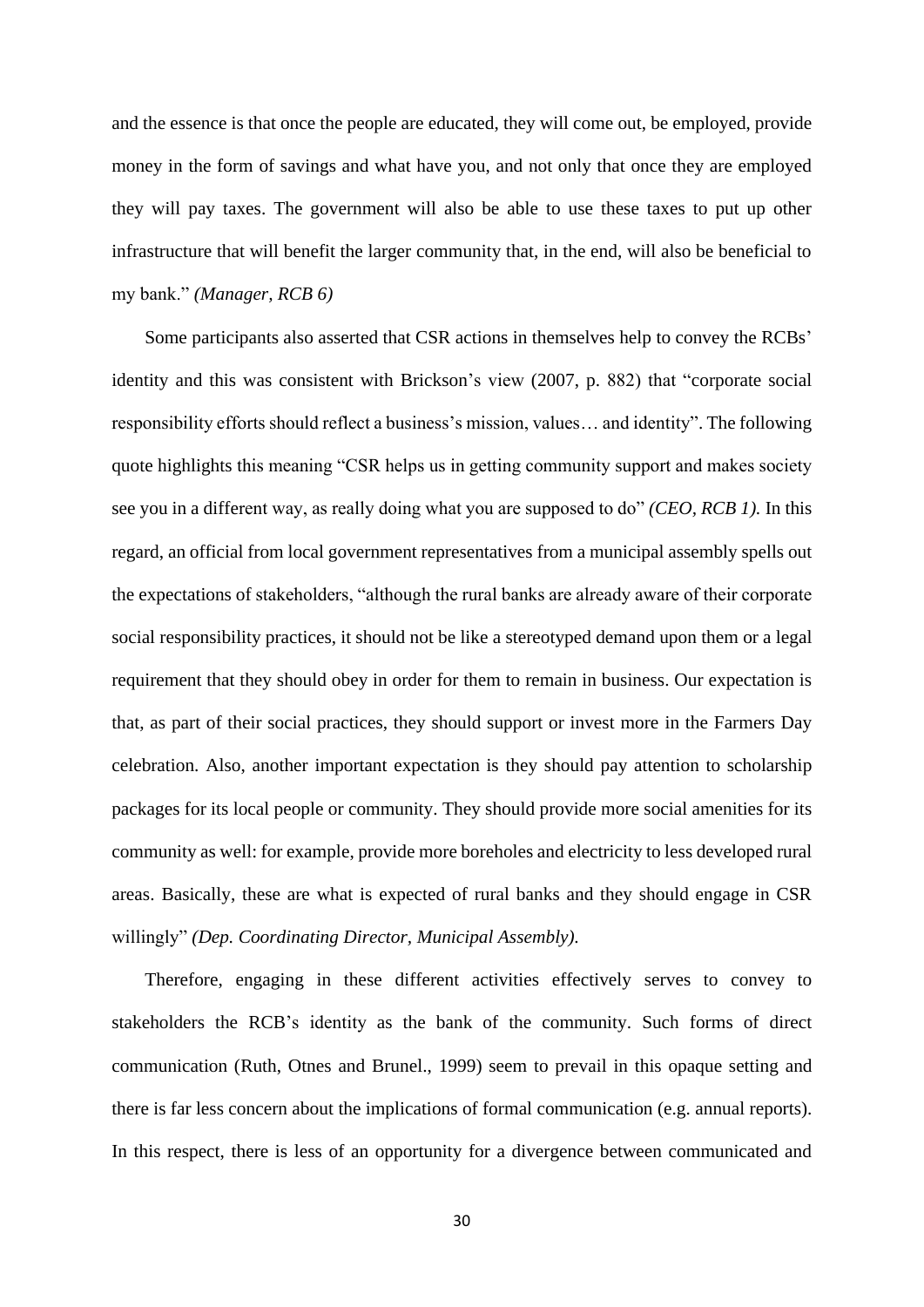corporate identity as highlighted by Bravo et al. (2012). This view is aligned with the notion of sense making, as decisions to engage with stakeholders in the form of CSR activities involves the need to reflect the RCB's identity as one that is close and connected to the community; albeit that the culmination of such process is somewhat less visible and not reflected in formal documents (e.g. annual reports). This has particular implications for Basu and Palazzo's (2008) ideas in relation to the notion of transparency since we note that particular settings (such as the one for our study) are far less concerned about the completeness or bias of what is communicated via formal reports. Instead, there seem to be more concerns about the nature and extent of direct interactions between RCBs and its stakeholders.

Focusing further on this communicative and linguistic dimension, one rather challenging part of these interactions relates to how RCB handles requests from stakeholders and in particular, if it deems that it cannot fully entertain the stakeholder's request. One CEO, commented, "when there is a request from a stakeholder or a group of stakeholders who do not fall within what we have earmarked, we cannot meet them fully in that way. [But] just to maintain the cordial relationship, we can meet them halfway if we see that what they going to perform is legal and it is also expected that at least there will be a benefit to the larger group." (CEO, RCB 1). In another example, a CEO set out the process whereby "… first we have to find out whether it is in line with our budget, and we also do a needs assessment whether what they are requesting actually falls in line with our policy…. Sometime ago, some church puts in a request for corporate social responsibility and they wanted us to support them to do a programme. Even enough, I'm a Christian, but feel that this is not in line with our policy, so we have to deny their claim/request." (CEO, RCB 9). In essence, when confronted with 'difficult decisions', managers engage in additional justification and sense-making as to the role of the RCB in social development. For the above-mentioned cases, a common justification for partially (or not at all) agreeing to the stakeholder's request was a concern about the extent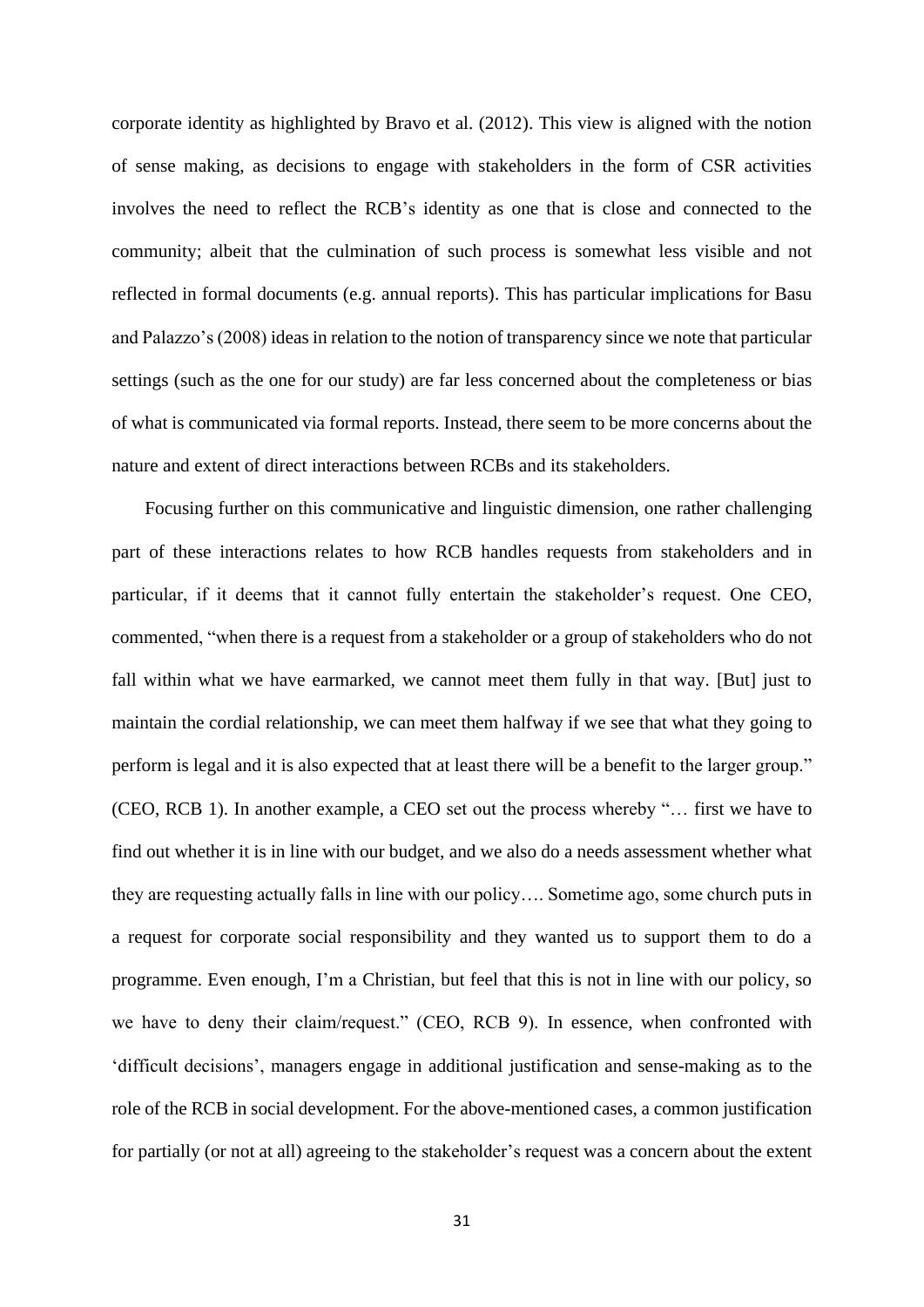to which the donations would support a larger (and more inclusive) constituency; hence reiterating the RCB's identity as the bank of the community at large.

At the same time, some stakeholders indicated that RCBs could do better when informing stakeholders that their requests could not be fulfilled. One stakeholder stated, "If they cannot afford it, they need to let us know" and other stakeholder said, "the bank's response to our request is very slow and eventually they reject our request due to budget restrictions" *(Dep. Coordinating Director, Municipal Assembly).* Another manager replied that, "people have high expectations from us and when you say no, they do not understand that we have procedures that we have to follow" *(Manager, RCB 3*). Another manager added, "Community is too demanding, and we do not have enough resources, it is just 5% of our profits directed to CSR activities" *(Manager, RCB 1).* Still, some managers were well aware of the relational challenges and knew they "need to establish a forum to have dialogue with the community" *(Manager, RCB 6)*. That said, other managers indicated that they communicated well with their stakeholders, even in case of rejecting their requests as indicated by this manager "when we cannot fulfil the request, we meet with the stakeholder and explain to them, we don't only write to them" *(Director, RCB 7)*. Another CEO commented that "Ok, what we normally do [when refusing a request] is that, we do it gently, we let them be aware that if we are not able to support this, maybe another time or similar a demand could be supported." *(Deputy CEO, RCB 9*). Lastly, one executive was keen to emphasise that, "… at least the bank has a track record of the previous stakeholders so I don't think they will be so much furious when we are not able to satisfy them. At least we meet and talk to them that this particular year this what we have earmarked, and if possible to shift your demand to the next period or next year so that we can come in" *(CEO, RCB 1).*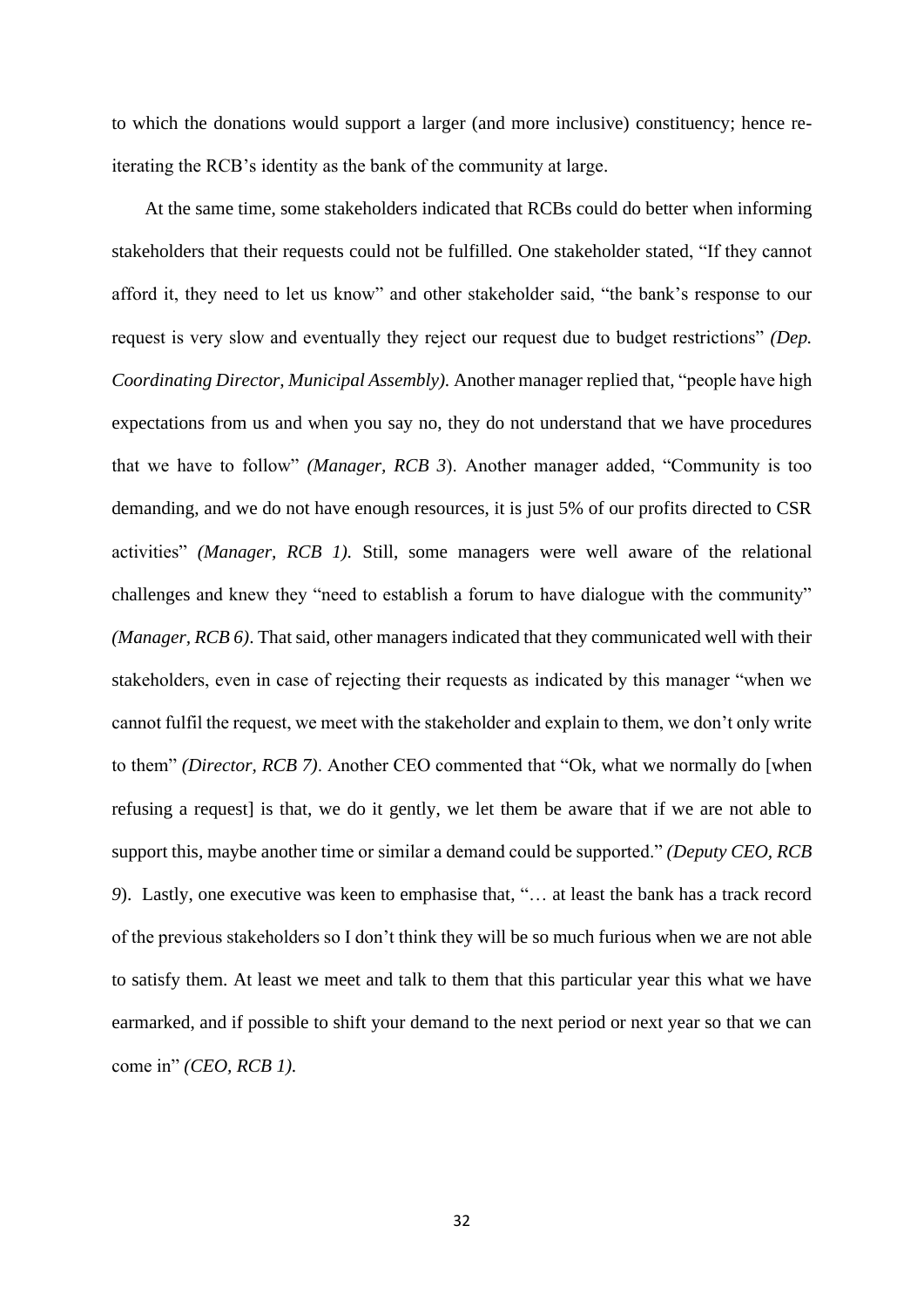Such insights thus reveal the more direct nature of interactions and relationships between the RCBs and the stakeholders (use of meetings, correspondence), and whilst not consistent with the mainstream notion of public transparency (information made available to everyone), it does highlight how some form of accountability is enacted. Relatedly, managers recognised that "so much CSR is done by banks, but less is known by society" *(CEO, RCB 1)*. This prompted an explanation as to why banks are cautious in publicising their CSR activities fully, potentially as a way to 'control' the number of requests from the public and ensuring that they can continue to fulfil existing requests successfully and in a realistic way. The pursuit of public transparency could arguably be counterproductive and unhelpful to both the RCB and its stakeholders in that there is an impetus to 'manage downwards' expectations with a view to maintain stable relations with its stakeholders, and less to do with a 'cultural' aversion to disclose such information as documented in earlier work (Jamali and Mirshak, 2007).

In a similar vein, Davila et al. (2018) discussed how community stakeholders were not explicitly identified as such in an analysis of annual reports of Latin American multinational firms and yet, there was disclosure evidence that these firms engaged with these stakeholders using various engagement mechanisms. When this insight is considered in relation to our findings, this arguably reflects the sense-making element of the CSR engagement processes and the efforts made to maintain a relational form of identity orientation with so-called silent stakeholders - whilst downplaying expectations. Finally, we argue that a lack of regulation, i.e. lack of CSR legal/regulatory requirements, allows different RCBs to continue managing stakeholders' expectations. Although prior work (Perez et al., 2012; Bravo et al., 2012) emphasises public CSR reporting as a projection of their typical organisational identity, RCBs use CSR initiatives actively as a sense-making mechanism to maintain its identity as a community-centred organisation, and at the same time engaging more directly with the stakeholders.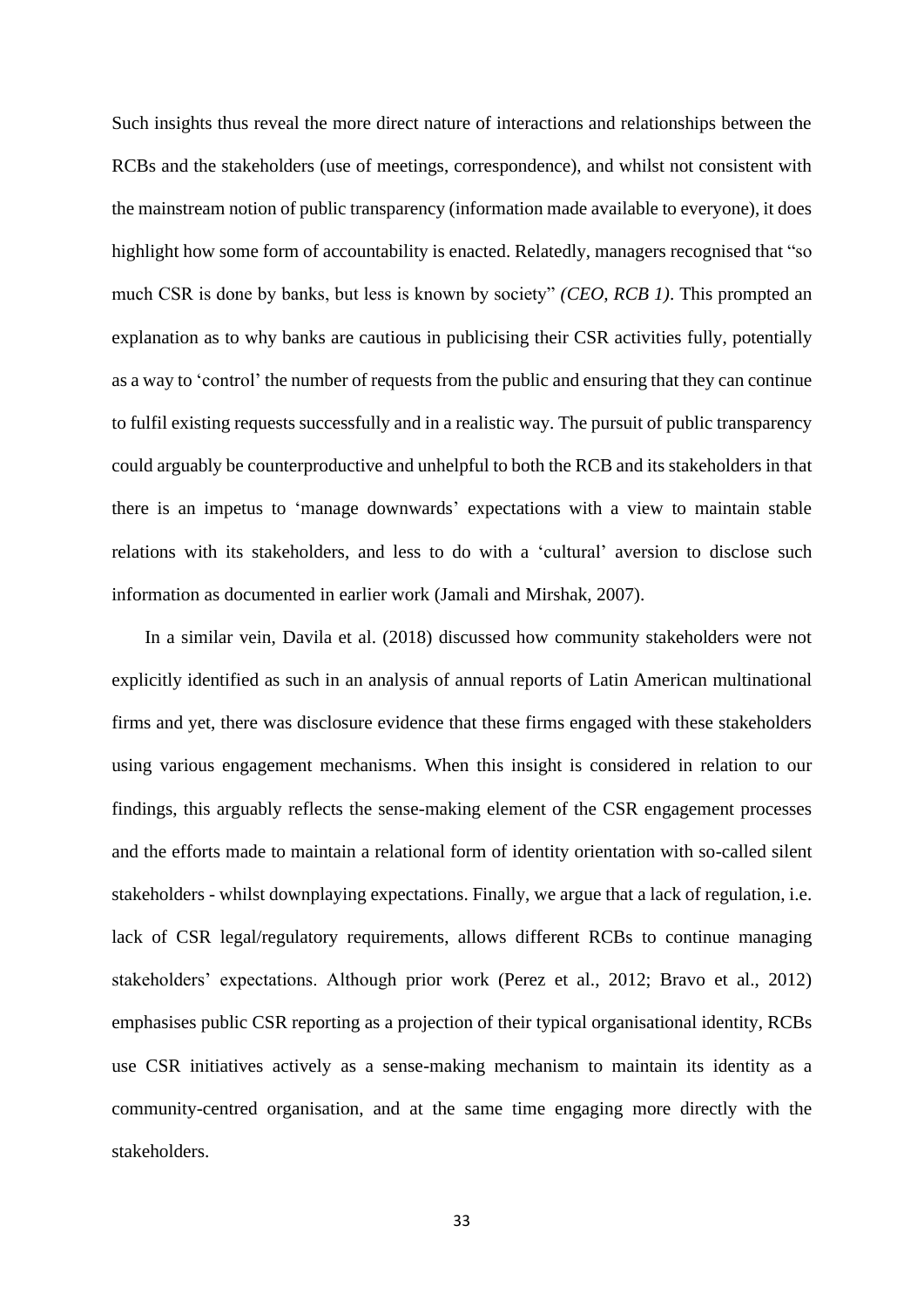#### *Socio-political-cultural justifications for CSR and organisational identity co-creation*

Many interviewees agree that the engagement of RCBs in CSR activities is mainly premised on an organisational identity that embeds social and community support values. However, how this became translated CSR decision-making process varies considerably across RCBs. There does not seem to be one consistent approach in implementing CSR, with some banks having a nominal fraction of their annual budget allocated to such activities, while others do it on an ad-hoc basis as per the requests received from members of the community in their catchment area. This was highlighted in the managers' description of how RCB operationalise their CSR activities as "bank initiated on an ad-hoc basis" *(Manager, RCB 5)* as well as "We have a planning committee to consider community applications and to fit with our designated annual budget of the income after tax" *(Manager, RCB 6)*. One CEO highlighted that need to have broad parameters in the decision making and guard against potentially spurious requests so that, "we need not distort our budget and our programs because the demand always come from the stakeholders. The bank has that responsibility [otherwise] one or two people will just form a group just says okay, this is our demand" *(CEO, RCB 1).*

At the same time, the RCBs operate in a specific social, political and cultural context and although RCB managers exhibit some independence in terms of how their organisation chooses to engage in CSR activities, we noted there are key stakeholders who are able to engage more directly with RCBs *on behalf* of the community. In light of the local cultural norms and customs of rural communities in Ghana, interviewees singled out the role of local chiefs (sometimes referred to as the *Nananom* or *Nana*) who play an influential role in directing public opinion. It was noted that, "we go to opinion leaders [*Chiefs or Nananom or Nana*] and ask them what they want, which we do if possible" (*Manager, RCB 3*). Another participant explained his justification when facing requests to help a school and to support the local chief's activities, "festivals are certain periods that you have to observe, so if *Nana* requests, we feel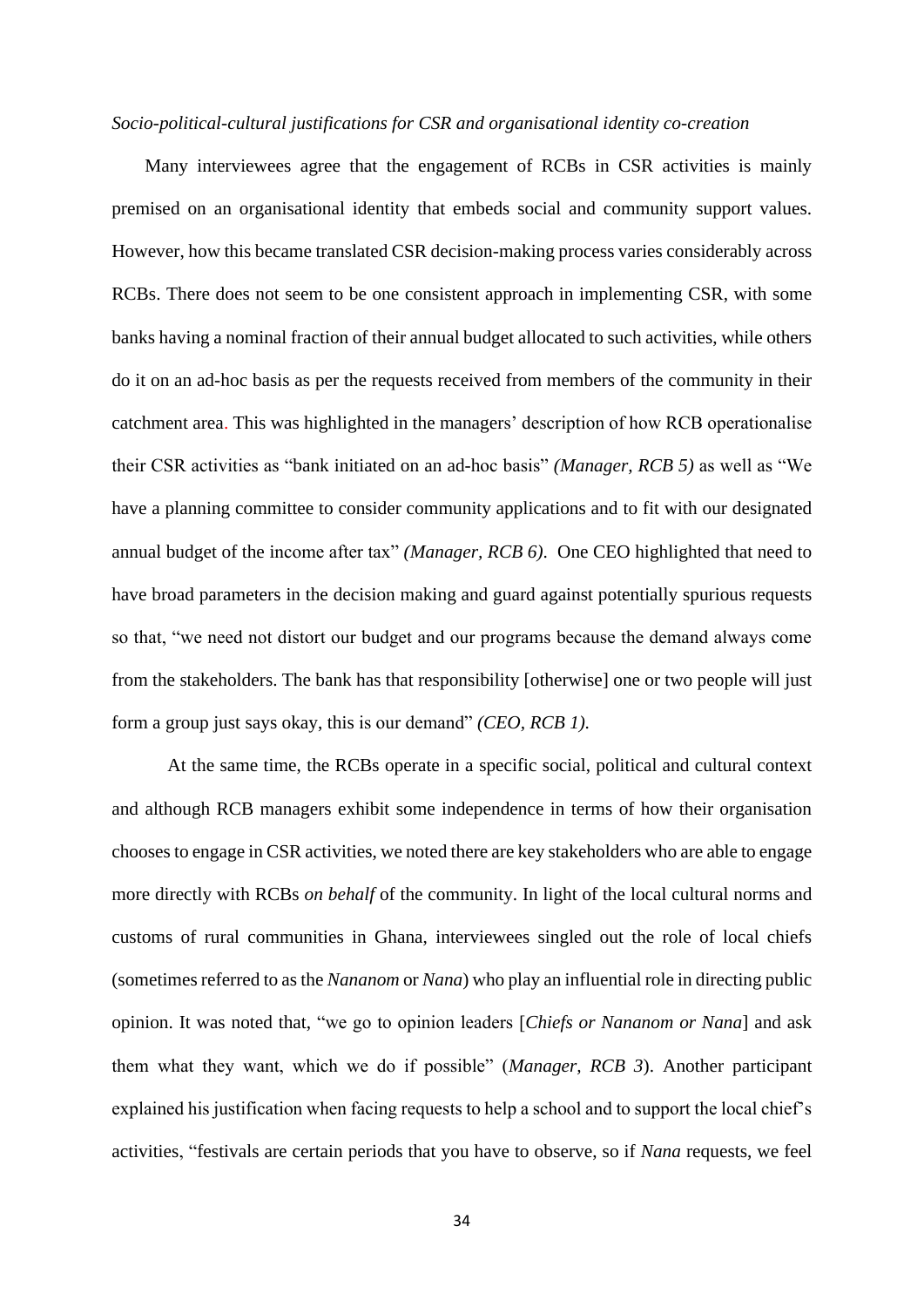that we look at *Nana* as somebody who provides a good environment for us to operate. This does not mean that the request should be [more important] than the school, but we look at it in the view that we may even support the school with a higher amount than Nana but it depends on the period that the request is. We know that the *Odwura* festival is in a certain period that the Chief observes, and so we would rather satisfy Nana first and that the schools could be satisfied later." (CEO, RCB 9). This reveals the influence of local culture and traditional structures in the process of shaping CSR practices of RCBs and dovetails prior work by Uddin et al. (2018).

Other interviewees also highlighted the powerful nature of local chiefs and how they are able to steer which community activities should be privileged by RCBs, "yes, they can, in our community the opinion leaders have a veto power, you cannot deny their influence. If Chiefs, *Omanhene, Odikros* are spearheading then it becomes very difficult. That's where the political influence comes in" *(CEO, RCB 1)*. In a similar vein, another participant added, "Although our CSR activities are community driven, the stronger the influence of the person raising a request, the more likely the request will be approved" (*Manager, RCB 5*).

In the local context, there is also some influence from political actors (elected officials and local government). Interviewees (comments supported by a review of the annual reports) indicate that the majority of CSR work being undertaken can be classified as 'public goods' e.g. health, education, and supporting farming activities, arguably in line with the socialist orientation of Ghana's political leadership and the related intentions in the setting up of RCBs. This can be noticed in the following quotes: "we support any school needs"; "CSR includes studentships, donations to farmers, attachment to students and generally try to fulfil help requests from the public" (*CEO, RCB1*). Another CEO highlighted the arguably more collaborative nature of the relationship between political actors and the RCBs, "… as for political influence they are there, but they actually support us in a way so sometimes we look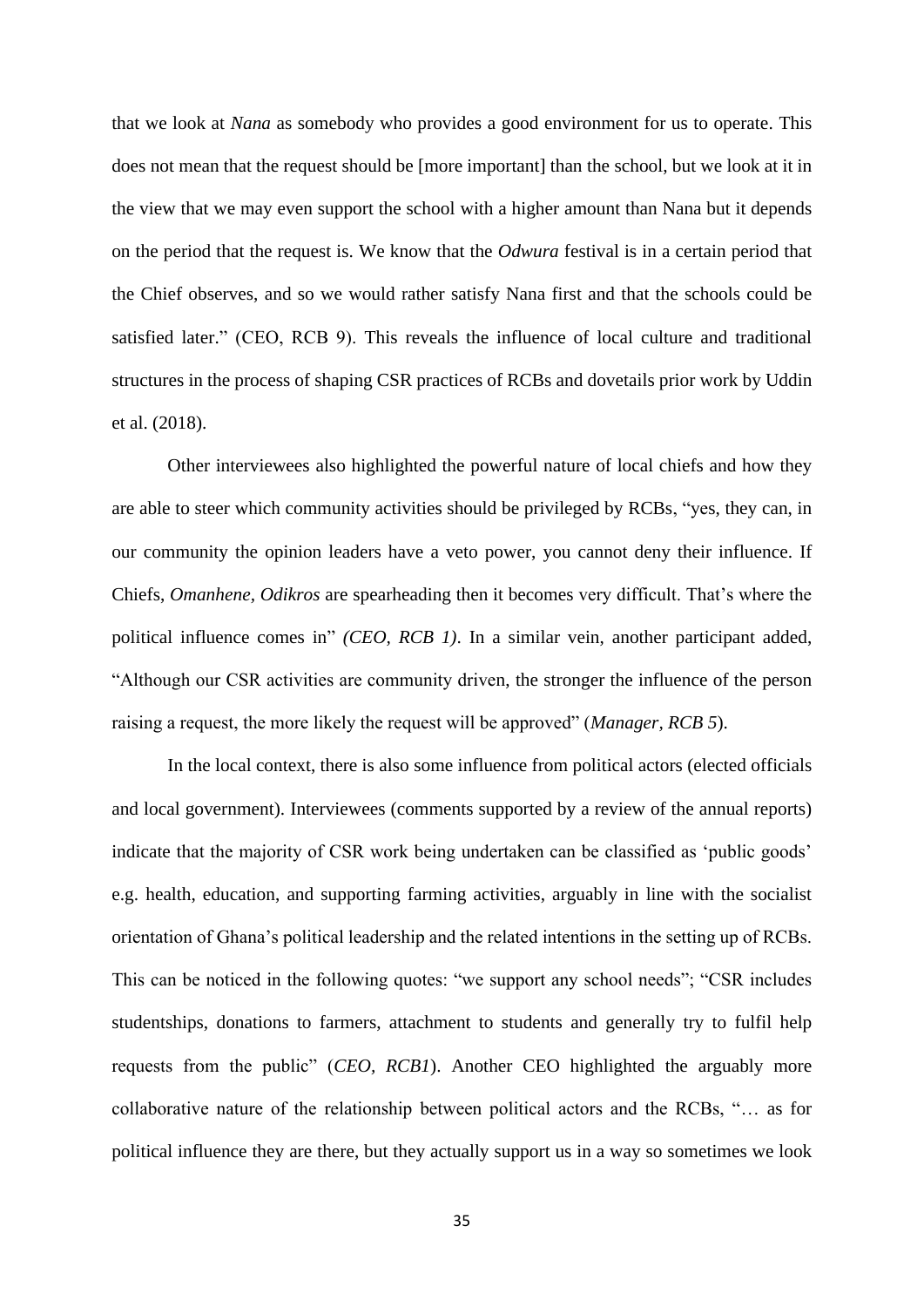at their demand. I am saying this because for example there is a project called community based rural development project. The politicians use it as a conduit to satisfy those stakeholders, in this case we provided 20% of the required amount and they provided 80%, here, there was a collaboration by which we were able to satisfy the stakeholder who are our customers" (CEO, RCB 9). In essence, therefore, and whilst this is not seen as crucial as in the case of the local chiefs, there is some degree of recognition of the political influence on the CSR activities. This suggests that due to limited institutional setting in in rural areas (Amaeshi et al., 2016), RCBs do adjust their stance to step in and help local government and politicians to address issues faced by their immediate communities.

In parallel to the role of specific actors (i.e. chiefs and local political/government), the local culture of gift-giving and receiving has a great impact in maintaining social ties and serves as a means of symbolic communication in social relationships. This social act is perceived to have a dominant influence on business practices. The act of gift giving has unofficially become part of business practice in Ghana (Mauss, 2008; Boadu and Sorour, 2015). Thus, this culture of gift giving and receiving can influence the provision of CSR as indicated by one manager "… we give gifts to our stakeholders, particularly customers and suppliers, they also send us gifts and we accept them, and this creates a good relationship for business. Gift giving is a societal norm and we need to always appreciate the contributions of our stakeholders?" *(Manager, RCB 4*). This also indicates that the CSR engagement process is indeed a sensemaking process where decisions are made due to the "precipitating causes" of impact on society such as cultural norms of the region. In addition, the acts of giving and receiving are used to express gratitude. RCBs also give to the *Nananom* during occasions as a sign of appreciation. The act can be both solicited and unsolicited, particularly from the chiefs. One participant suggested: "… we generally as Ghanaians have a way of saying thank you, and during festivals,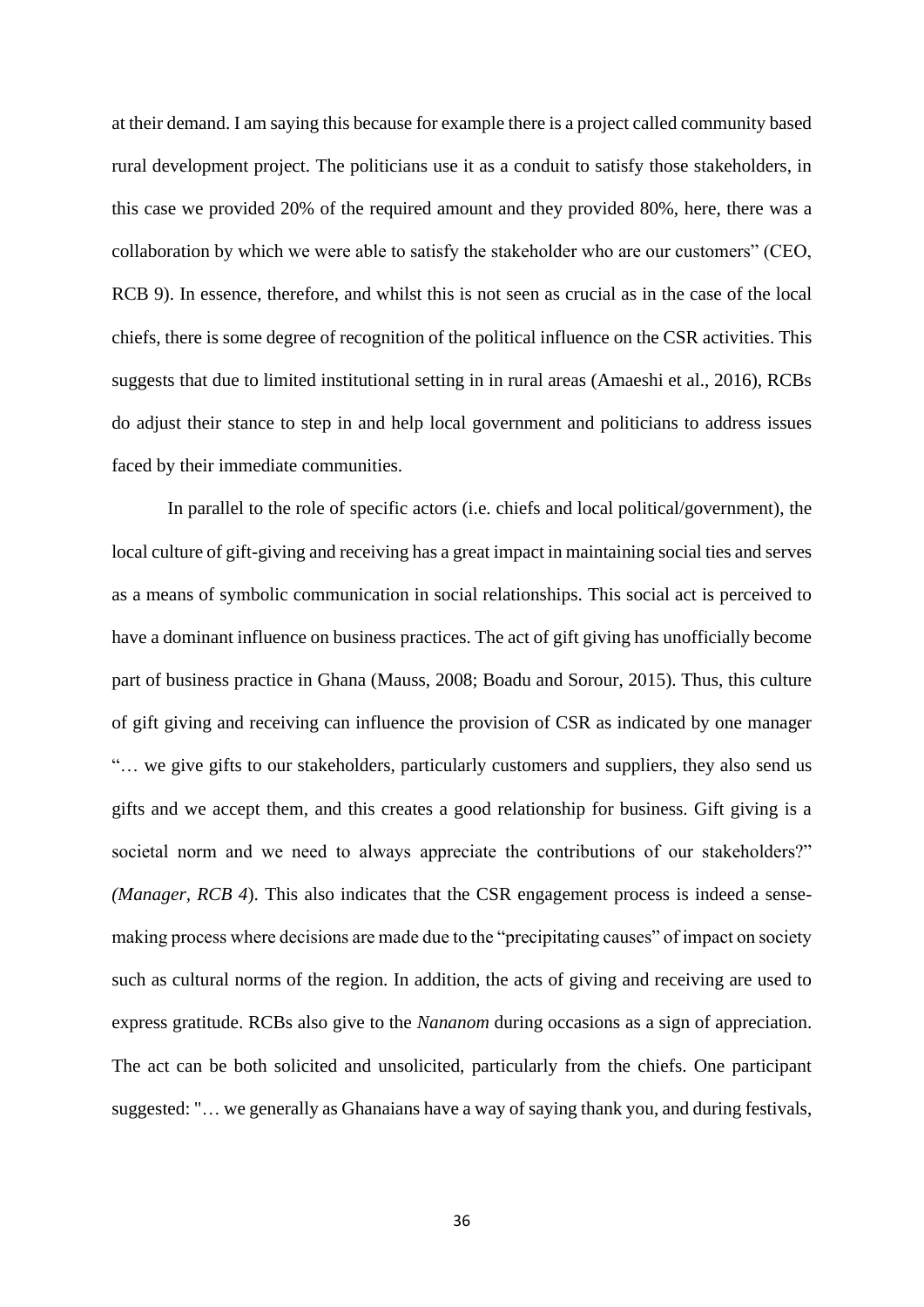Ghanaians will say thank you in one way or the other, you know some of them, people have ways of... These donations help create good relationship" (*Manager, RCB 3*).

Informed by the above, we note the importance of social, cultural and political 'language games' framed around the influence of chiefs, political/local government actors and cultural expectations of gift-giving in these particular rural settings. However, we contend that Basu and Palazzo's (2008) framework appears to have so far adopted a context-free approach in relation to their notion of justifications and language games (Kolk and Rivera-Santos, 2018). The governance deficits and political aspirations to improve the living conditions of the rural areas, as well as local customs represented by opinion leaders, thus play a more central role in determining what CSR activities an RCB engages with and by extension, how its identity is being constructed and conveyed to. This also chimes with Jamali et al.'s (2017) CSR-state logics in terms how the wishes of political and opinion leaders mediate CSR activities and underpin managerial justifications. In this regard, we contend that these social, political and cultural factors buttress the RCB's organisation identity orientation whereby specific and influential stakeholders, whose primacy arises from local customs/politics, contribute to an 'informal co-creation' of the RCBs' identity through the selection of CSR activities.

In conclusion, we conceive of the RCBs' organisational identity as one that remains closely connected to the relationship with the community stakeholders and how these stakeholders, by virtue of their expectations or demands, help maintain this identity. Whilst the nature and quantum of the social contributions may well be symbolic in some cases and thus reflect the notion of 'light shower' mentioned by Perez et al. (2012), we highlight that the RCB's CSR activities generate a 'substantive' value as a result of the political and cultural context. Lastly, we bring to the fore the different modes of justifications underpinning CSR activities and the implications of a different mechanism of transparency in the interactions between stakeholders and RCBs.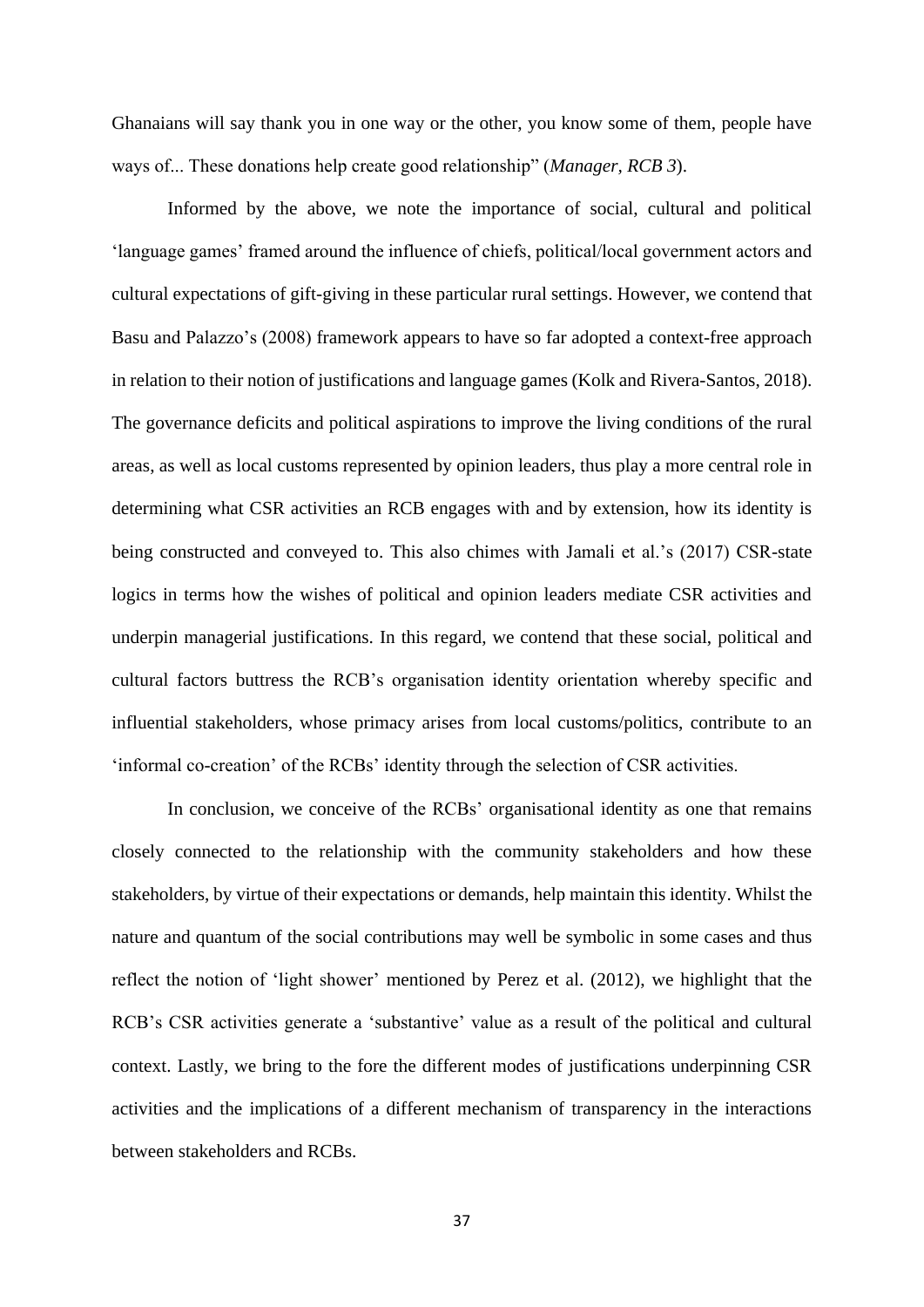# **Concluding Remarks**

Our research questions focused on how RCBs in Ghana engage in CSR activities and how far CSR might contribute to the shaping or maintaining of organisational identity. Informed by the theoretical perspectives of organisational identity orientation and sense making, our article first highlights the ways and means by which some organisations and their stakeholders interact in relation to CSR practice. This interaction helps sustain the RCB's dual identity in relation to the social and the economic imperatives and essentially CSR is a process by which an RCB can make sense of external stakeholders' needs and reflect on the precipitating causes of engaging with them through cognitive and linguistic dimensions. This perspective and the empirical evidence thus positions CSR as a means to communicate the RCBs' identity, as a process to bring together internal and some external actors in co-creating organisational identity and lastly, as a way to model the nature of its orientation towards stakeholders and achieve legitimacy from a pragmatic and moral perspective.

# **Contributions to the literature**

Our findings and insights contribute to the literature in the following ways. First, we bring insights on how CSR, as a sense-making process involving internal and external stakeholders, contributes to the RCBs' primarily relational organisational identity orientation, emphasising *interaction* and *reciprocity*. Managers and stakeholders make sense of the organisation's identity through CSR-related interactions and "find plausible versions of what they are confronting and how to best proceed" (Colville, 2012, p. 197). We bring to the fore the theoretical notion of *identity co-creation* arising from such CSR engagement. RCB managers engage with stakeholders during CSR engagement, justify their actions and decisions, and maintain their legitimacy, In turn, stakeholders engage with RCBs in terms of making requests and interacting at the board level, thereby enabling an 'informal' co-creation of organisational identity between internal and external actors. This finding highlights how CSR engagement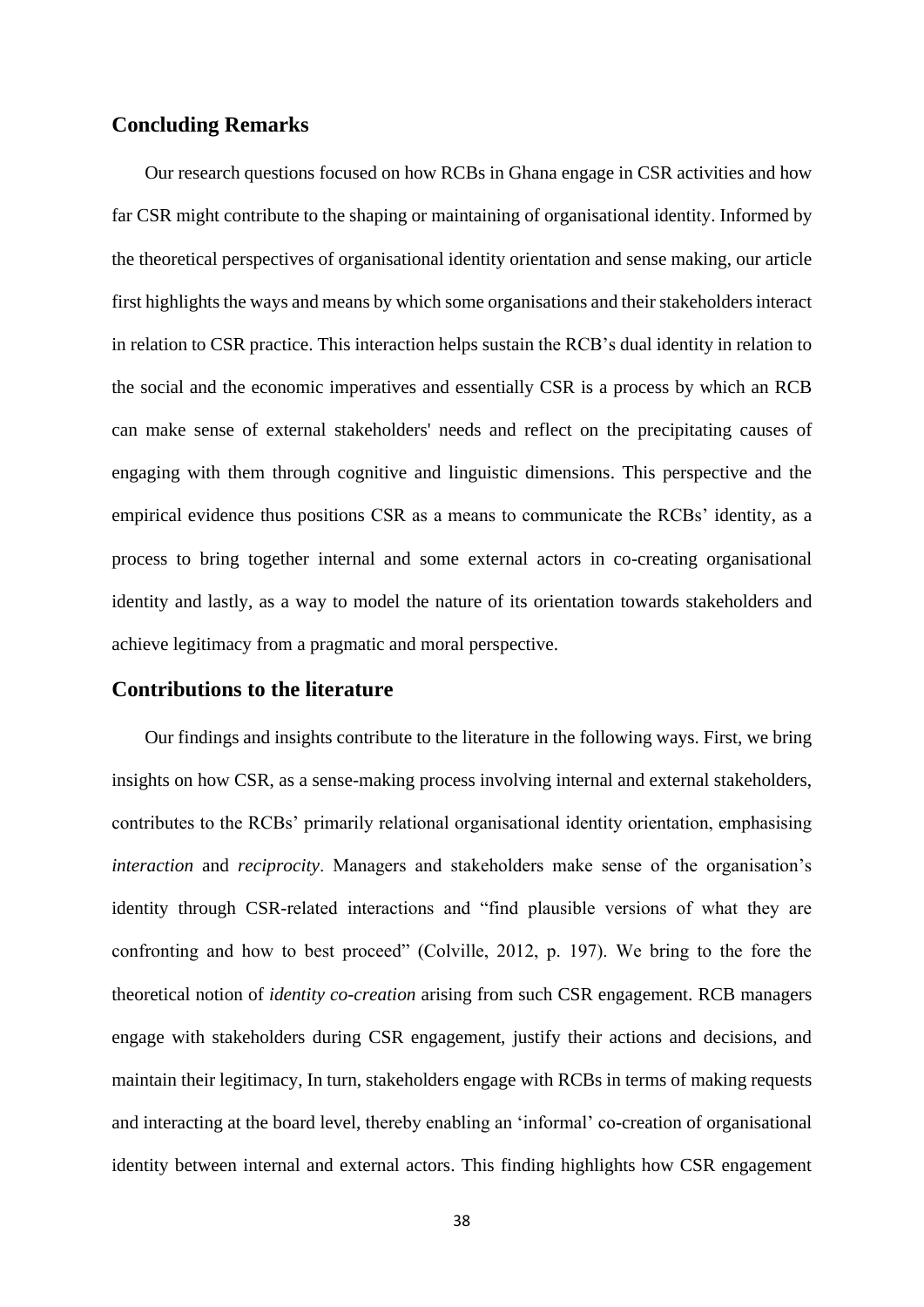interplays with organisational identity, beyond its role as a mechanism for identity communication (Balmer and Soenen, 1999; Bravo, Matute and Pina, 2012) and complementary to the extant findings on the dissonance between communicated (e.g. in reports) and 'actual' identity (as set out in mission statements). In this way, we emphasise the multiple layer(s) upon which CSR activities interplays with organisational identity.

Secondly, we extend Basu and Palazzo's (2008) 'linguistic dimensions' by emphasising the role of cultural/political justifications in underpinning some of the RCBs' decisions to engage in CSR activities. In contrast to the mainstream justifications set out by Basu and Palazzo (2008), we highlight the nuanced complexities of CSR engagement as a process that affects, and is affected by the internal organisational 'character' i.e. organisational identity, and the external environment. In particular, there is a prevalence of socio-cultural and political justifications from the external environment, as previously highlighted in work examining the case of developing countries (e.g. Uddin et al., 2018). In our case therefore, we argue that organisations do engage in CSR on the basis of a combination of a 'business-survival'-case and 'cultural and political'- reasons that take a due consideration of managerial and stakeholder expectations, and ultimately contribute to maintaining organisational identity. Hence, we bring evidence in support of the diversity of CSR practice and rationales in the developing world (Jamali et al., 2017) and rather than driven by international pressures (e.g. multinationals, foreign buyers, international standards), we single out the rural development motivations underlying the creation and operation of RCBs in a given political and cultural context. This finding also contributes to the recent work of Jamali et al. (2017) by highlighting a case where multiple logics for CSR (social, cultural and political) contribute to the co-creation of organisational identity.

Third, our findings do highlight the private nature of the communication process with stakeholders, where there is less emphasis on elaborate public available accountability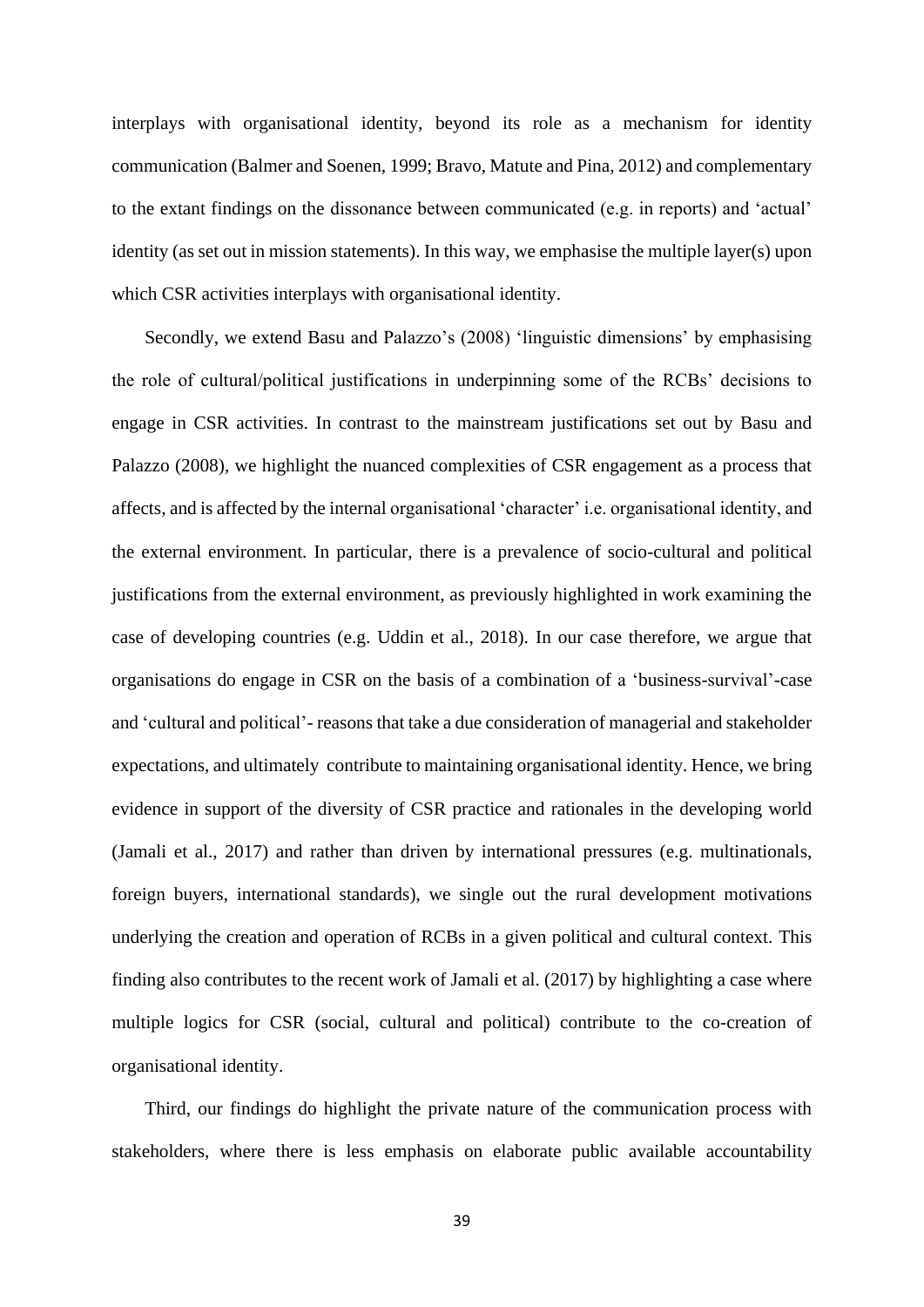mechanisms such as CSR reporting. Whilst 'opaqueness' might be seen to be at odds with Basu and Palazzo's (2008) notions of transparency and with the mainstream 'market-inspired' calls for 'public' information, our findings instead highlight the primacy of direct interactions with privileged community stakeholders in relation to CSR initiatives. This approach can be contrasted with the traditional view of communicated identity (Bravo et al., 2012) through CSR reports and websites; aspects which are somewhat lacking in what seek to characterise as an 'opaque' context studied in our case. In other words, there is little in the way of a visible and open dialogue or contest between stakeholders and organisation (which would somewhat lead to a 'response' in the form of CSR activities and accountability. Hence, this opaqueness or transparency 'deficit' is understood differently in our study, whereby 'transparency' involves direct interactions and explanations to relevant stakeholders, in a way that might traditionally be seen as opaque (i.e. no information is shared at all beyond the organisation).

# **Future Research and Limitations**

 We would encourage further research on the 'multiple logics' underlying CSR activity and how they are implicated in maintaining, shifting and/or conveying organisational identity. At the same time, the findings in our view assert the dialectical and sense-making perspectives of CSR in terms of how different parties talk about, reflect on, and practice CSR (Basu and Palazzo, 2008). We contend that our study highlights the potential for additional insights to the CSR literature due to the existence of varying social, political and cultural dynamics in different regions and/or organisational settings in developing countries. Whilst such contexts do lead to particular challenges in terms of fieldwork access, we advocate more in-depth studies of CSR activities in addition to the traditional methods of interviews and organisational documentation. Further research could also expand on the different discourses and interactions between CSR beneficiaries and organisations, particularly in relation to studying contexts where there is little to no transparency. Moreover, while this study has hinted at the co-existence of the varying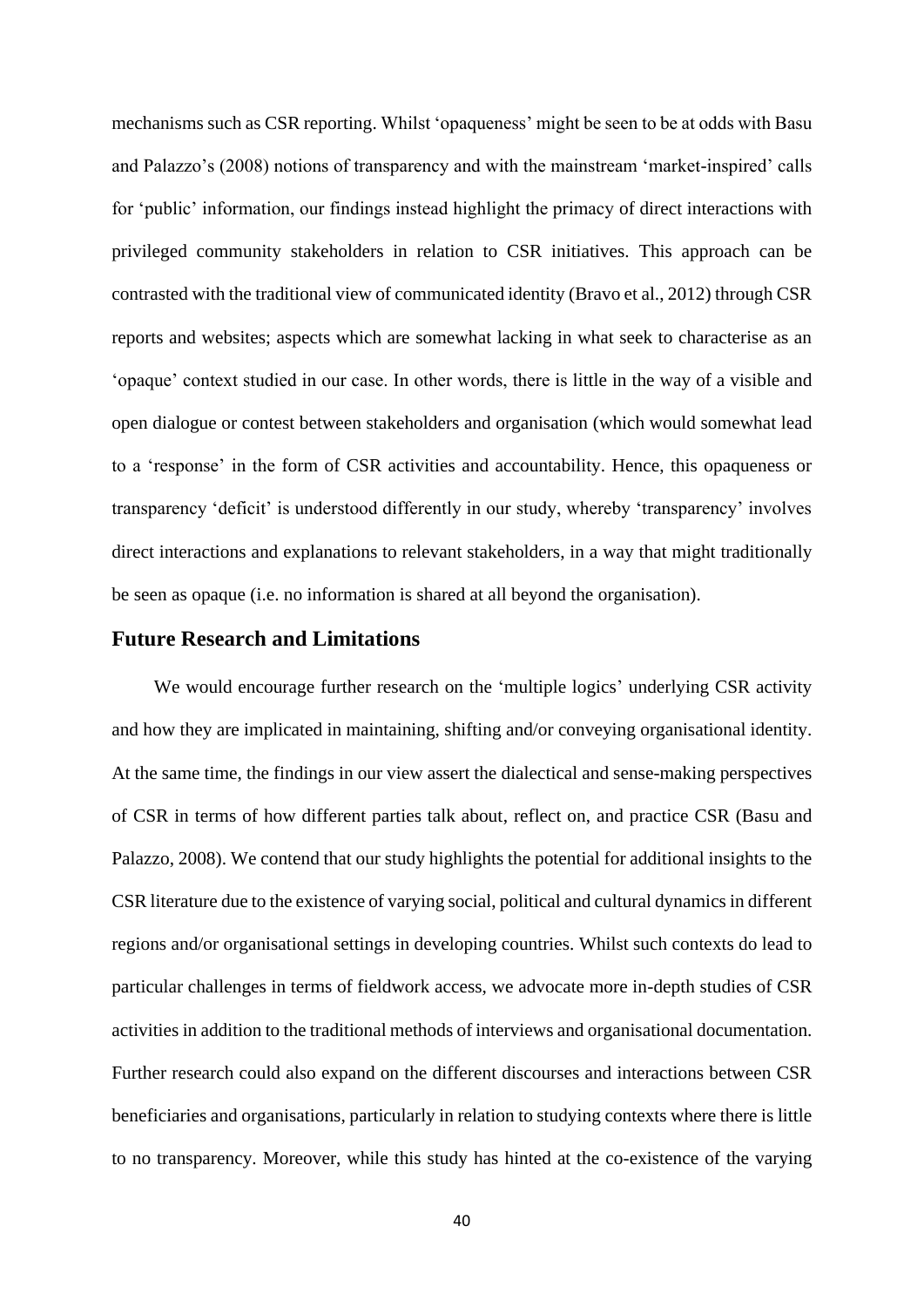organisational identities within the RCB field, further work could consider how such multiple identities might co-exist within the same organisations.

# **Compliance with Ethical Standards**

Ethical approval: All procedures performed in studies involving human participants were in accordance with the ethical standards of the institutional and/or national research committee and with the 1964 Helsinki declaration and its later amendments or comparable ethical standards.

Informed consent: Informed consent was obtained from all individual participants included in the study.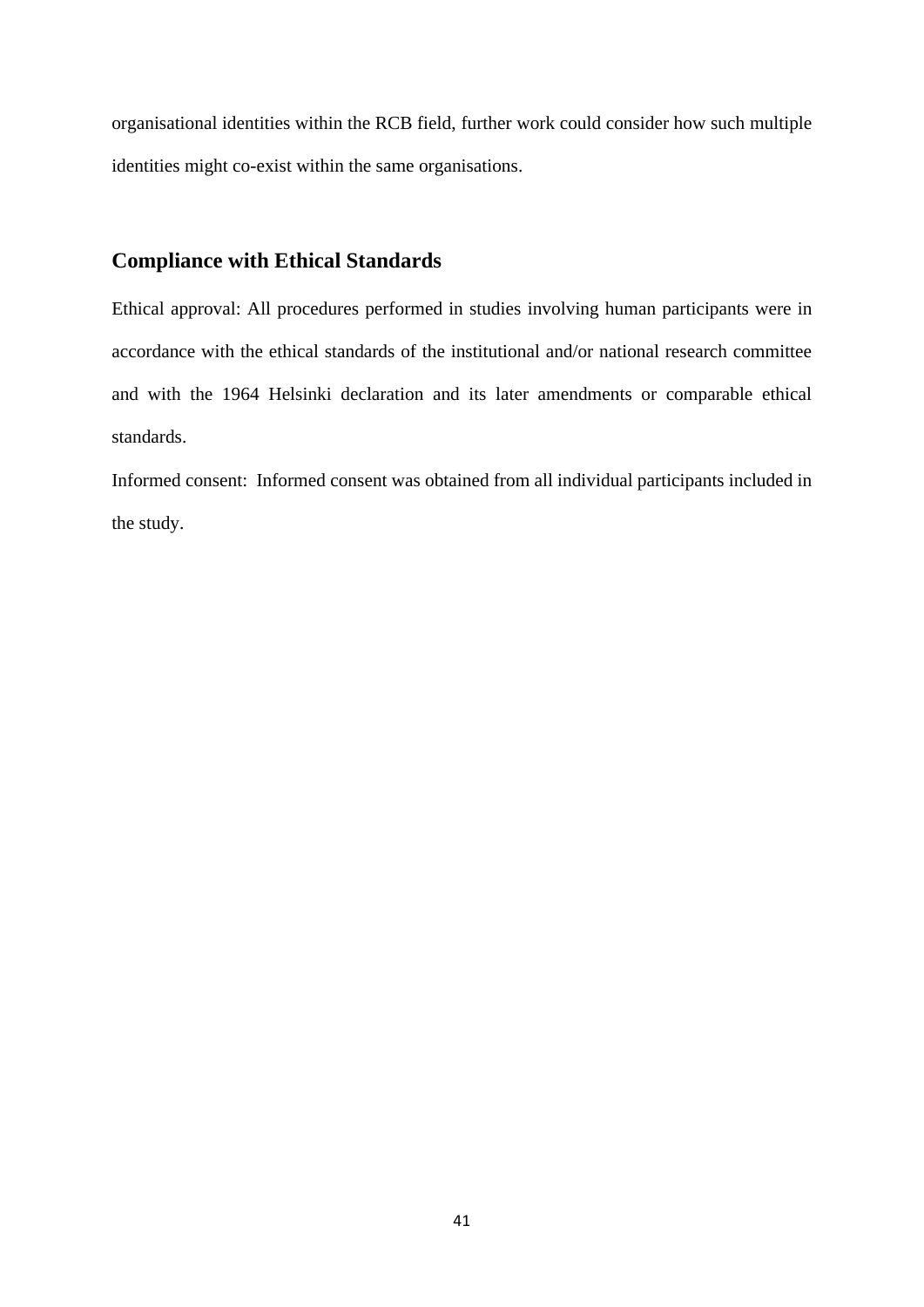# **References**

- Adanhounme, A.B. (2011). Corporate social responsibility in postcolonial Africa: Another civilizing mission**.** Journal of Change Management 11, 91-110.
- Adegbite, E., and Nakajima, C. (2011). Corporate governance and responsibility in Nigeria. International Journal of Disclosure and Governance 8(3), 252–271.
- Aguinis, H., and Glavas, A. (2012). What we know and don't know about corporate social responsibility: A review and research agenda. Journal of Management 38, 932-968.
- Amaeshi, K. (2011). Different markets for different folks: Exploring the challenges of mainstreaming responsible investment practices. Journal of Business Ethics 1(92), 41– 56.
- Amaeshi, K., Adegbite, E., and Rajwani, T. (2016). Corporate social responsibility in challenging and non-enabling institutional contexts: Do institutional voids matter? Journal of Business Ethics 134(1), 135-153.
- Amponsah-Tawiah, K., and Dartey-Baah, K. (2012). Corporate social responsibility in Ghana. International Journal of Business and Social Science 2 (17). 107-112
- Andah, D.O., and Steel, W.F. (2003). Rural and microfinance regulation in Ghana: Implications for development and performance of the industry. Africa Region Working Article Series, No. 49. Washington, DC: World Bank.
- Albert, S., and Whetten, D. A. (1985). Organizational identity. In L. L. Cummings and B. M. Staw (Eds.), Research in organizational behaviour. An annual series of analytical essays and critical reviews, (pp.263-295). London, England: JAI Press.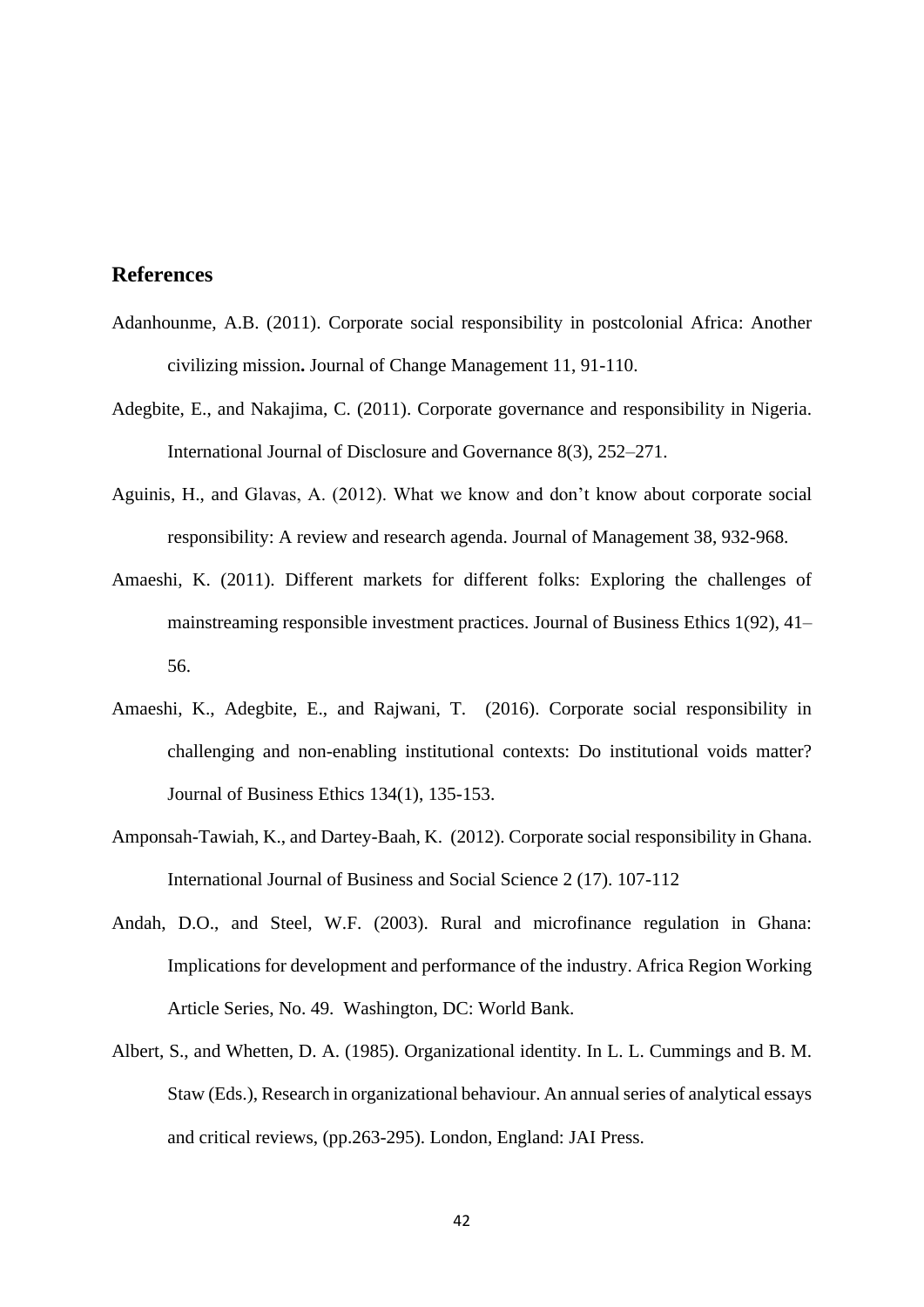- Aseidu-Mante, E. (2002). Financial markets in Ghana. In Issues in Central Banking and Bank Distress. Lagos, Nigeria: WAIFEM
- Athanasopoulou, A. and Selsky J.W. (2015). The social context of corporate social responsibility: Enriching research with multiple perspectives and multiple levels. Business & Society 54(3), 322-364.
- Atakan, M.G.S. and Eker, T. (2007). Corporate identity of a socially responsible university: A case from the Turkish higher education sector. Journal of Business Ethics 76, 55-68.
- Bagnasco A, Ghirotto, L.and Sasso, L. (2014). Theoretical sampling. Journal of Advanced Nursing 7(1), p6-7
- Balmer, J. M. T. (1995). Corporate identity: The power and the paradox. Design Management Journal, Winter, 39-44.
- Balmer, J.M.T. (2001). Corporate identity, corporate branding and corporate marketing. European Journal of Marketing 35 (3/4), 248-291.
- Balmer, J.M.T., and Soenen, G. B. (1999). The acid test of corporate identity management. Journal of Marketing Management 15, 69–92.
- Bank of Ghana Act, Act 612, (2002). Accra, Ghana: Assembly Press.
- Bank of Ghana (2005). Status of rural banks with agencies in regional capital as at December 2005. Accra, Ghana: Assembly Press.
- Basu, K. and Palazzo, G. (2008). Corporate social responsibility: A process model of Sense making. Academy of Management Review 33 (1), 122-136.
- Beckman, T., Collwell, A., and Cunningham, P. (2009). The emergence of corporate social responsibility in Chile: The importance of authenticity and social networks. Journal of Business Ethics 86, 191–206.
- Belal, A.R., and Cooper, S. M. (2011). The absence of corporate social responsibility reporting in Bangladesh. Critical Perspectives on Accounting 22 (7), 654-667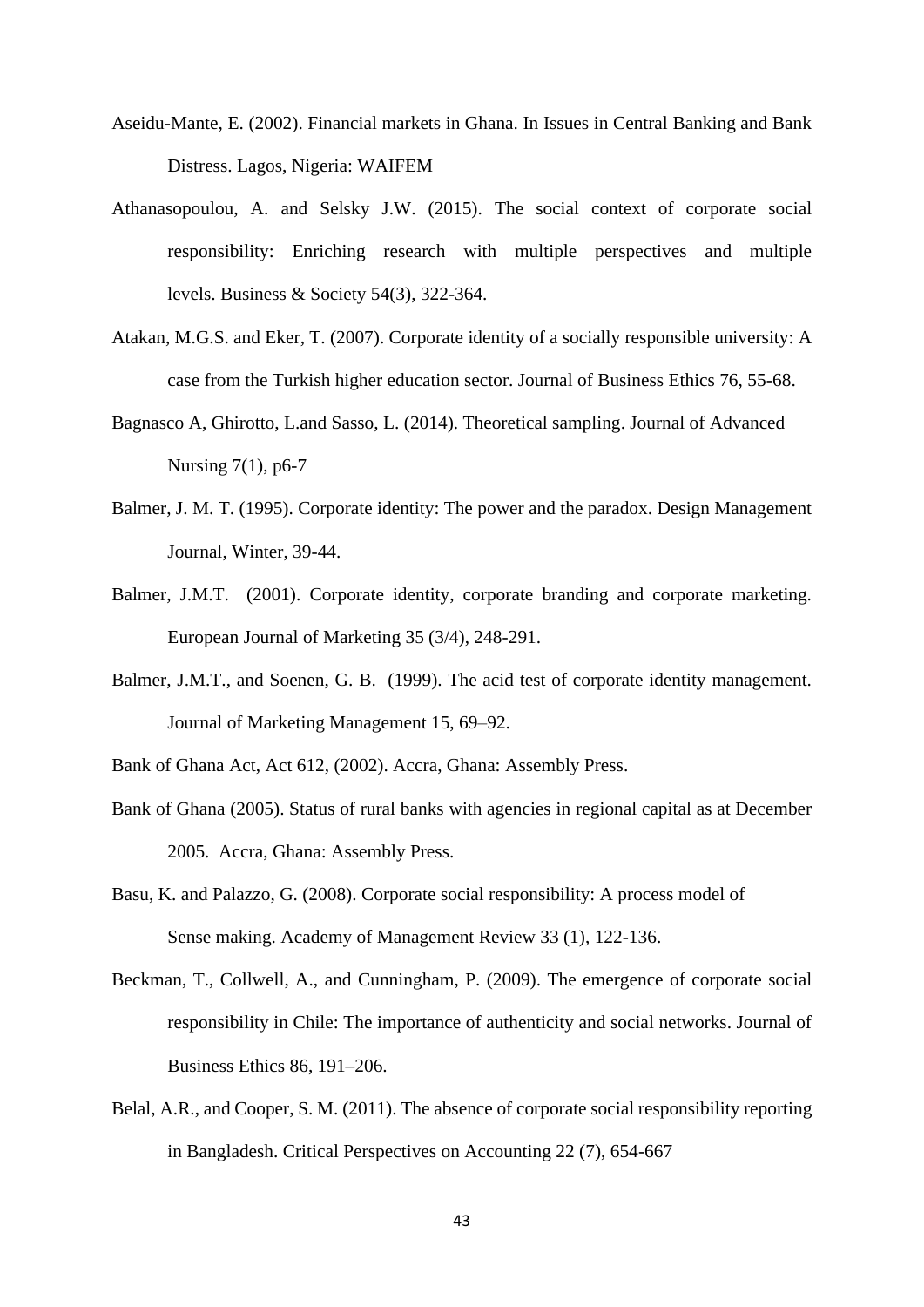- Blowfield, M., and Frynas, J. G. (2005). Setting new agendas: Critical perspectives on corporate social responsibility in the developing world. International Affairs 81(3), 499-513.
- Boadu, M., and Sorour, M. K. (2015). Utilizing grounded theory in business doctoral research: Guidance on the research design, procedures, and challenges. International Journal of Doctoral Studies 10, 143-166.
- Boudier, F., and Bensebaa, F. (2011). Hazardous waste management and corporate social responsibility: Illegal trade of electrical and electronic waste. Business and Society Review 116, 29–53.
- Brammer, S., Millington, A., and Rayton, B. (2007). The contribution of corporate social responsibility to organizational commitment. The International Journal of Human Resource Management 18, 1701 – 1719.
- Bravo, R., Matute, J., and Pina, J. M. (2012). Corporate social responsibility as a vehicle to reveal corporate identity: A study focused on the websites of Spanish financial entities. Journal of Business Ethics 107(2), 129–146.
- Brickson, S. L. (2007). Organizational Identity Orientation: The genesis of the role of the firm and distinct forms of social value. Academy of Management Review, 32, 864-888.
- CIA (2010) 'The World Factbook', [https://www.cia.gov/library/publications/the-world](https://www.cia.gov/library/publications/the-world-)factbook/.
- Chakrabarty, S. (2009). The influence of national culture and institutional voids on family ownership of large firms: A country level empirical study. Journal of International Management 15(1), 32 – 45.
- Chung,H., Amaeshi, K., Harris, S. and Suh, C. (2013). CSR and the national institutional context: The case of South Korea, Journal of Business Research 66(12), 2581-2591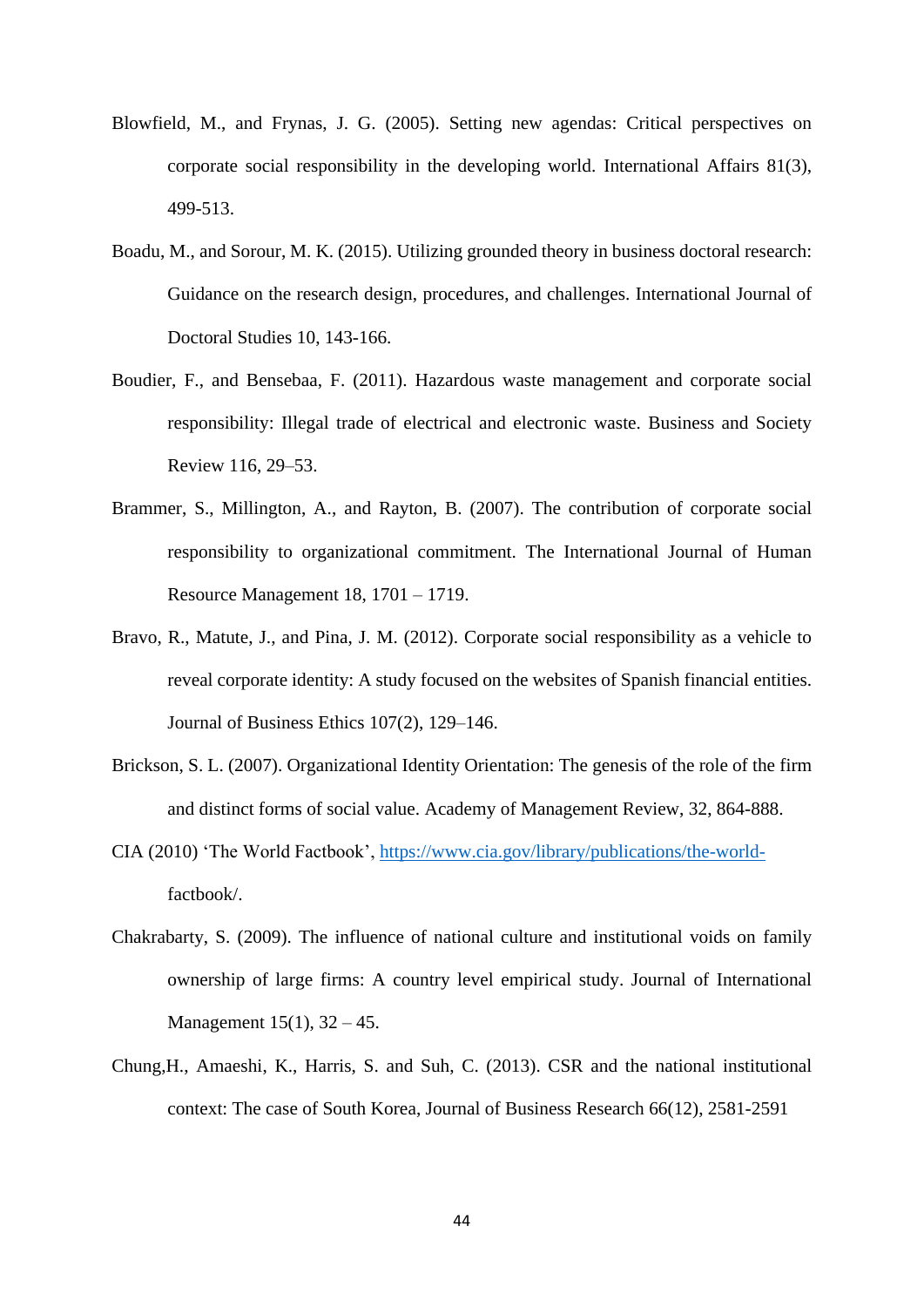- Creswell, J. W. (2007). Qualitative inquiry and research design: Choosing among five traditions (2nd ed.). Thousand Oaks, CA: Sage Publications.
- Czarniawska, B., and Wolff, R. (1998). Constructing new identities in established organization fields: Young universities in old Europe. International Studies of Management and Organization 28(3), 32-56.
- Davila, A., Rodriguez-Lluesma, C. and Elvira, M.M., (2018). Engaging stakeholders in emerging economies: The case of Multilatinas. Journal of Business Ethics 152(4), 949- 964.
- Djankov, S., La Porta, R., Lopez-de-Silanes, F., and Shleifer, A. (2008). The Law and economics of self-dealing. Journal of Financial Economics 88(3), 430 – 465.
- Drebes, M. (2014). Including the 'Other': Power and post colonialism as underrepresented perspectives in the discourse on corporate social responsibility. Critical Sociology 42(1), 105-121.
- Dyck, A., and Zingles, L. (2004). Private benefits of control: An international comparison. The Journal of Finance 59(2), 537–600.
- Elharidy, A., Nicholson, B. & Scapens, R. (2008). Using grounded theory in interpretive management accounting research. Qualitative Research in Accounting & Management. 5. 139-155. 10.1108/11766090810888935.
- Fatma, M., and Rahman, Z. (2014). Building a corporate identity using corporate social responsibility: a website based study of Indian banks. Social Responsibility Journal 10(4), 591-601.
- Ghana Companies Code (1963) Act 179. Accra, Ghana: Assembly Press.
- GSS (Ghana Statistical Service). (2014). "Poverty Profile in Ghana (2005–2013)." August, GSS, Accra, Ghana.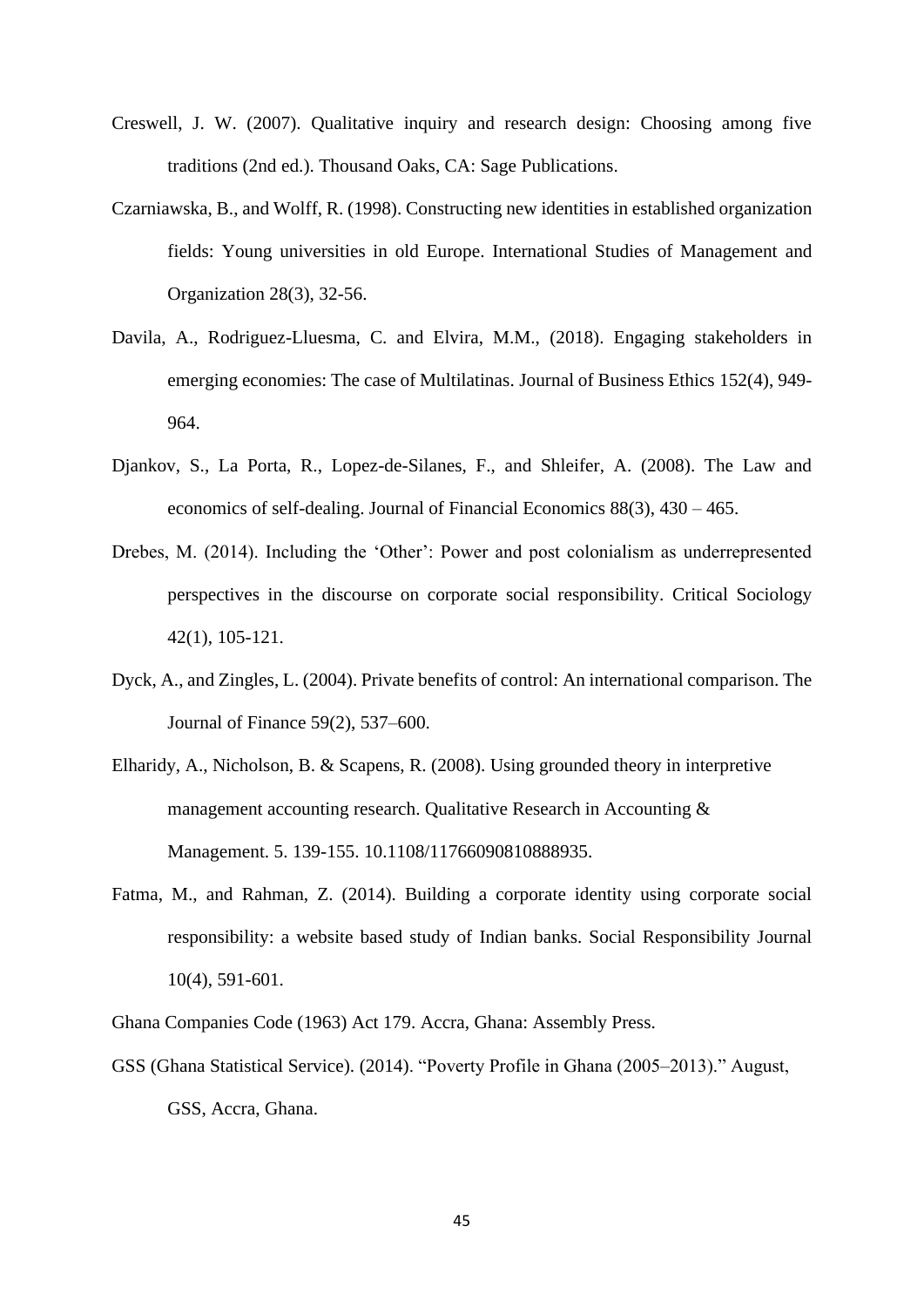- Goby, V. P., and Nickson, C. (2015). The impact of culture on the construal of organizational crisis: Perceptions of crisis in Dubai. Corporate Communications: An International Journal 20(3), 310-325.
- Gregory, C.A. (1982). Gifts and commodities. London, England: Academic Press.
- Harding, J. (2012). Grounded Theory In "The SAGE Dictionary of Social Research Methods" edited by Victor Jupp. 131-132. London: Sage Publications Ltd. From: DOI: https://dx.doi.org/10.4135/9780857020116
- Harris, J. K., and Burke, R. C. (2011). Do you see what I see? An application of inter-coder reliability in qualitative research. Center for Tobacco Policy at Saint Louis University School of Public Health
- Hinson, R., Avornyo, F., Kuada, J. and Asante, F. A. (2017). Corporate social responsibility and international business: examining the nexus and gaps from a developing economy perspective. International Journal of Corporate Social Responsibility. 2(5)
- Hinson, R., and Kodua, P. (2012). Examining the marketing-corporate social responsibility nexus. *International Journal of Law and Management, 54*(5), 332–344.
- Hsieh, H. F., and Shannon, S. (2005). Three approaches to qualitative content analysis. Qualitative Health Research, 15, 1277– 1288.
- Husted, B.W., and Allen, D.B. (2006). Corporate social responsibility in the multinational enterprise: strategic and institutional approaches. Journal of International Business Studies 37, 838-849.
- Jamali, D. (2014). CSR in developing countries through an institutional lens. In G. Eweje (Ed.), Corporate social responsibility and sustainability: Emerging trends in developing economies. Critical studies on corporate responsibility, governance and sustainability, 8, 21 – 44. Bingley, England: Emerald.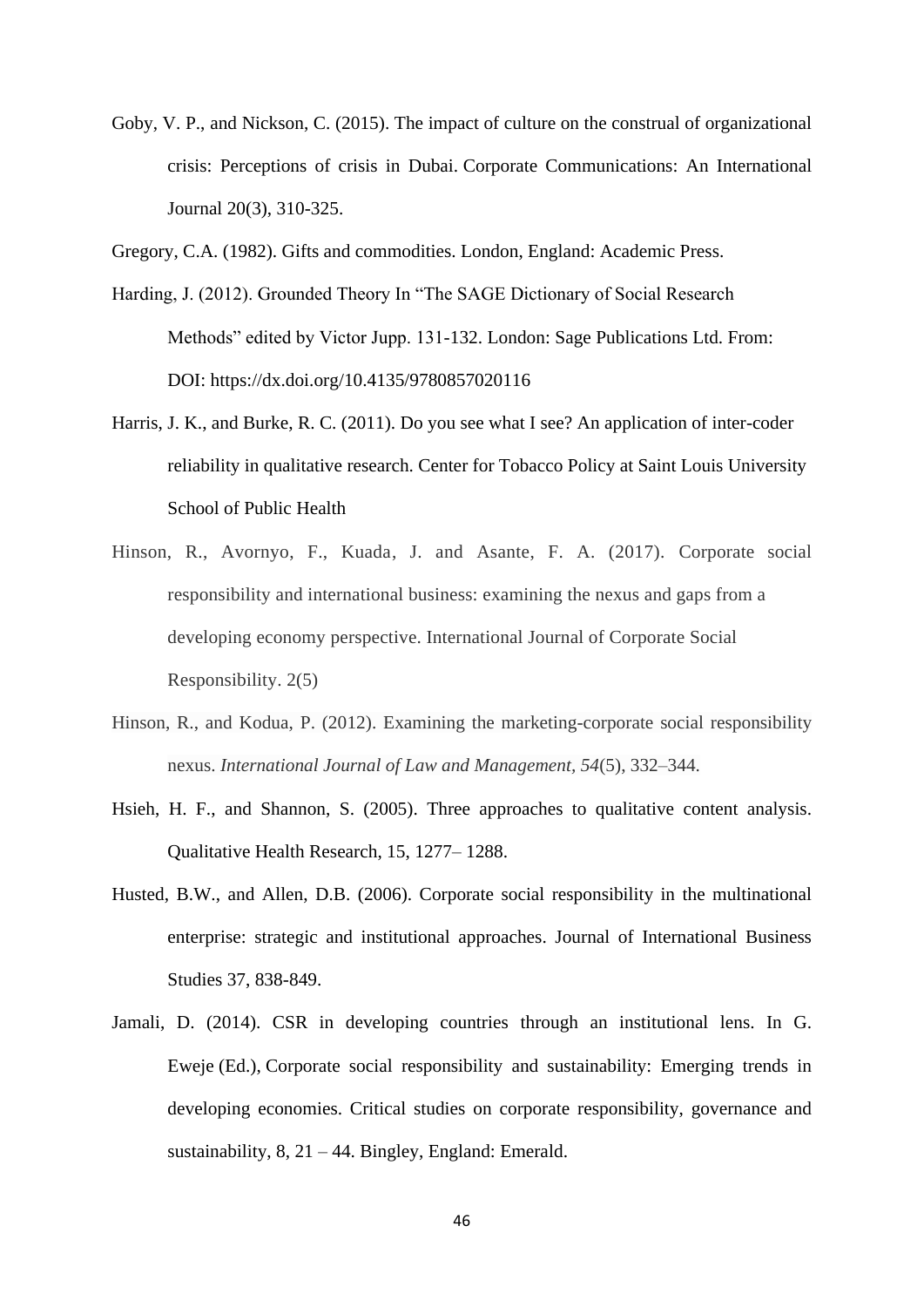- Jamali, D. and Karam, C. M. (2016). Corporate social responsibility in developing countries as an emerging field of study: CSR in developing countries. International Journal of Management Reviews 20(1), 1-30.
- Jamali, D., Karam, C. M., Yin, J., and Soundararajan, V. (2017). CSR Logics developing countries: Translation, adaptation, and stalled Development. Journal of World Business 52(3), 343-359.
- Jamali, D., Lund-Thomsen, P., and Khara, N. (2015). CSR institutionalized myths in developing countries: An immediate threat of selective decoupling. Business and Society 56(3). 454-486.
- Jamali, D., and Mishak, R. (2007). Corporate social responsibility (CSR): Theory and practice in a developing country context. Journal of Business Ethics, 72(3), 243-262.
- Jamali, D., and Sidani, Y. (2011). Is CSR counterproductive in developing countries: The unheard voices of change. Journal of Change Management 11(1), 69-71.
- Jamali, D., and Neville, B. (2011). Convergence versus divergence of CSR in developing countries: An embedded multi-layered institutional lens. Journal of Business Ethics 102(4), 599-621.
- Khan, F. R., and Lund-Thomsen, P. (2011). CSR as imperialism: Towards a phenomenological approach to CSR in the developing world. Journal of Change Management 11(1), 73– 90.
- Khanna, T., and Palepu, K. G. (2010). Winning in emerging markets: A roadmap for strategy and execution. Boston, MA: Harvard Business Press.
- Kim, Y., and Kim, J. (2008). Developing a crisis management index: Applications in South Korea. Journal of Public Relations Research 20(3), 328–355.
- Kirchner, S. (2010). Organizational identities and institutions: dynamics of the organizational core as a question of path dependence. Cologne: Max Planck Institute for the Study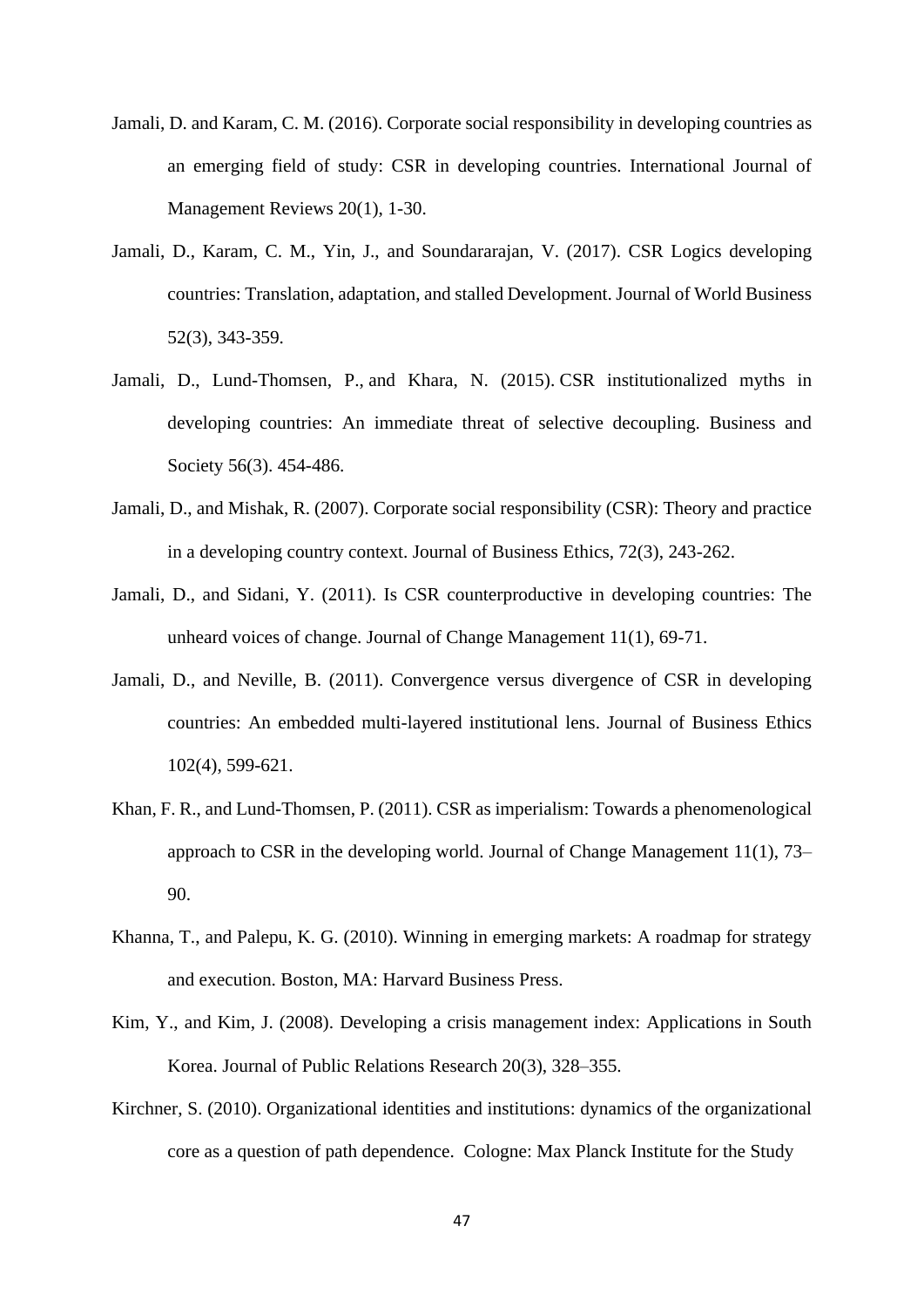of Societies10(4), 1-34.

- Kolk, A. and Rivera-Santos, M., (2018). The state of research on Africa in business and management: Insights from a systematic review of key international journals. Business & Society 57(3), 415-436.
- Kraatz, M. S. and Block, E. S. (2008). Organizational implications of institutional pluralism. In R. Greenwood, C. Oliver, K. Sahlin, and R. Suddaby (Eds.), Handbook of organizational institutionalism, 243-275. CA: Sage.
- Krippendorff, K. (2013). Content Analysis. An Introduction to Its Methodology (3rd ed).

California, CA: Sage Publications.

- Kvale, S. (1996). Interviews: An introduction to qualitative research interviewing. Thousand Oaks, CA: Sage Publications
- [Lauring, J.](https://pure.au.dk/portal/en/persons/jakob-lauring(1b7cb31f-a211-4afd-bef6-f33b044bd8cb).html)[, & Thomsen, C.](https://pure.au.dk/portal/en/persons/christa-thomsen(0652f2ff-d123-410d-9500-30479b830fe9).html) (2009). [Collective ideals and practices in sustainable development:](https://pure.au.dk/portal/en/publications/collective-ideals-and-practices-in-sustainable-development(14402fd0-2bec-11dd-8851-000ea68e967b).html)  [Managing corporate identity.](https://pure.au.dk/portal/en/publications/collective-ideals-and-practices-in-sustainable-development(14402fd0-2bec-11dd-8851-000ea68e967b).html) *Corporate Social Responsibility and Environmental Management*, *16*(1), 38-47. <https://doi.org/10.1002/csr.181>
- Li, W., and Zhang, R. (2010). Corporate social responsibility, ownership structure, and political interference: Evidence from China. Journal of Business Ethics 96, 631-645.
- Lund-Thomsen, P., and Nadvi, K. (2010). Clusters, chains, and compliance: Corporate social responsibility and governance in football manufacturing in South Asia. Journal of Business Ethics 93(1), 201–222.
- Lund-Thomsen, P., Nadvi, K., Chan, A., Khara, A., and Xue, H. (2012). Labour in global value chains: Work conditions in football manufacturing in China, India, and Pakistan. Development and Change 43(6), 1211–1237.
- Manchiraju, H. and Rajgopal, S., (2017). Does corporate social responsibility (CSR) create shareholder value? Evidence from the Indian Companies Act 2013. Journal of Accounting Research, 55(5), 1257-1300.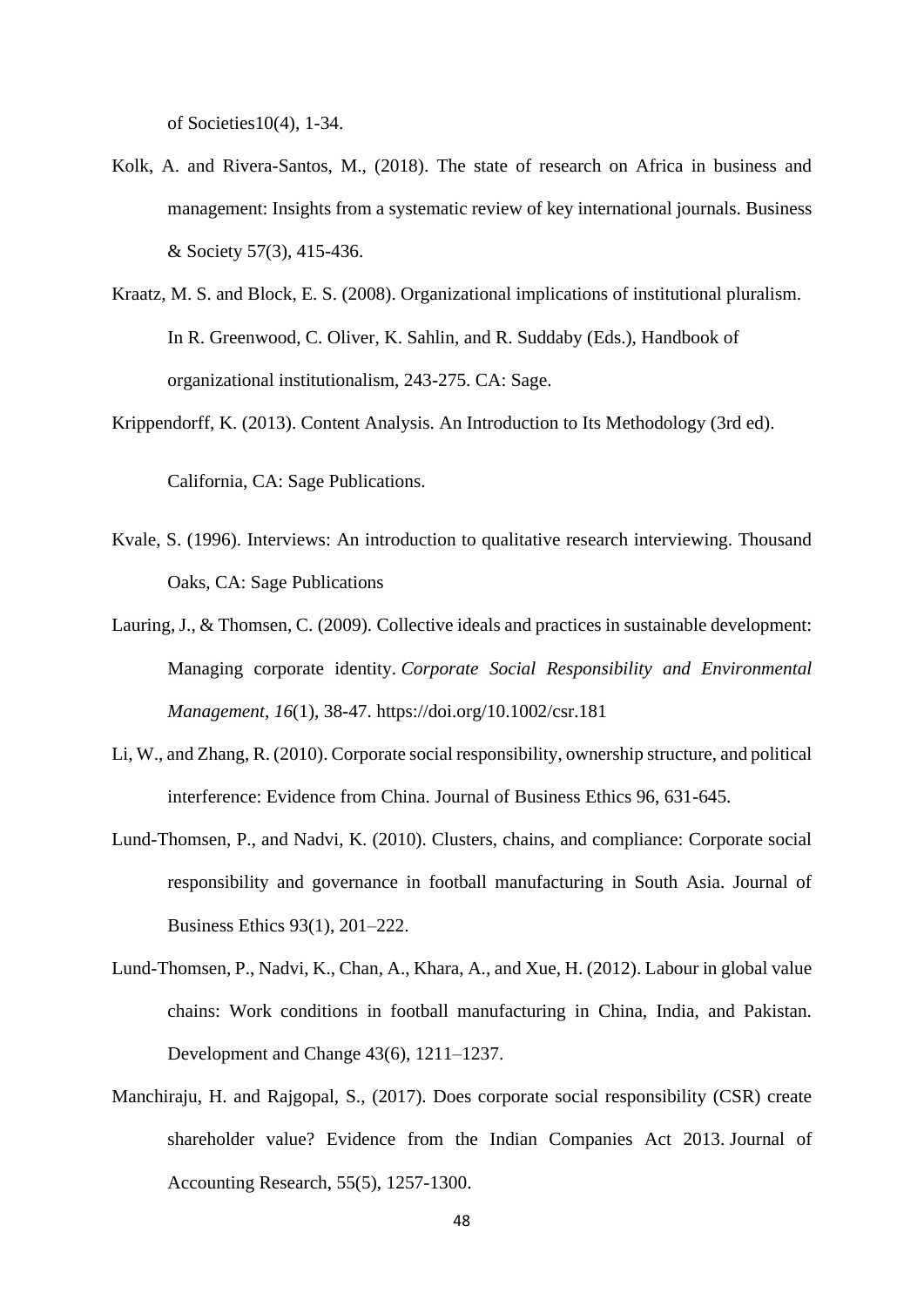- Marti, E., and Scherer, A. G. (2016). Financial regulation and social welfare: The critical contribution of management theory. Academy of Management Review, 41(2), 298-323.
- Mauss, M. (2008). The Gift: The form and reason for exchange in archaic societies. London, England: Routledge.
- Melewar, T., and Akel, S. (2005). The role of corporate identity in the higher education sector: A case study. Corporate Communications: An International Journal, 10(1), 41-57.
- Melewar, T. C., and Wooldridge, A. R. (2001). The dynamics of corporate identity: A review of a process model. Journal of Communication Management 5(4), 327 – 340.
- Mensah, H. K., Agyapong, A., and Nuertey, D. (2017). The effect of corporate social responsibility on organisational commitment of employees of rural and community banks in Ghana. Cogent business and management 4(1). 128-895
- Mensah, L., Owusu-Antwi, G., Crabbe, M. and Antwi, J. (2015). Determinants of Bank Performance in Ghana, the Economic Value Added (EVA) Approach. International Journal of Economics and Finance, 7(1). 204-215
- Mensah, S., and Abor, J. (2014). Agency Conflict and Bank Interest Spreads in Ghana. African Development Review 26(4), 57-78
- Michelon, G., Pilonato, S. and Ricceri, F., (2015). CSR reporting practices and the quality of disclosure: An empirical analysis. Critical Perspectives on Accounting 33, 59-78.
- Miska, C., Witt, M. A., and Stahl, G. K. (2016). Drivers of global CSR integration and local CSR responsiveness: Evidence from Chinese MNEs. Business Ethics Quarterly 26(3). 317-345
- Moon, J. (2004). Government as a driver of corporate social responsibility: The UK in comparative perspective. Nottingham, England: International Centre for Corporate Social Responsibility.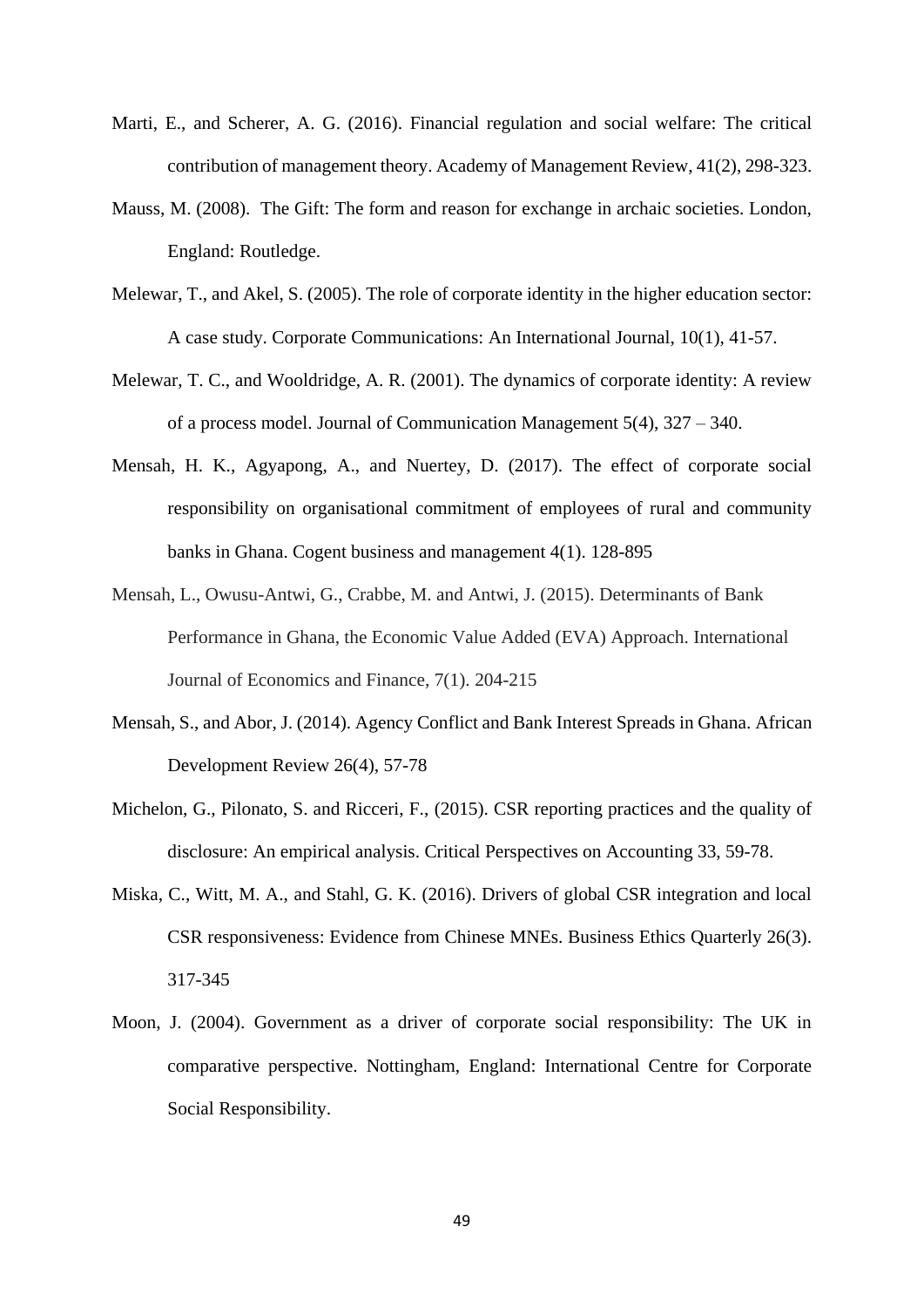- Nair, A., and Fisha, A. (2010). Rural banking: The case of rural and community banks in Ghana. Washington, DC: The International Bank for Reconstruction and Development/The World Bank.
- National Commission on Culture (2004). The cultural policy of Ghana. Accra, Ghana: Assembly Press
- Nissanke, M., and Aryeetey, E. (1998). Financial integration and development, liberalization and reform in Sub-Saharan Africa. London, England: Routledge.
- Obeng, K. S. (2008). An assessment of the effects of rural banking on savings culture of rural dwellers in Ghana. Retrieved on 1 May, 2017 from www.modernghana.com/ newsthread/295274/1.
- Özen, Ş., and Küskü, F. (2008). Corporate environmental citizenship variation in developing countries: An institutional framework. Journal of Business Ethics 89, 297-313.
- Patton, M.Q. (1990). Qualitative Research and Education Methods (2nd ed.). Newbury Park, CA: Sage.
- Perez, A., and del Bosque, I. R. (2012). The role of CSR in the corporate identity of banking service providers. Journal of Business Ethics 108(2), 145–166.
- Perez, A., Salmones, M. G., and Bosque, I. R. (2012). The effect of corporate associations on consumer behavior, European Journal of Marketing 47 (1/2), 218–238.
- Rees C. J and Miazhevich G., (2008): Socio-Cultural Change and Business Ethics in Post-Soviet Countries: The Cases of Belarus and Estonia Article in [Journal of Business](https://www.researchgate.net/journal/0167-4544_Journal_of_Business_Ethics)  [Ethics](https://www.researchgate.net/journal/0167-4544_Journal_of_Business_Ethics) 86(1):51-63 ·
- Ruth, J., Otnes, C., and Brunel, F. (1999). Gift receipt and the reformulation of interpersonal relationships. Journal of Consumer Research 25, 385-402.

[Schreier, Margrit](http://www.qualitative-research.net/index.php/fqs/about/displayMembership/2) (2012). *Qualitative content analysis in practice*. London: Sage.